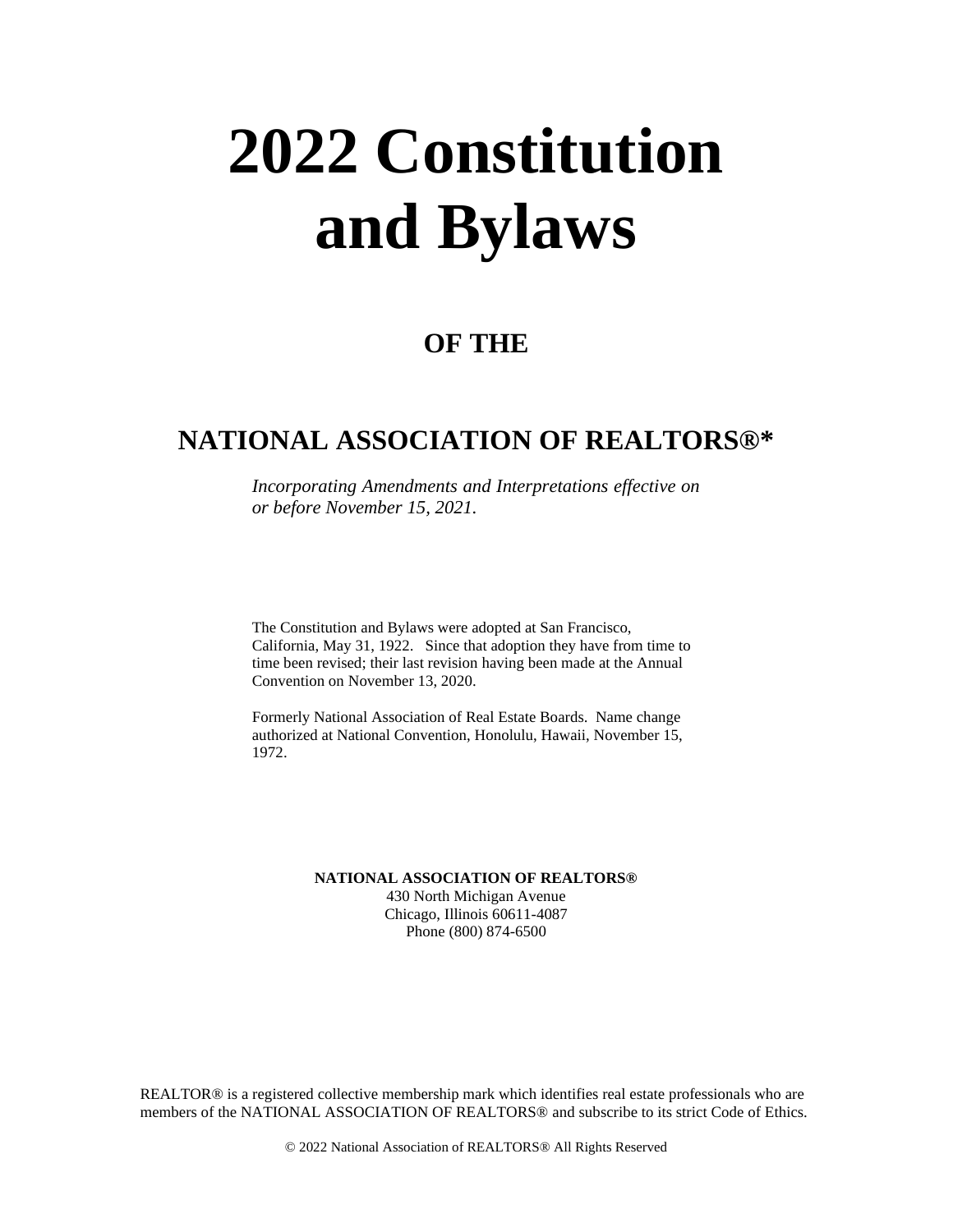# **Table of Contents**

# **Constitution**

## **Article Page**

| I            | Name                                                   |    |
|--------------|--------------------------------------------------------|----|
| $\mathbf{I}$ | Objects                                                |    |
| III          | Membership                                             | 1  |
| IV           | <b>Board of Directors</b>                              | 5  |
| V            | <b>Executive Committee</b>                             |    |
| VI           | <b>Advisory Group</b>                                  | 8  |
| VII          | Officers, Elective and Appointive -- Powers and Duties | 8  |
| <b>VIII</b>  | <b>Finance and Professional Standards Committees</b>   |    |
|              | - Annual Audit - Appointment of Other Committees       | 9  |
| IX           | National Convention - Delegates and Voting             | 11 |
| X            | Elections                                              | 12 |
| XI           | <b>Fiscal and Elective Year</b>                        | 13 |
| XII          | Midyear Meeting and Special Meetings                   | 13 |
| XIII         | Institutes, Societies and Councils                     | 14 |
| <b>XIV</b>   | Regions                                                | 15 |
| XV           | <b>State Associations: Membership Agreement</b>        | 15 |
| XVI          | Gifts and Bequests                                     | 15 |
| <b>XVII</b>  | <b>National Association Headquarters</b>               | 16 |
| <b>XVIII</b> | <b>Bylaws</b>                                          | 16 |
| XIX          | Amendments                                             | 16 |
| XX           | Institutes, Societies and Councils,                    |    |
|              | <b>NAR Rights and Responsibilities</b>                 | 16 |
|              |                                                        |    |

# **Bylaws**

## **Article Page**

| I            | Membership                                            | 19 |
|--------------|-------------------------------------------------------|----|
| $\mathbf{I}$ | <b>Annual Dues</b>                                    | 19 |
| Ш            | <b>Territorial Jurisdiction</b>                       | 22 |
| V            | Code of Ethics                                        | 23 |
| V            | Use of the terms REALTOR®, REALTORS®                  |    |
|              | and REALTOR-ASSOCIATE®                                | 24 |
| VI           | Committees                                            | 25 |
| <b>VII</b>   | Amendments                                            | 25 |
| <b>VIII</b>  | <b>Rules for Meetings</b>                             | 25 |
| IX           | Defense and Indemnification of Officers and Directors | 26 |
| X            | <b>REALTORS®</b> Information Network                  | 26 |
| XI           | <b>Building Fund</b>                                  | 27 |

# **Official Interpretations of the Bylaws**

Nos. 1 thru 40 28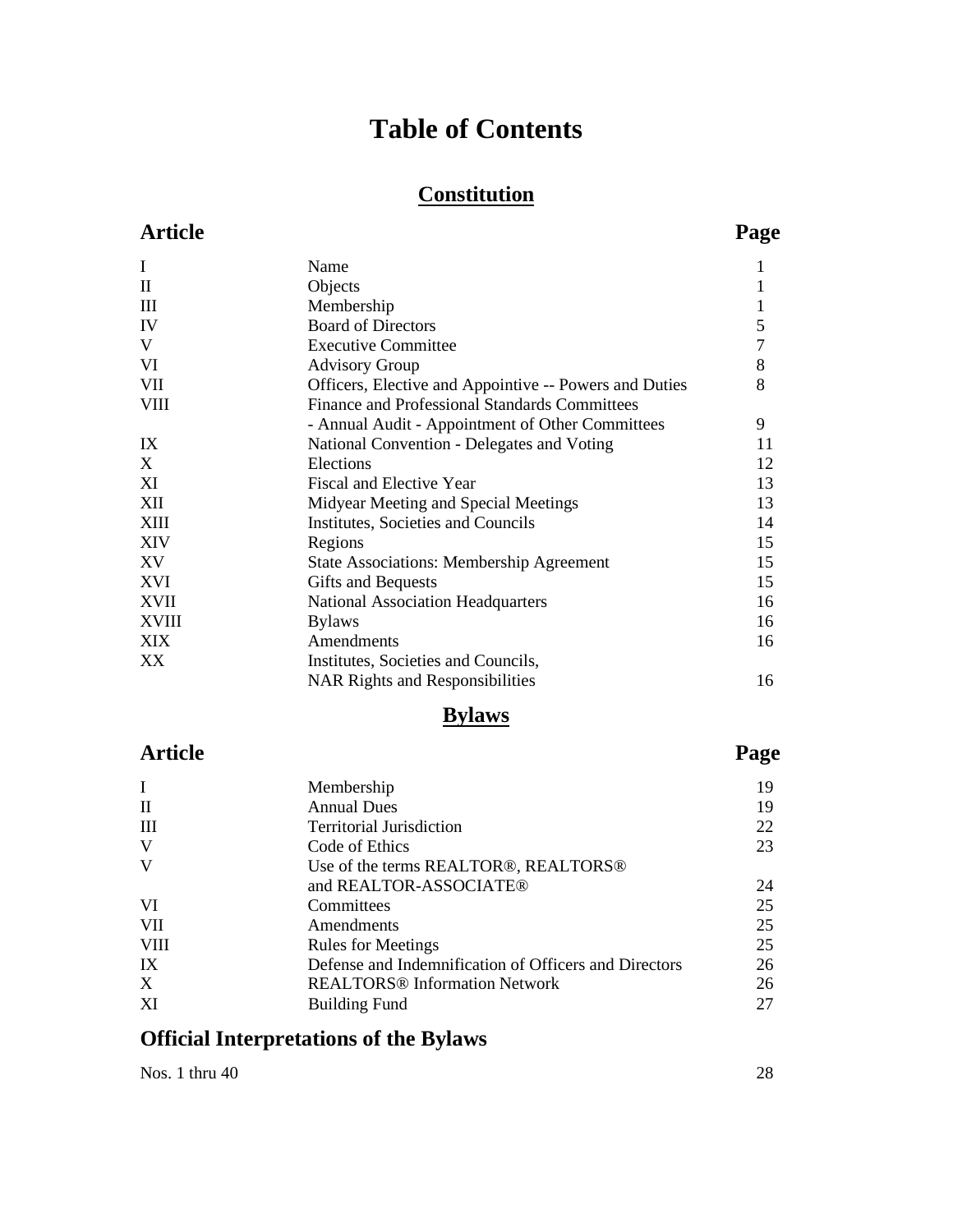## **CONSTITUTION**

## **ARTICLE I**

## **NAME**

The name of the organization shall be NATIONAL ASSOCIATION OF REALTORS®.

#### **ARTICLE II**

#### **OBJECTS**

The objects of the National Association shall be:

**SECTION 1.** To provide a facility for education, research and exchange of information for those engaged in the recognized branches of the real estate business, including brokerage, management, mortgage financing, appraising, counseling, land development and building, and education and research in real estate, in the United States of America, its insular possessions and the Commonwealth of Puerto Rico, for the purpose of raising the standards of real estate practice and preserving the right of property ownership in the interest of the public welfare;

**SECTION 2.** To promote and maintain high standards of conduct in the transaction of the real estate business;

**SECTION 3.** To formulate and promulgate a Code of Ethics for the members of the National Association;

**SECTION 4.** To license its members the right to display the emblem seal of the National Association and the right to use the terms REALTOR®, REALTORS®, or REALTOR-ASSOCIATE® which terms are hereby defined as designating a person or persons engaged in the real estate business who is a Board Member of the NATIONAL ASSOCIATION OF REALTORS®.

**SECTION 5.** To inform the public of the advantages of transacting business with REALTORS®, and to encourage the use by Members of the term REALTOR® and the emblem seal.

## **ARTICLE III**

#### **MEMBERSHIP**

#### **SECTION 1.**

**(A)** The Members of the National Association shall consist of eight classes: (1) Member Boards, (2) Board Members, (3) National Affiliate Members, (4) International Members, (5) Affiliated Institutes, Societies and Councils, (6) Distinguished Service Award Recipients, (7) Student, and (8) Academic.

**(B)** Member Boards shall consist of (1) local real estate boards or associations or Boards or Associations of REALTORS® (hereinafter referred to as local Boards), which shall include city, county, inter-county or inter-state Boards, and also (2) state associations as provided in Section 5 of this Article, all of the REALTOR® Members and REALTOR-ASSOCIATE® Members of which shall hold membership in the National Association through such local board, or state association, as the case may be.

**(C)** Board Members shall be either REALTOR®, REALTOR-ASSOCIATE®, or Institute Affiliate Members in good standing.

(1) REALTOR® Members shall be:

(a) principals of real estate firms, or individuals in position of management control on behalf of principals who are not physically present and engaged in the real estate business in connection with the firm's office or individuals employed by or affiliated as independent contractors with REALTOR® principals of real estate firms, and who are deemed qualified for REALTOR® membership by: (i) a local Board within the state in which the real estate firm is located; or (ii) a local Board within a state whose border is contiguous with that state; or (iii) if the real estate firm is located outside the jurisdiction of any local board, by the state association within whose territory the real estate firm is located having an effective membership agreement with the National Association as provided in Article XV, Section 2. Each sole proprietor, partner or corporate officer of the real estate firm who is actively engaged in the real estate business within the state where applying for membership or within the state in which the real estate firm is located shall be required to become a REALTOR® member if any other principal of such firm, partnership or corporation is a REALTOR® Member with those states, provided, however, in the case of a real estate firm, partnership or corporation whose business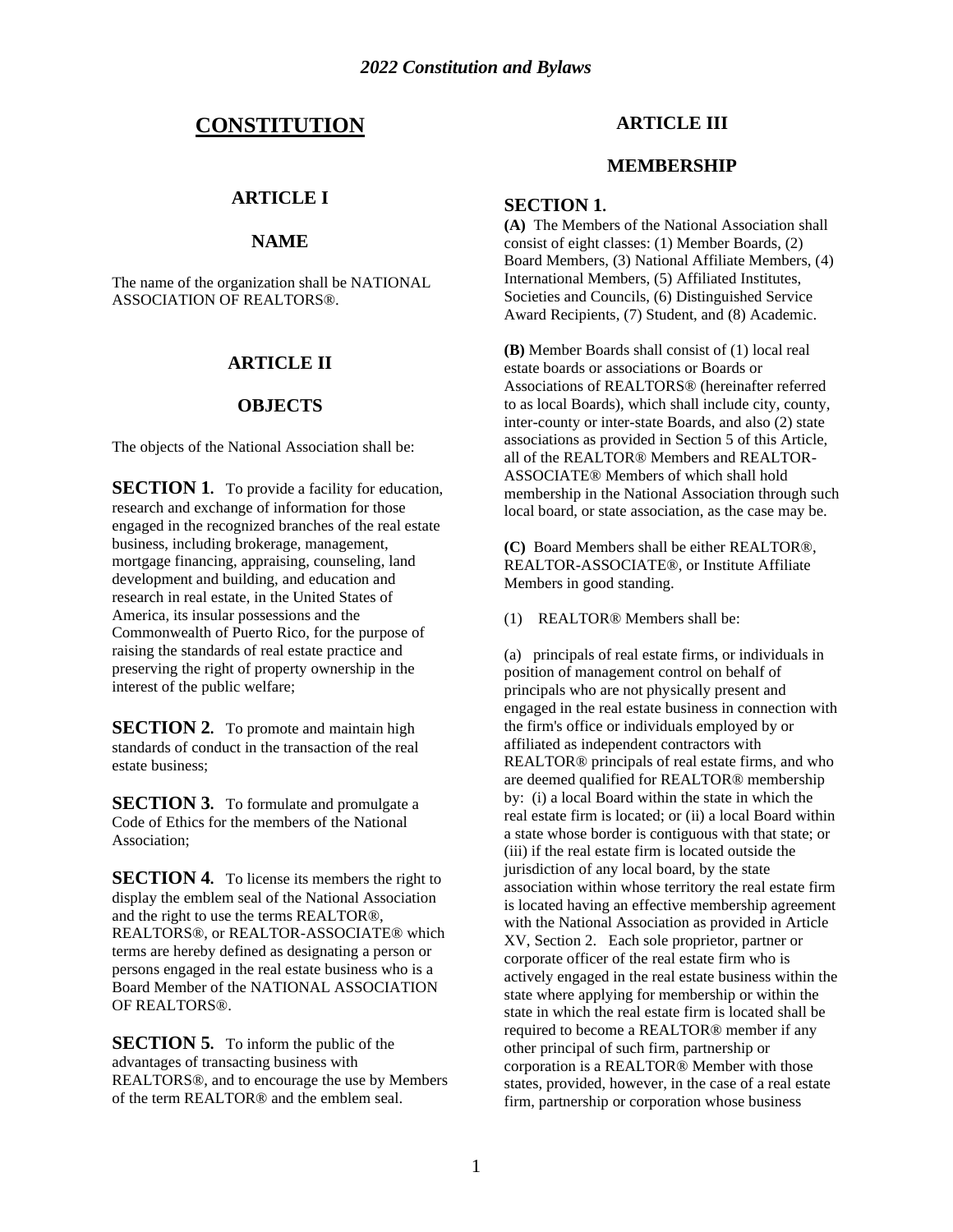activity is substantially all commercial, each sole proprietor, partner, corporate officer actively engaged in the real estate business in connection with the same office or any other offices within the jurisdiction of the local board in which one of the firm's principals holds REALTOR® membership shall also be required to become a REALTOR®.

(b) corporate officers of a national real estate brokerage franchise organization with at least one hundred fifty (150) franchisees located within the United States , its insular possessions and the Commonwealth of Puerto Rico, the principal broker of not less than one hundred and fifty of which are REALTOR® Members of a Member Board of the National Association. Up to three (3) of the real estate brokerage franchise organization's corporate officers may hold REALTOR® Membership pursuant to this provision of the Constitution, provided however, that at least one of the three must be the Chief Executive Officer or Principal Operating Officer of the real estate brokerage franchise organization.

Each corporate officer making application to hold membership in the National Association pursuant to this provision of the Constitution shall designate for the National Association a local board located within the state in which the corporate officer's principal place of business is located which shall be considered that corporate officer's primary Board and the corporate officer shall pay dues, initiation and processing fees to that local Board in the same manner and in the same amount as are paid to that local Board by all other REALTOR® Members of that local Board. Upon approval of the corporate officer's application for membership by the Board of Directors of the National Association, the National Association shall notify the primary Board identified by the corporate officer of the name and address of the corporate officer to which the local Board shall direct statements for dues, initiation or other processing fees normally assessed to the local Board's REALTOR® Members and such other correspondence or information as the local board sends to its REALTOR® Members. Upon payment of initial dues and any applicable initiation and processing fees, the applicant shall be a member of that local Board, the state association within whose jurisdiction that local Board is located and the National Association.

(2) REALTOR-ASSOCIATE® Members shall be those independent contractors and salesmen who are affiliated with or employed by a REALTOR® Member or a firm, partnership, or corporation of

which any REALTOR® Member is a sole proprietor, partner or officer, who are actively engaged in the real estate business and who are deemed qualified for REALTOR-ASSOCIATE® membership by a local board within the state in which the independent contractor or salesman is actively engaged in the real estate business or within a state whose border is contiguous with that state, or if the real estate firm is located outside the jurisdiction of any local board, by the state association within whose territory the independent contractor or salesman is actively engaged in the real estate business having an effective membership agreement with the National Association as provided in Article XV, Section 2.

(3) Individuals who are employed by or affiliated as independent contractors with the REALTOR® principals of a real estate firm shall be eligible to be considered for primary membership as REALTORS® or REALTOR-ASSOCIATE®s only in those member boards in which a principal of the real estate firm or an individual in a position of management control on behalf of a principal who is not physically present and engaged in the real estate business in connection with the firm's real estate office holds REALTOR® membership.

(4)(a) Institute Affiliate members shall be individuals who hold a professional designation awarded by an Institute, Society or Council affiliated with the NATIONAL ASSOCIATION OF REALTORS® that addresses a specialty area other than residential brokerage or individuals who otherwise hold a class of membership in such Institute, Society or Council that confers the right to hold office. Any such individual, if otherwise eligible, may elect to hold REALTOR® or REALTOR-ASSOCIATE® membership, subject to payment of applicable dues for such membership.

(b) Local boards will establish the rights and privileges to be conferred on Institute Affiliate Members except that no Institute Affiliate Member may be granted the rights to use the term REALTOR®, REALTOR-ASSOCIATE, or the REALTOR® logo; to serve as President of the local board; or to be a Participant in the local board's multiple listing service.

(c) Institute Affiliate Member dues shall be as established in Article II of the National Association's Bylaws. Member Boards may not establish any additional entrance, initiation fees or dues for Institute Affiliate members, but may provide service packages to which Institute Affiliate members may voluntarily subscribe.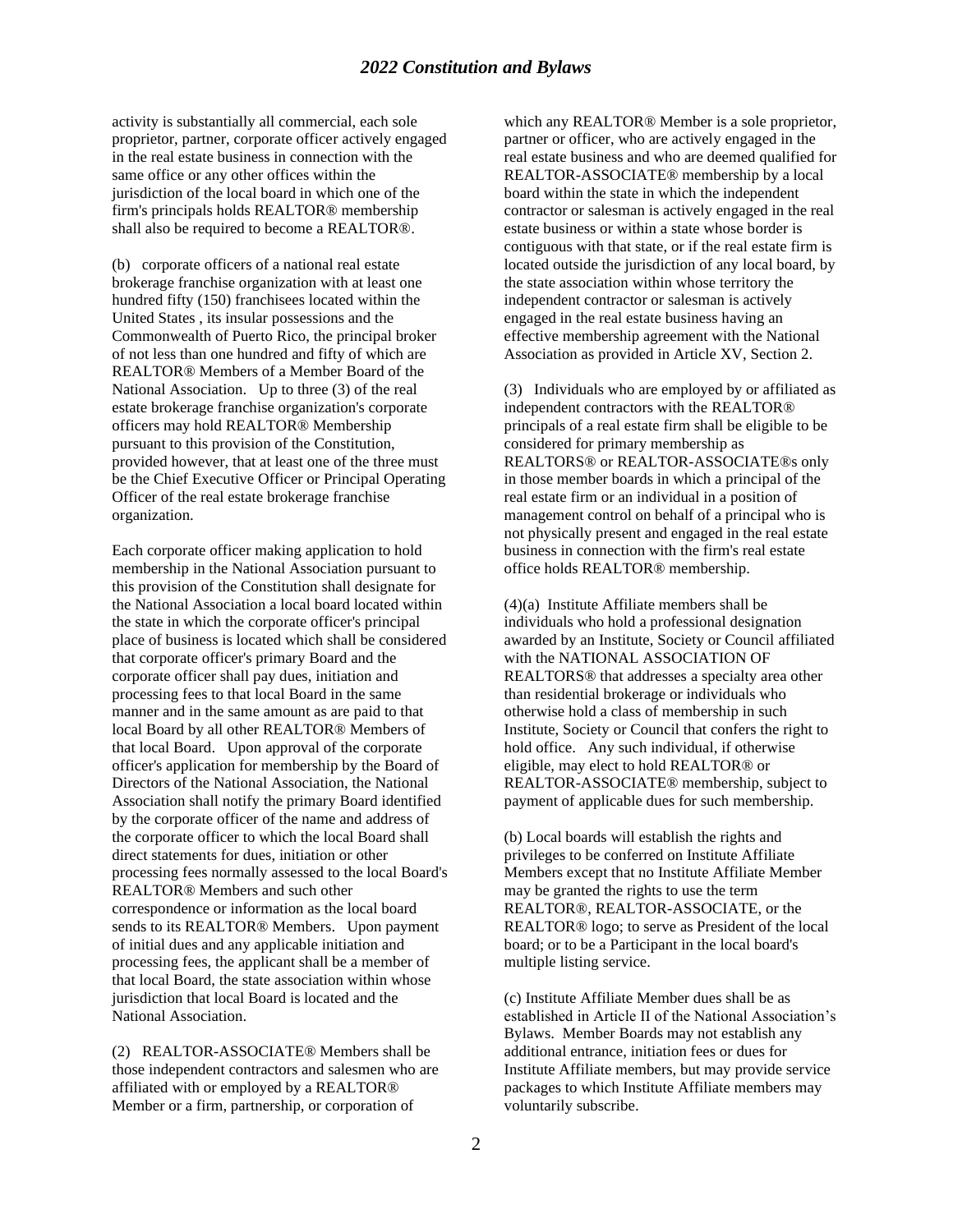(5) As used herein:

(a) the term "real estate business" shall include real estate brokerage, management, appraising, land development or building.

(b) the term "primary membership" shall refer to an individual's membership in a member board which includes that individual in its calculation of dues paid to the National Association as provided for in Article II, Section 1 of the National Association's Bylaws. The individual shall be a "primary member" of that member board.

**(D)** International Members shall be persons who are elected to membership under the provisions of Section 7 of this Article.

**(E)** Affiliated Institutes, Societies and Councils shall be those formed by the National Association pursuant to Article XIII, Section 1 of this Constitution

## **SECTION 2.**

**(A)** Only one local board in any municipality shall be elected a Member Board of the National Association, except as provided in Sections 3 and 4 of this Article, or otherwise approved by the Board of Directors of the NATIONAL ASSOCIATION OF REALTORS®.

**(B)** A local board may accept for primary membership individuals whose principal place of business is situated within the territory of the state in which the local board's jurisdiction is located or any state contiguous to that state, provided however, that individuals who are employed by or affiliated as independent contractors with the REALTOR® principals of a real estate firm shall be eligible to be considered for primary membership as REALTORS® or REALTOR-ASSOCIATE®s only in those local boards in which a principal of the real estate firm or an individual in a position of management control on behalf of a principal who is not physically present and engaged in the real estate business in connection with the firm's real estate office holds REALTOR® membership. A local board may accept for secondary membership any REALTOR® or REALTOR-ASSOCIATE® who holds primary membership in another member board. An individual holding secondary membership in a local board is not required to hold secondary membership in the state association in which the local board holds membership.

**SECTION 3.** If territory is annexed by a municipality in which there is a local board which is a Member Board, such annexation shall not automatically enlarge the jurisdiction of such board if the enlargement would infringe upon the jurisdiction of another such local board; however, the Board of Directors may, in its discretion, provide for the retention or modification of the respective jurisdictions of such boards, in the absence of an agreement between them.

**SECTION 4.** The Board of Directors may, at its discretion, approve the establishment of Commercial Boards of REALTORS®. The rights and responsibilities of the Boards shall be set forth in this Constitution and the Bylaws of the National Association and in accordance with policies approved by the Board of Directors and as amended from time to time.

## **SECTION 5.**

**(A)** State Associations having membership agreements with the National Association as provided in Article XV, Section 2, of this Constitution may be elected to membership in the National Association in order to integrate more closely the work of local, state and national bodies, to further the purposes contemplated by said Article, and to afford an opportunity for individuals engaged in the real estate business in areas within the state but outside the jurisdiction of a local board to become members of the National Association, subject to its standards, and to be represented therein.

**(B)** Such state associations shall be elected to membership only upon the following conditions:

(1) Only one state association shall be elected from a given state;

(2) Such state association so elected may accept for primary membership individuals whose principal place of business is situated in territory within the state which is not within the jurisdiction of any local board holding membership in both such state association and the National Association and for secondary membership any REALTOR® or REALTOR-ASSOCIATE® who holds primary membership in another state association or a local board whose jurisdiction is located in territory outside of the state;

(3) Such state association so electing individuals agrees to be responsible for the enforcement of the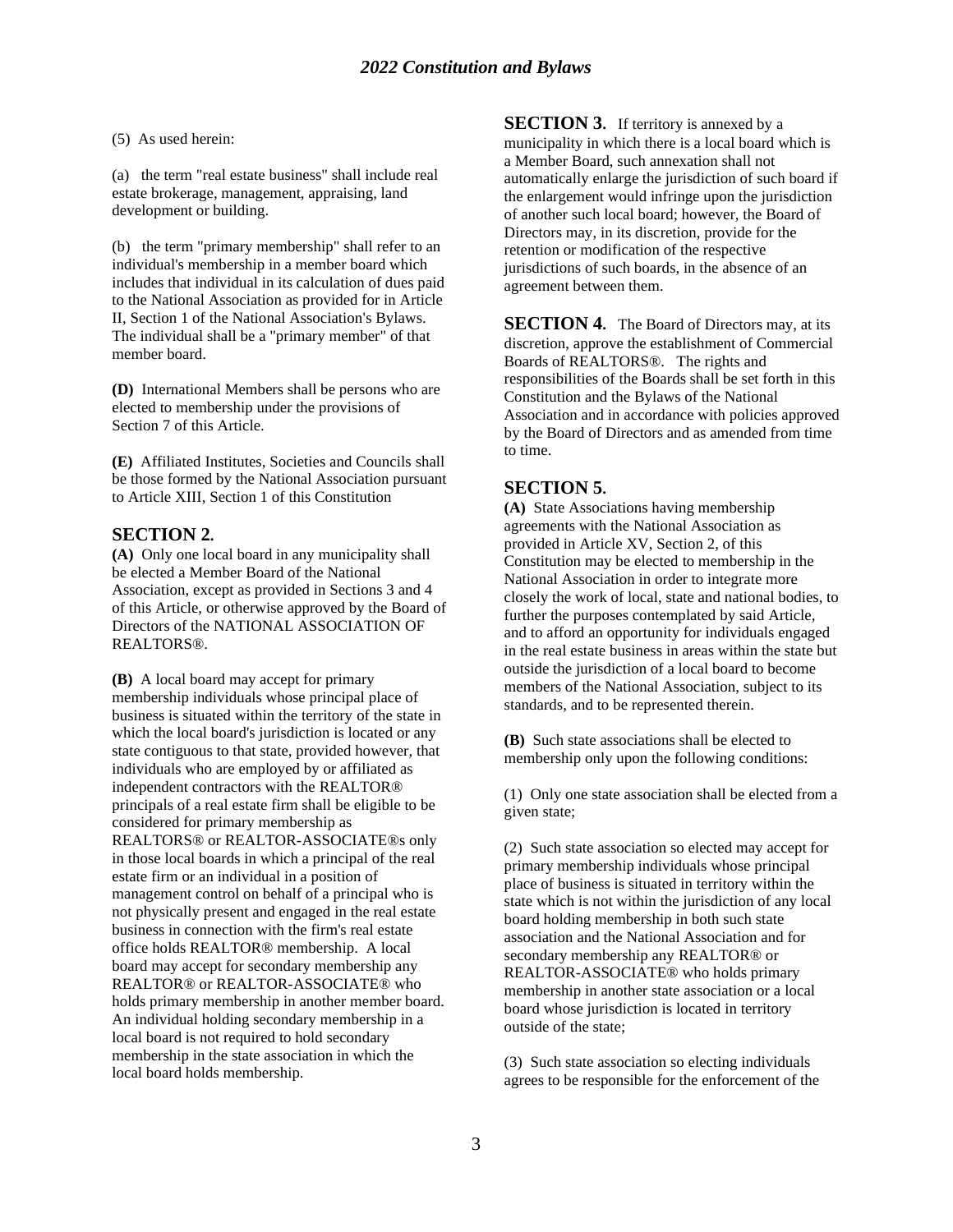Code of Ethics of the National Association with respect to such individuals;

(4) Such state association shall have the same right to control the use of the terms REALTOR®, REALTORS®, and REALTOR-ASSOCIATE® in its territory as any local board has within its jurisdiction;

(5) Such state association electing individuals to membership agrees to pay dues for them in the same manner as a local board pays dues for its REALTOR® Members and REALTOR-ASSOCIATE® Members.

(6) Whenever the term "Member Board" is used in this Constitution and Bylaws, it shall be held to include state associations elected under the terms of this section.

**(C)** Any state association so elected shall be entitled to one vote as such and to an additional vote for each of its Board Members upon the same basis as local boards for their Board Members under the provisions of Article IX of this Constitution.

**SECTION 6.** All Member Boards must comply with the minimum service criteria established by the Board of Directors.

Any Member Board that fails to satisfy the minimum service criteria may, after due notice and opportunity for hearing, be expelled by the Board of Directors from membership in the National Association.

Each State Association shall enforce the minimum service criteria for local Boards and Associations within the state. Any State Association which fails to enforce the minimum service criteria may, after due notice and opportunity for hearing, be expelled by the Board of Directors from membership in the National Association.

#### **SECTION 7.**

**(A)** International Affiliate Organizations shall be organizations in the real estate field outside of the United States, its insular possessions, and the commonwealth of Puerto Rico, with which the National Association enters into International Affiliate Agreements that provide for exchange representation and other mutual benefits, and for the adoption and enforcement by the International Affiliate Organization of a Code of Ethics approved by the National Association.

**(B)** In any country where the National Association has entered into an International Affiliate Agreement with a real estate organization, only those persons engaged in the real estate business in that country who have obtained membership in such Organization shall be eligible for International REALTOR® Membership in the National Association. Such International REALTOR® members may be licensed to use the term REALTOR® and other marks, but may not vote or hold office in the National Association.

**(C)** Persons engaged in the real estate business in any country where the National Association has not entered into an International Affiliate Agreement with a real estate organization in said country, or persons who are not eligible for membership in an International Affiliate Organization in any country where the National Association has an agreement with such an organization, shall be eligible for International Subscriber membership in the National Association. Such International Subscriber members may neither be licensed to use the term REALTOR® or other marks, nor vote or hold office in the National Association.

**SECTION 8.** Individuals who have received the Distinguished Service Award shall be life members of the National Association and shall not pay National Convention registration fees.

**SECTION 9.** A REALTOR® Member who has held membership in the National Association as a REALTOR®, REALTOR-ASSOCIATE®, or both, for a cumulative period of forty (40) years and has completed at least one (1) year of service at the National Association level as an officer, director, committee member, federal political coordinator, President's liaison or regional coordinator to a country with which NAR has a reciprocal agreement, shall upon certification by the Board of Directors shall be designated "REALTOR® EMERITUS." An individual who has been affiliated with a firm comprised of REALTOR® members for forty (40) years or more, but who was ineligible for REALTOR® or REALTOR-ASSOCIATE® membership for any portion of that time on the basis of sex, national origin, marital status or other basis now prohibited by the Bylaws of the National Association shall be eligible for REALTOR® Emeritus status. For persons qualifying for REALTOR® Emeritus membership through 2019, the one (1) year of service requirement may also be met if a member has completed at least one (1) year of service at the local or state level.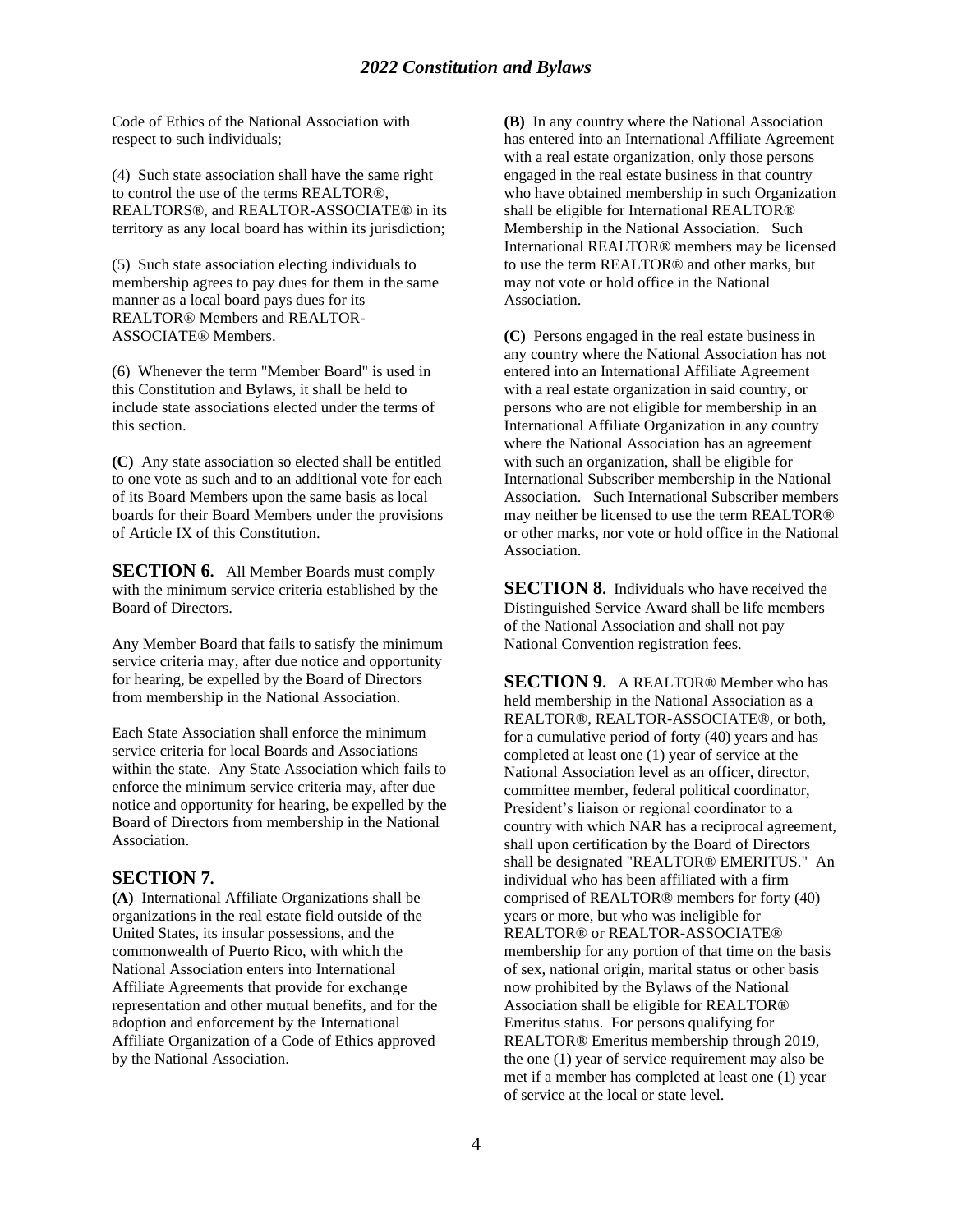**SECTION 10.** Individuals employed by the international, national or regional organizational headquarters of a corporation engaged in real estate activities or activities allied with real estate and who may be licensed or unlicensed may be elected to National Affiliate Membership in the National Association, provided the individual does not personally provide real estate services to persons or entities other than the employing company. National Affiliate Members shall have such privileges, duties, and rights of membership, and shall pay such dues as determined by the Board of Directors, but shall not be entitled to vote, hold office or use the terms REALTOR® or REALTOR-ASSOCIATE®.

**SECTION 11.** REALTOR® Members holding membership pursuant to Article III, Section 1(C)( 1)(ii) of this Constitution shall be Board Members of the local Board designated by them pursuant to that section of the Constitution and of the state association within whose jurisdiction that local Board is located and shall enjoy all of the rights, privileges and obligations, including compliance with the Code of Ethics, of other REALTOR® Members of that state association and local Board except: obligations related to mandatory education, meeting attendance, or indoctrination classes or similar requirements; the right to use the term REALTOR® in connection with their franchise firm's name; and the right to hold elective office in the local Board or state association.

**SECTION 12.** Individuals who are enrolled as students in a post-secondary educational institution, have an interest in real estate issues, including brokerage, land use, finance, investment and property rights, are at least eighteen years of age and who do not hold a real estate or appraisal license or certification from any state shall be eligible for Student Membership in the National Association. Upon approval of their membership by the Board of Directors, Student Members shall have such privileges, duties, and rights of membership, and shall pay such dues as determined by the Board of Directors, but shall not be entitled to vote, hold office or use the terms REALTOR® or REALTOR-ASSOCIATE®.

**SECTION 13.** Individuals who are full or parttime faculty, post-doctoral researchers, or department heads currently employed by an accredited college or university and whose primary assignment is teaching courses and/or conducting research in real estate or an area related to the real estate business, and deans of colleges, universities or other post-secondary

academic institutions may be eligible for Academic Membership in the National Association. Upon approval of their membership by the Board of Directors, Academic members shall have such privileges, duties and rights of membership, and shall pay such dues as determined by the Board of Directors, but shall not be entitled to vote, hold office or use the terms REALTOR® or REALTOR-Associate®.

#### **ARTICLE IV**

## **BOARD OF DIRECTORS**

**SECTION 1.** The government of the National Association shall be vested in a Board of Directors composed of the following individuals each serving a term of one year unless otherwise indicated:

**(A)** The President, President-Elect, First Vice President, Treasurer, Immediate Past President, Immediate Past President twice-removed, Vice President of Advocacy, Vice President of Association Affairs, and REALTOR® Party Director;

**(B)** Executive Committee members not already members of the Board of Directors provided that such member of the Executive Committee has not resigned a directorship, the term of which would have coincided in whole or in part with their term appointment to the Board of Directors;

**(C)** The Regional Vice Presidents for a two-year term;

**(D)** The Presidents of the Institutes, Societies, and Councils of the National Association;

**(E)** The former Presidents of the National Association who continue to be affiliated with their respective local boards and active in the National Association;

**(F)** The former Treasurers of the National Association who continue to be affiliated with their respective local boards and active in the National Association;

**(G)** The Presidents of the state and territorial REALTOR® associations;

**(H)** Each Committee Liaison, provided such Committee Liaison has not resigned a directorship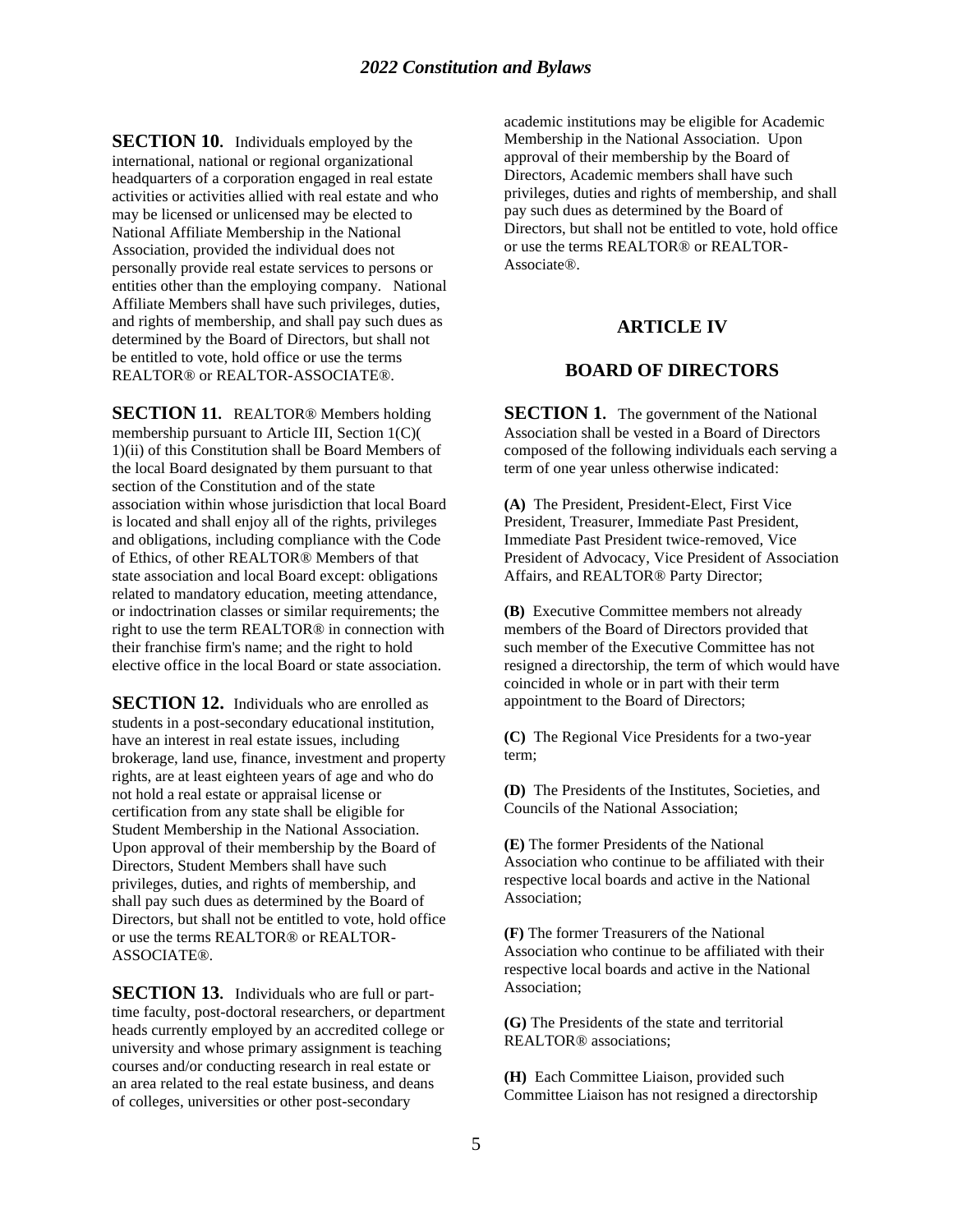the term of which would have coincided in whole or in part with the term as a Committee Liaison;

**(I)** Recipients of the Distinguished Service Award who continue to be affiliated with their respective local association and active in the National Association;

**(J)** Four Association Executives consisting of two from local associations, one from a state association, and one from a regional multiple listing service, appointed by the Leadership Team that will be in office when these terms begin;

**(K)** Up to two REALTORS® or REALTOR-ASSOCIATE®s who are members of a commercial overlay board appointed by the Leadership Team that will be in office when these terms begin;

**(L)** Up to ten representatives of organizations not affiliated with the National Association appointed by the Leadership Team that will be in office when these terms begin, which must include at least one representative from the National Association of Real Estate Brokers, the National Association of Hispanic Real Estate Professionals, the Asian Real Estate Association of America, and a representative from the LGBT real estate community. Representatives may be selected and approved at any time during an elective year and shall serve for the balance of that elective year;

**(M)** A principal, partner or corporate officer or management team member from fifty of the largest seventy-five firms, partnerships or corporations in the real estate business who hold REALTOR® membership in a Member Board of the National Association and is appointed by the Leadership Team that will be in office when these terms begin upon recommendation of the Real Estate Services Advisory Group. The largest real estate firms, partnerships, or corporations shall be identified by determining those with the greatest number of REALTORS® and REALTOR-ASSOCIATES® employed by or affiliated with a principal, partner, corporate officer or branch office manager of the firm, partnership or corporation. In making the determination of the largest firms, partnerships or corporations, all real estate businesses operating under common control, regardless of their business structure, shall be considered a single firm, partnership or corporation;

**(N)** 261 Directors appointed by state and territorial associations to be allocated to each state and territorial association pursuant to the following

formula: the number of primary members in the state or territorial association as of July 31st of the year prior to service divided by the number of primary members in the National Association as of the same date multiplied by 261. Fractions will be rounded using traditional rounding methods. Each Director appointed pursuant to this provision will serve a term of up to three years;

**(O)** 425 Directors appointed by local associations to be allocated to each local association with at least 2,000 members as of July 31st the year prior to service pursuant to the following formula: the number of primary members in the local association as of July 31st of the year prior to service divided by the number of primary members in local associations with 2,000 or more members as of the same date multiplied by 425. Fractions will be rounded using traditional rounding methods. Each Director appointed pursuant to this provision will serve a term of up to three years;

**(P)** 54 Directors, one from each state, territory, and the District of Columbia, who is a primary member in a local association with 500 to 1,999 members, and is appointed by their state association. Each Director appointed pursuant to this provision will serve a term of up to three years;

**(Q)** 54 Directors, one from each state, territory, and the District of Columbia, who is a primary member in a local association with 499 members or less, and is appointed by the state association. Each Director appointed pursuant to this provision will serve a term of up to three years;

**(R)** If a state, territory or the District of Columbia does not have more than two local associations as described in subsection (P), then the state association may appoint the allocated director from subsection (Q). If a state, territory or the District of Columbia does not have more than two local associations as described in subsection (Q), then the state association may appoint the allocated director from subsection (P). If a state, territory or the District of Columbia does not have any local association as described in subsections  $(P)$  or  $(Q)$ , then the state association will appoint the allocated director from the state association.

**(S)** "Membership" as used in this Section shall mean in the records of the National Association the combined number of REALTOR® and REALTOR-ASSOCIATE® members holding primary membership in a Member Board within the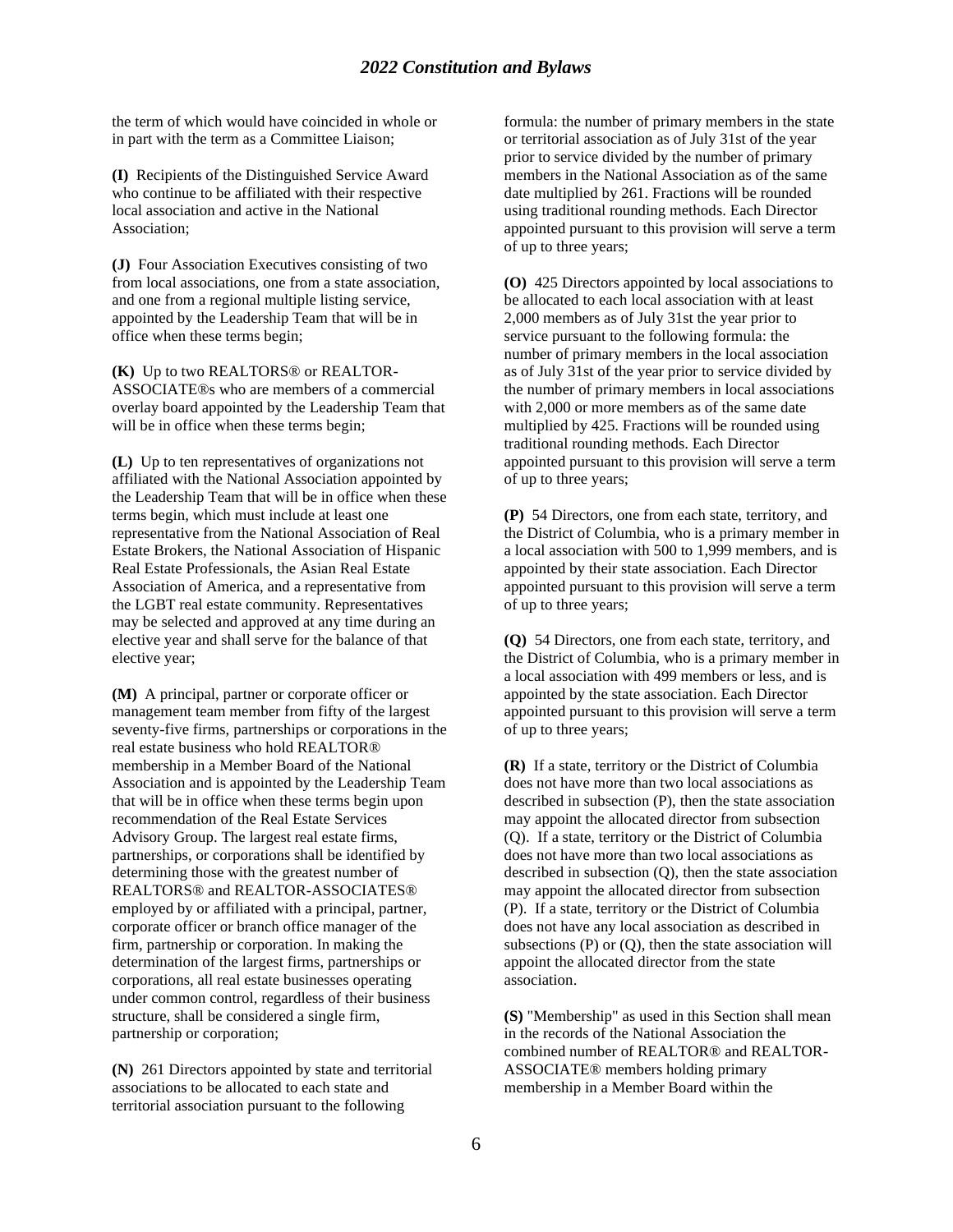geographic area as of the July 31st of the year of the election.

**(T)** All ex officio Directors shall serve terms of one year or until their successors are selected except those designated by the states pursuant to subparagraph (Q) hereof, who shall serve for terms of three years or until their successors are selected.

#### **SECTION 2.** Appointments and

recommendations for Directors as provided in Article IV, Section 1 subsections (M)-(Q) must be submitted to the National Association by September 15th of the year prior to service. Failure to timely submit the Directors to the National Association constitutes forfeiture of those allocated appointments.

**SECTION 3.** One-third of the whole Board of Directors shall constitute a quorum.

**SECTION 4.** There shall be two regular meetings of the Board of Directors in each year at a time and place fixed by the Board of Directors. Special meetings may be called by the President or by one-third of the members of the Board of Directors representing at least five states or the District of Columbia, upon due notice in writing given to each Director which includes the agenda and any item that will be voted upon at the special meeting. Directors may unite in a petition to call such meeting or individually address written requests to the National Association. Upon receipt of such petition or written requests from the required Directors, the President shall notify each Director, in writing, of such meeting, fixing the time and place thereof not less than ten nor more than thirty days from the date of said notice.

**SECTION 5.** Any Director, except the former Presidents of the National Association, who shall be absent from two consecutive regular meetings of the Board of Directors shall automatically forfeit their office unless the Leadership Team, upon receipt of a written explanation for such absence satisfactory to it, shall waive this provision.

**SECTION 6.** The Board of Directors, Executive Committee, Leadership Team and other NAR committees shall from time to time seek the opinions and advice of the members and Member Boards on matters of national importance in such manner as may be convenient and shall consider such information in their deliberations.

## **ARTICLE V**

## **EXECUTIVE COMMITTEE**

**SECTION 1.** There shall be an Executive Committee composed of the following individuals:

**(A)** The President, President-Elect, First Vice President, Treasurer, Immediate Past President, the Past President twice-removed, Vice President of Advocacy, Vice President of Association Affairs, and REALTOR® Party Director.

**(B)** Four Past Presidents appointed by the Leadership Team to serve two-year staggered terms such that two Past Presidents are appointed annually.

**(C)** Fourteen members to serve a two-year staggered term, based on the individual having demonstrated a competency needed for the role, as such competencies are identified by the Leadership Team with input from the Leadership Identification and Development Committee, Strategic Planning Committee, and Credentials and Campaign Rules Committee, and to be appointed by the Leadership Team that will be in office when these terms begin. Each Executive Committee member serving pursuant to this provision will serve a two-year staggered term such that seven members are appointed annually. Appointments pursuant to this section must not have previously served as National Association President.

**(D)** Each Regional Vice President to serve a twoyear term beginning concurrently with their term as Regional Vice President.

**(E)** One AE Representative and one MLS Executive Representative appointed by the Leadership Team for a one-year term.

**(F)** One representative from each of the National Association's Institutes, Societies, and Councils to serve a two-year staggered term appointed by the Leadership Team that will be in office when these terms begin upon recommendation of each respective Institute, Society, and Council.

**(G)** A principal, partner or corporate officer or management team member from five of the largest firms, partnerships or corporations in the real estate business who hold REALTOR® membership in a Member Board of the National Association and is appointed by the Leadership Team that will be in office when these terms begin upon recommendation of the Real Estate Services Advisory Group.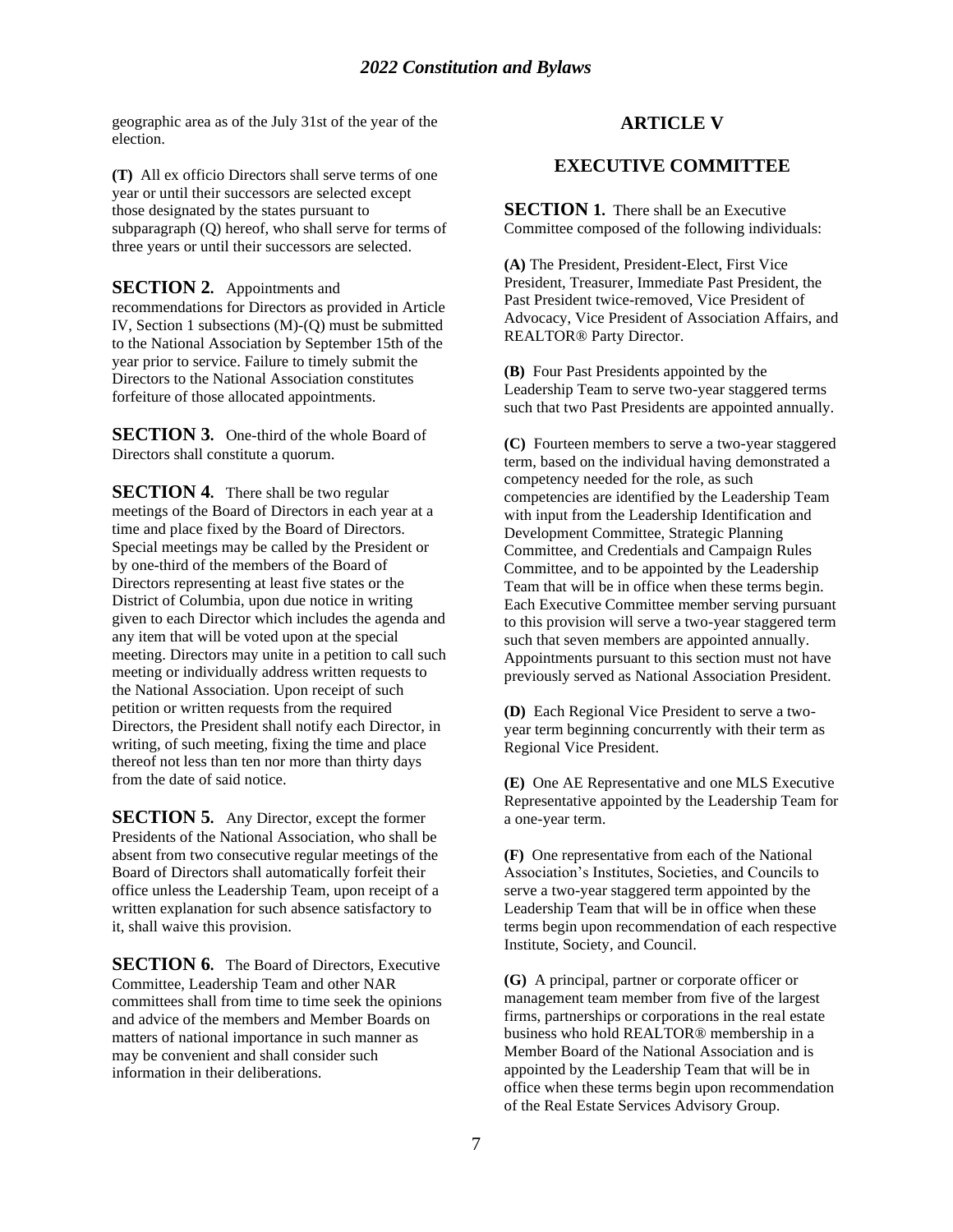**(H)** The CEO of the National Association, a nonvoting member.

**SECTION 2.** The Executive Committee shall conduct the affairs of the National Association in accordance with the policies and instruction of the Board of Directors and shall specifically be charged with approving and monitoring the strategic plan of the National Association, approving committee structure changes, and approving committee recommendations and policy positions except: (a) those that require approval by the Board of Directors, such as approving amendments to the Bylaws and to the Code of Ethics, approving the National Association budget, dues and assessments, (b) those that the Leadership Team or Executive Committee may refer to the Board for vetting and approval, and (c) those that have been referred to the Board of Directors by a petition signed by at least twenty percent of the Directors.

**SECTION 3.** The Executive Committee will meet at least four times per year and more at the request of the President, the Board of Directors or any eleven of its members. At least fifteen days' notice of Executive Committee meeting date and agenda must be provided to Directors prior to such meeting. The President shall act as Chair of the Executive Committee. Half of the voting members present at a meeting shall constitute a quorum.

## **ARTICLE VI**

## **ADVISORY GROUP**

**SECTION 1.** There shall be an Advisory Group composed of all former Presidents of the National Association who continue to be affiliated with their local boards.

**SECTION 2.** The Advisory Group shall act in an advisory capacity to the Officers and Directors of the National Association.

**SECTION 3.** The Chairman shall be the second immediate Past President who is able to serve.

## **ARTICLE VII**

## **OFFICERS, ELECTIVE AND APPOINTIVE - POWERS AND DUTIES**

**SECTION 1.** The elective Officers of the National Association shall be a President, a President-Elect, a First Vice President, a Vice President from each of the Regions created by the Board of Directors, and a Treasurer, all of whom shall serve for one year, with the exception of the Treasurer who shall serve for two years, or until their successors are elected and assume office. The President and the Treasurer shall not be eligible for a second or subsequent election, however a past Treasurer may fill a vacancy in the office of the Treasurer and serve until the next annual election.

#### **SECTION 2.**

**(A)** The President shall be the chief elected officer of the National Association and shall preside at its meetings and those of the Board of Directors and Executive Committee, between the sessions of which he shall represent the Association and act in its name, subject only to its declared policies. He shall appoint all committees unless otherwise directed by the Board of Directors, shall be an ex officio member of all committees, and shall perform all other duties usual to such office.

**(B)** The President-Elect shall perform the duties of the President in the event of the President's absence or disability and shall have such other powers and duties as may be prescribed by the Board of Directors, the Executive Committee or the President. The President-Elect shall succeed to the office of the President. If the office of the President should become vacant between elections, the President-Elect shall fill the vacancy and complete the unexpired term. The office of President-elect shall remain vacant for the remainder of that unexpired term. The President-Elect who fills a vacancy in the office of the President shall automatically become President for a full term after completion of the unexpired term.

**(C)** The First Vice President shall have such powers and duties as may be prescribed by the Board of Directors, the Executive Committee or the President. If the office of President-Elect shall become vacant between elections other than as a result of the President-elect filling a vacancy in the office of President, the First Vice President shall fill the vacancy in the office of President-elect and complete the unexpired term. The First Vice President who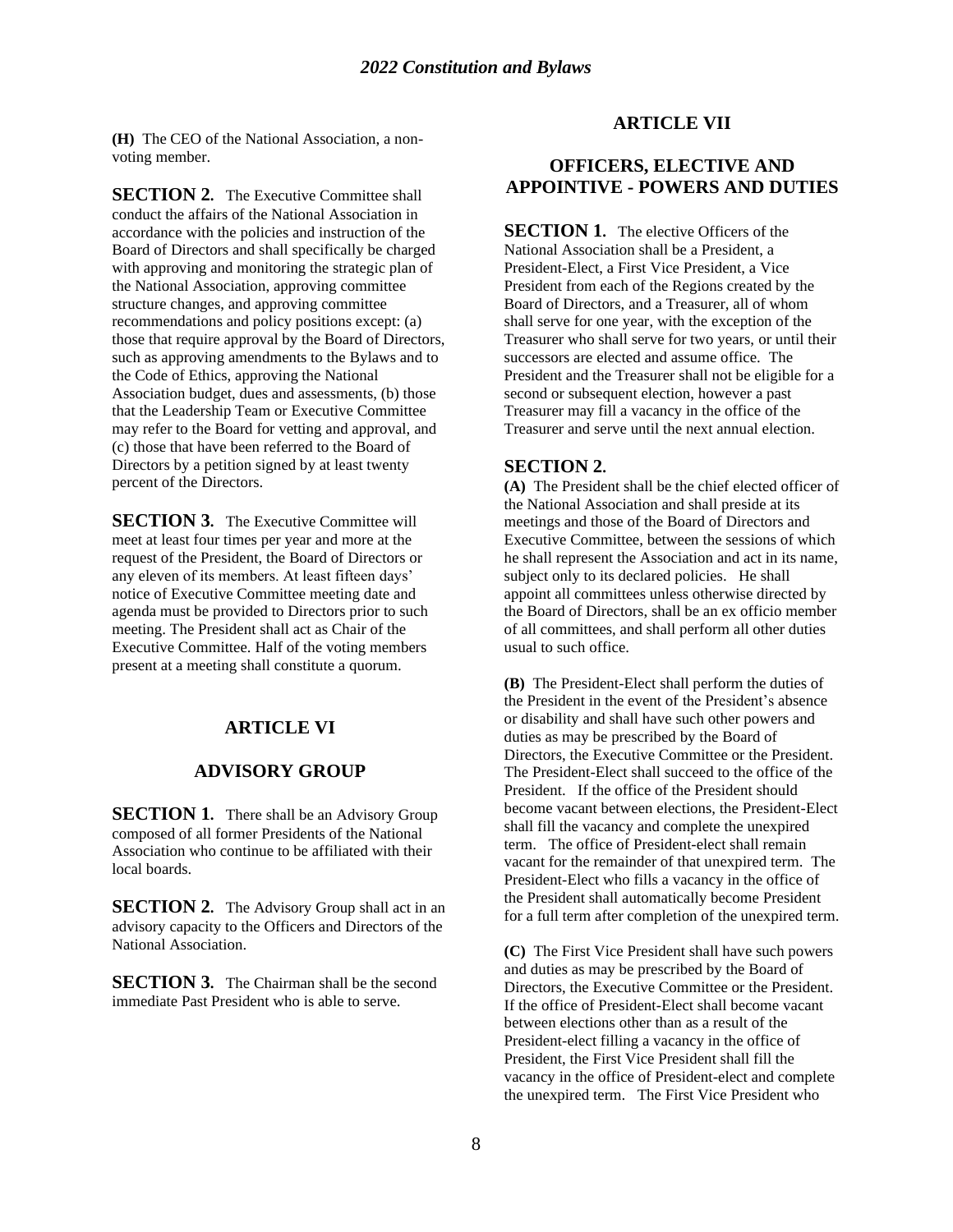fills a vacancy in the office of President-Elect shall automatically become President for a full term after completion of the unexpired term.

**(D)** In the event of the death or disability of the President and the inability or incapacity of the President-Elect to succeed to such office pursuant to this section, the office of President shall be filled until the next National Convention by a person appointed by the Executive Committee.

## **SECTION 3.**

**(A)** The role of a Regional Vice President is to focus on the issues and specific duties that support NAR initiatives and effective decision making at the national level, as directed by NAR.

**(B)** In case of a vacancy in the office of any Regional Vice President, it shall be filled by appointment by the President and confirmation by the Board of Directors for the unexpired term. Such appointee shall be from the Region in which the vacancy occurs.

**(C)** Vacancies not otherwise provided among the Officers or in the Board of Directors shall be filled by the Board of Directors until the next annual election.

**SECTION 4.** The Treasurer shall oversee the administration of the financial affairs of the National Association and shall serve as the Chair of the Finance Committee. The Treasurer shall present the National Association's annual budget to the Board of Directors for its approval and shall provide periodic reports to the Board of Directors on the financial condition of the National Association.

The Treasurer, or the Comptroller when so designated by the Treasurer, shall be the custodian of the funds and securities, and the collecting and disbursing officer of the National Association subject to the policies established by the Board of Directors. The Comptroller shall deposit the funds and securities in such depositories and in such manner as the Board of Directors may designate and direct.

**SECTION 5.** The Secretary shall keep the records and seal of the National Association and performs such other duties as are customary to the office, including acting as Secretary for the Board of Directors and Executive Committee.

**SECTION 6.** The Board of Directors shall retain a General Counsel who shall perform the duties usual to such office.

**SECTION 7.** The Chief Executive Officer shall designate a member of the staff who, subject to the approval of the Executive Committee, shall serve as Comptroller and who shall be a Certified Public Accountant and conduct such functions as are usual to the business.

The National Association shall secure a bond in a surety company qualified to do business in the State of Illinois or an insurance policy in such amounts as shall be prescribed by the Board of Directors, covering the activities of the Treasurer and Comptroller in administering the financial operations of the National Association.

**SECTION 8.** There shall be a Chief Executive Officer who shall be appointed by the Leadership Team. The Chief Executive Officer shall be subject to the President and shall serve as the head of the staff, charged with its selection subject to the approval of the Executive Committee. The Chief Executive Officer shall have supervision of the entire staff and shall perform such other duties as may be delegated to them by the Board of Directors, the Executive Committee or the President, and all other duties usual to such office.

**SECTION 9.** The Chief Executive Officer shall serve as Secretary of the Association, ex officio.

**SECTION 10.** The Board of Directors may appoint an Administrative Secretary to perform the duties usual to that office and such other duties as may be assigned to them by the Board of Directors, the Executive Committee, the President, or the Chief Executive Officer.

**SECTION 11.** Any Administrative Secretary may be elected Assistant Secretary by the Board of Directors.

## **ARTICLE VIII**

## **FINANCE AND PROFESSIONAL STANDARDS COMMITTEES - ANNUAL AUDIT - APPOINTMENT OF OTHER COMMITTEES**

**SECTION 1.** There will be a Finance Committee consisting of the Treasurer who will serve as the Chair; a Vice Chair who will serve a one-year term;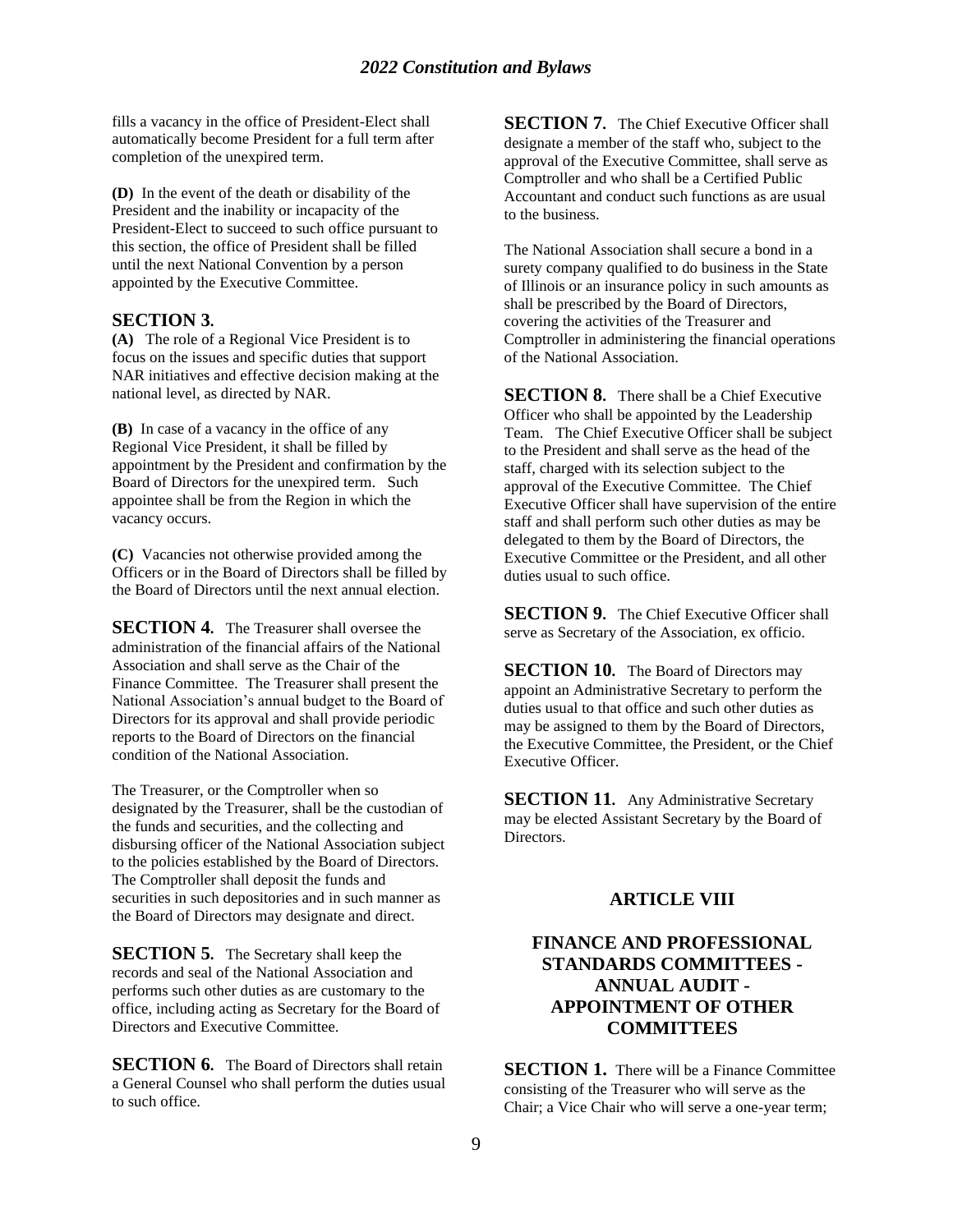## *2022 Constitution and Bylaws*

the Immediate Past Treasurer who will serve a twoyear term; the Vice-Chair of the Reserves Investment Advisory Board who will serve a one-year term; a State Executive Officer and a Local Board Executive Officer appointed by the President who will serve for two-year staggered terms; a YPN representative who will serve a three-year term, twelve at-large members divided equally to serve for three-year staggered terms and who have all served as Directors and at least eight of whom were Directors when appointed.

At the meeting of the Board of Directors during the National Convention, the President-elect shall submit to the Board of Directors four or more nominees, to serve on the Finance Committee. A Finance Committee member who is absent from two consecutive meetings of the Finance Committee shall automatically forfeit the position, and the position may be deemed vacant at the discretion of the President. If a vacancy occurs before the expiration of a term, the President shall submit to the Board of Directors the nomination to fill the unexpired term. The Finance Committee shall prepare the annual budget for the ensuing fiscal year and submit it to the Executive Committee and Board of Directors for its approval or modifications.

**SECTION 2.** The accounts of the National Association shall be audited annually as of the close of the fiscal year by a Certified Public Account designated by the Board of Directors. There shall be such interim and preaudit reviews and analyses of the accounts as may be directed by the Board of Directors or the Executive Committee.

**SECTION 3.** There shall be a Professional Standards Committee. It shall be the duty of this Committee to interpret the Code of Ethics, to consider and recommend appropriate action on inquiries of Member Boards and Board Members concerning enforcement thereof, and to recommend amendments thereto as it deems necessary or advisable.

#### **SECTION 4.**

**(A)** There shall be an Institute Advisory Committee, which shall consist of the President, President-Elect and Executive Vice President of each Institute, Society or Council and the President, President-Elect, First Vice President and Chief Executive Officer of the National Association. A member of the National Association's Leadership Team appointed by the President shall serve as the Chairman and be an exofficio member of the Committee during the term as Chairman. The Executive Vice Presidents and the

Chief Executive Officer of the National Association shall serve without a vote.

**(B)** The Committee shall consider matters relating to the conduct of the Institutes, Societies and Councils, their relationship with one another and with the National Association and shall report to only the Executive Committee.

**SECTION 5.** There shall be a Distinguished Service Award Selection Council consisting of nine members, the members of which shall have been recipients of the Distinguished Service Award. Each year the Council shall, in consultation with the President, select eligible members to fill the positions of the Council members whose terms are expiring of the Council members whose terms are expiring and to fill any vacancies. At the first meeting of the Council following the Annual Convention the Council shall elect a Chair and Vice Chair for the Council. No member shall serve for more than two consecutive three-year terms.

The Council shall determine the recipients in accordance with such guidelines as the Council shall recommend and the Executive Committee shall approve; and report its selection, if any, to the Board of Directors. The Award shall be presented at the Annual meeting of the Association. The Distinguished Service Award shall not be awarded posthumously, shall not be awarded to Past Presidents of the Association and shall not be awarded to more than two recipients in each elective year.

**SECTION 6.** There shall be a Leadership Team consisting of the President; President-Elect; First Vice President; Treasurer; Immediate Past President; Vice President of Association Affairs; Vice President of Advocacy; and Chief Executive Officer.

Voting members of the Leadership Team shall be the President; President-Elect; First Vice President; Treasurer; Immediate Past President; and the Vice President of Association Affairs and the Vice President of Advocacy. In the event of a tie vote, the President shall determine the position to be taken with respect to the particular issue.

Except as to actions specifically stated in the Constitution or Bylaws or by law to require approval of or to be taken by the Board of Directors or Executive Committee, the Leadership Team shall have the authority to act on behalf of the Board of Directors and Executive Committee to make policy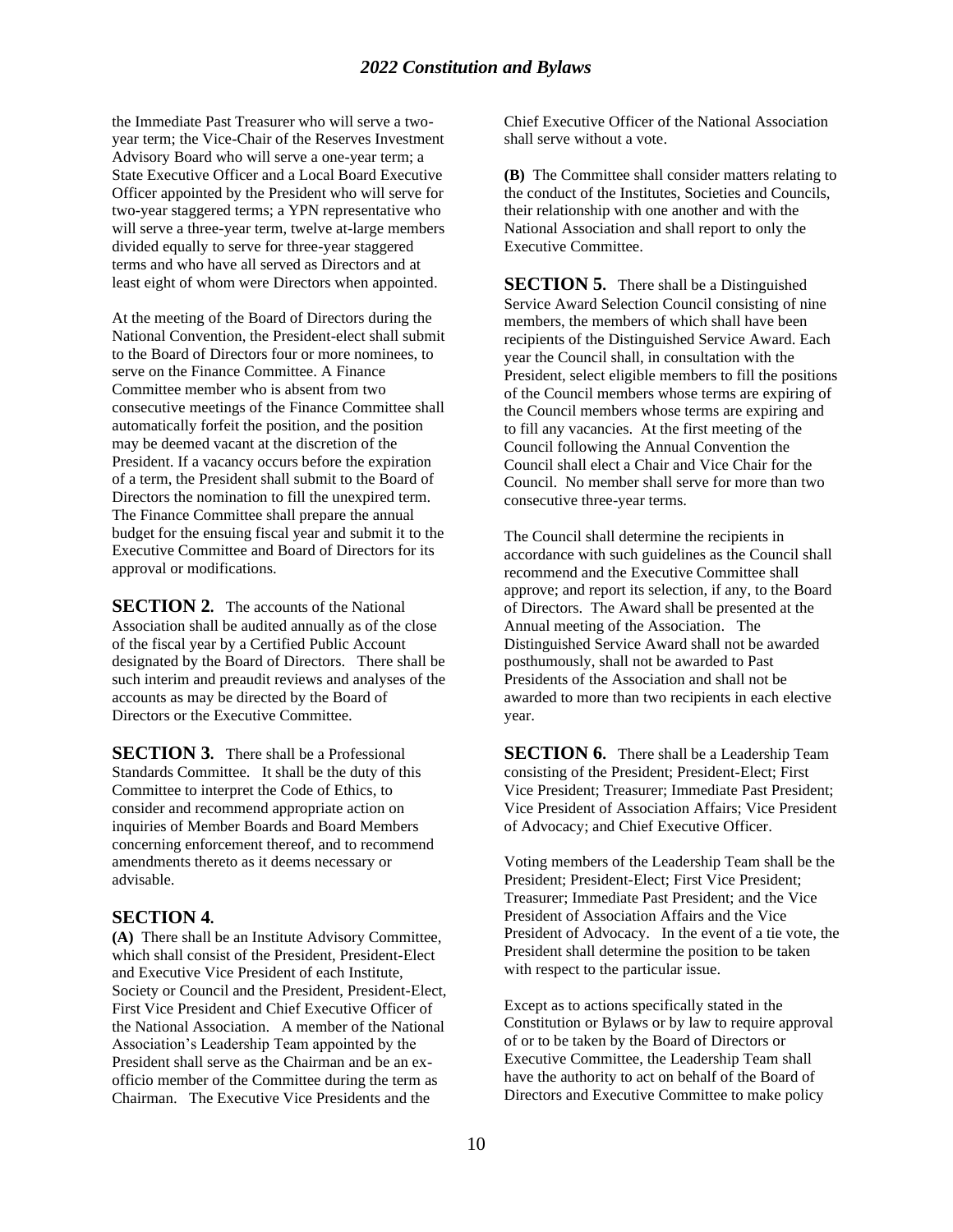and operational decisions for the Association between meetings of the Executive Committee and Board of Directors. The Leadership Team shall report its actions, as appropriate, to the Executive Committee and Board of Directors.

The Leadership Team shall have the authority to form a Search Committee for the purpose of searching for candidates to fulfill the position of Chief Executive Officer and to recommend any such candidates for the Leadership Team's approval.

The Leadership Team shall meet upon the call of the President or four of the voting members, stating the time and place of the meeting. A majority of the voting members of the Leadership Team, one of whom must be the President, shall constitute a quorum.

The Leadership Team may take any action which it could take at a meeting of the Leadership Team without a meeting if a consent in writing, setting forth the action so taken, is signed by all the voting members of the Leadership Team. Members of the Leadership Team may participate in any meeting through the use of a conference telephone or similar communications equipment by means of which all persons participating in the meeting can hear each other. Such participation in a meeting shall constitute presence in person at the meeting.

**SECTION 7.** There shall be such other committees as may be designated by the Board of Directors, Executive Committee, or the Leadership Team, the members of which shall be appointed by the President unless otherwise directed by the Board of Directors, Executive Committee, or the Leadership Team.

## **ARTICLE IX**

## **NATIONAL CONVENTION - DELEGATES AND VOTING**

**SECTION 1.** A National Convention shall be held annually at such time and place as may be fixed by the Board of Directors. The annual meeting of the members shall be held at the National Convention. Board Members present at any meeting of the National Association shall be delegates, entitled to participate fully in all discussions and deliberations.

**SECTION 2.** Voting shall be by Member Boards. The chief elected officer of a Member Board in good standing or their duly accredited alternate, who shall be a Board Member of the same Board, shall be entitled to as many votes as their Board has REALTOR® or REALTOR-ASSOCIATE® Members who hold primary membership in the Member Board, all of whom must be in good standing according to the records of the National Association. Voting by proxy or division of the vote of a Member Board shall not be permitted.

**SECTION 3.** Written notice to certify delegates to the National Convention shall be given by the National Association to each Member Board at least 30 days before the convention. Member boards shall provide to the National Association written certification of the Member Board's delegate and/or alternate in such form, including electronic, as may be approved by the National Association no later than six business hours prior to the meeting of the Delegate Body.

**SECTION 4.** Wherever notice of meetings or of the subjects to be considered at meetings is required or authorized by this Constitution, publication of such notice in an official publication which is mailed to all members of the National Association within the required time limits, shall be deemed to be good and sufficient notice.

**SECTION 5.** Directors shall assume office on the day following the official closing of the Annual Convention and shall serve until their successors are selected and assume office.

**SECTION 6.** Chief elected officers of Member Boards or their accredited alternates present at the National Convention may make recommendations to the Board of Directors as to the general policies of the National Association and as to the actions to be taken upon specific questions.

**SECTION 7.** Chief elected officers of Member Boards or their accredited alternates from 100 Member Boards shall constitute a quorum.

**SECTION 8.** Chief elected officers of Member Boards or their accredited alternates shall meet at the National Convention and may meet at the Midyear Meeting when called to do so in accordance with Article XII, Section 2 of this Constitution.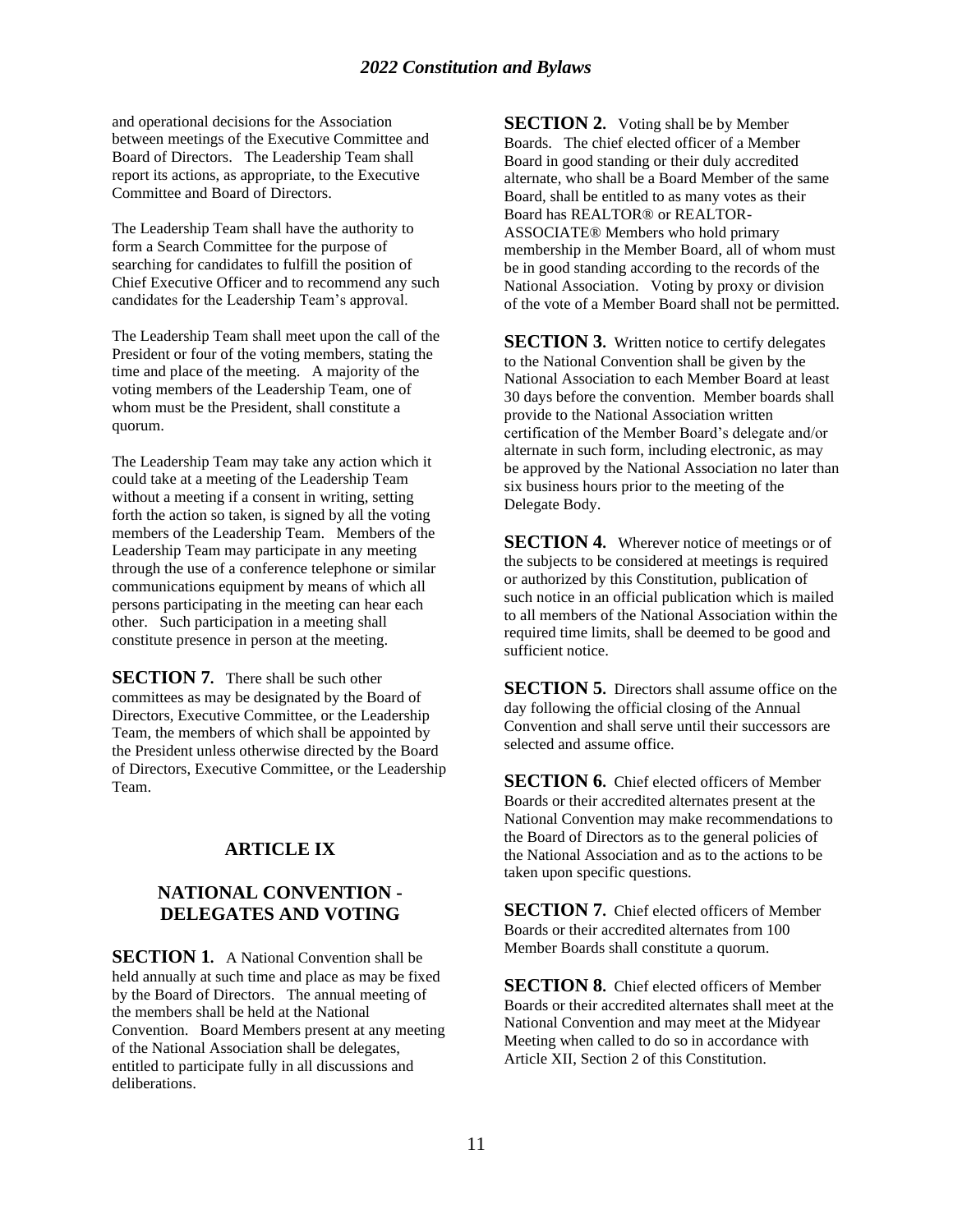## **ARTICLE X**

## **ELECTIONS**

**SECTION 1.** The annual election of officers shall be the first order of business at the Midyear meeting of the Board of Directors. Any election of the officers in which there is more than one candidate for the office shall be conducted by secret ballot. The candidate receiving the majority of votes cast for a particular office shall be declared the winner. In the event that no candidate on the ballot for a particular office receives a majority vote, the two candidates receiving the greatest number of votes cast shall remain on the ballot and a run-off election shall be held as between those two candidates. The candidate receiving the majority of votes cast in the run-off election shall be declared the winner. When an election is conducted by secret ballot, the vote count shall be reported to the Board of Directors. Thereafter the disposition of the ballots shall be in accordance with the policies established by the Board of Directors.

**SECTION 2.** There shall be an elections committee to establish the campaign and election procedures for the National Association, which shall be submitted to the Board of Directors for its approval or modification, and the elections committee shall consist of the following members:

**(A)** The Past President twice removed of the National Association or their most recent predecessor who is able and willing to serve;

**(B)** Two Past Presidents selected in accordance with the formula determined by the Past President's Advisory Committee;

**(C)** One person appointed by the President of the National Association from each Region created pursuant to Article XIV, provided such person is not an announced candidate, has not served on the elections committee during both of the two years preceding the year of appointment, and has served either as a Regional Vice President during the preceding five years or as a Director of the National Association during at least two of the preceding five years.

**(D)** The Immediate Past President of the National Association shall serve as an ex officio member of the elections committee.

**(E)** The Chairman shall be the Past President twice removed and if they are unable to serve, their most recent and available predecessor shall serve in their stead except that in no case shall a Past President serve as Chairman for two successive years.

**(F)** The President shall be advised by the Regions concerning those persons to be appointed by the President to the elections committee from the Region. Members appointed to the elections committee shall serve two-year staggered terms, with members from even numbered regions being appointed in even numbered years and members from odd numbered regions being appointed in odd numbered years. The procedure by which the Regions shall advise the President shall be determined by the Region.

**(G)** Members of the elections committee may not publicly endorse any candidate. A member of the Leadership Team may not publicly endorse any candidate, other than themself, during their term.

**(H)** The elections committee shall meet at the Annual Convention or at a special meeting of the elections committee called for the purpose of organizing itself, establishing its procedures, and conducting its business. The elections committee may hold, on its own motion, such meetings as it may deem necessary to complete its slate of eligible candidates pursuant to the schedule set forth in the campaign and election process manual.

#### **SECTION 3.**

**(A**) There shall be a work group comprised of the Chair of the elections committee, the Immediate Past President of the National Association and three regional representatives from the elections committee selected in random rotation.

**(B)** The work group may hold such meetings as it deems necessary to complete its work pursuant to the schedule set forth in the campaign and election process manual.

#### **(C)**

(1) The candidate's legal audit shall be conducted by, and the criminal background reports shall be obtained by, the General Counsel of the National Association who shall prepare an evaluation for submission to the work group identifying issues from those reports based upon the guidelines established by the Board of Directors. Issues disclosed by the financial, legal and criminal background reports noted in the evaluation will first be reported to the candidate who will be given an opportunity to correct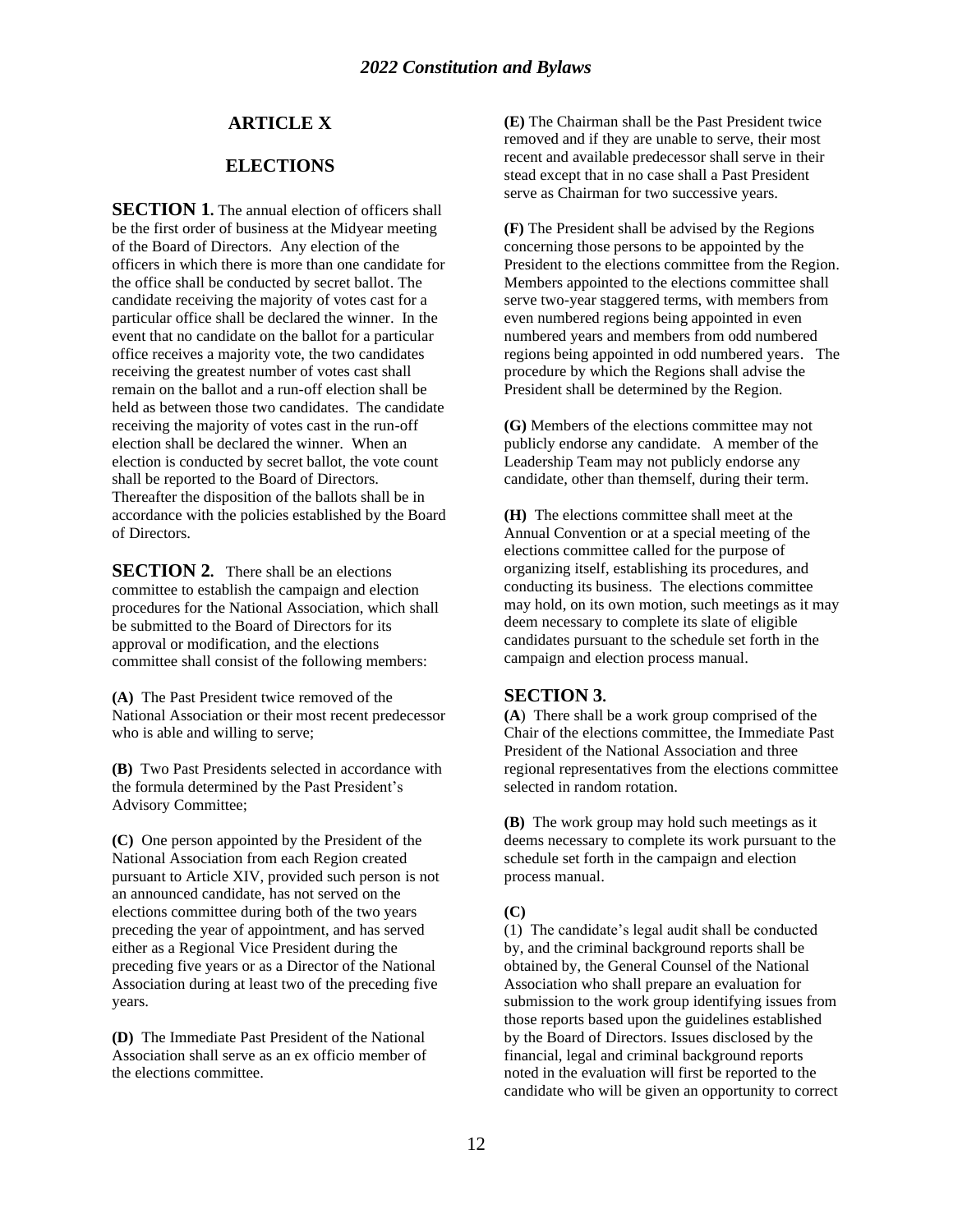any inaccurate information in accordance with the campaign and election process manual.

(2) The work group shall review the application and the evaluation of the financial audit, legal audit and criminal background check for each candidate for President-elect, First Vice President, Treasurer and Regional Vice President. Any issues arising from this review that are deemed significant by the work group will be reported to the elections committee. If deemed appropriate by the elections committee, those issues may also be disclosed to the Board of Directors if the member stands for election.

#### **SECTION 4.**

**(A)** All Persons who have received their state association's endorsement to be candidates for the National Association offices of President-Elect, First Vice President, and Treasurer may file an application with the elections committee in accordance with the campaign and election process manual.

**(B)** No member may accept and no Region, State or Local Association, Board Member or real estate business owned in whole or in part by a Board Member may provide financial support and/or an official endorsement of any member to be a candidate for the office of National Association President-Elect, First Vice President or Treasurer before the dates(s) identified in the campaign and election process manual.

#### **(C)**

(1) The application form must include the member's authorization to obtain financial, legal and criminal background reports for use in connection with the audit and election process. The Chairman of the elections committee shall report to the Board of Directors at the midyear meeting of the National Association following the filing of these applications the names of all persons who have filed an application and the office for which they seek to be a candidate.

(2) The elections committee shall review the qualifications of all candidates who have filed applications to determine their eligibility to serve as an officer of the National Association. This review shall include consideration of any issues raised by the work group, and the receipt of the candidate's home state endorsement and any other endorsements the candidate may elect to submit on their behalf from Regions, State and Local Associations and National Directors. Each endorsement received by the elections committee must be signed and dated by an elected officer holding office in the year the elections committee meets to review the qualifications of the endorsed candidate.

(3) The elections committee's review of the qualifications of all candidates for the offices of the National Association shall be completed prior to the next meeting of the Board of Directors at the annual meeting of the National Association. Notice of the eligible candidates for the offices of President-Elect, First Vice President and Treasurer shall be provided to the membership of the National Association on the date identified in the campaign and election process manual.

(4) All sitting NAR officers shall be required to complete and submit a quarterly report to the work group verifying that the officer continues to meet the required criteria for holding NAR office, as established by the elections committee.

## **ARTICLE XI**

## **FISCAL AND ELECTIVE YEAR**

**SECTION 1.** The fiscal year of the National Association shall be from January 1 to December 31, inclusive.

**SECTION 2.** The elective year of the National Association shall begin the day following the official closing of the Annual Convention and end the last day of the Annual Convention.

## **ARTICLE XII**

## **MIDYEAR MEETING AND SPECIAL MEETINGS**

**SECTION 1.** The Board of Directors or the President, upon thirty days' notice may issue a call for delegates of Member Boards who are qualified to vote individually to meet at the Midyear Meeting.

**SECTION 2.** Special meetings of the National Association shall be called by the Board of Directors or by the President upon petition by at least twenty percent of its Member Boards or upon petition signed by the number of Member Boards who are qualified to vote individually representing at least twenty percent of the total REALTOR® and REALTOR-ASSOCIATE® Members.

## **ARTICLE XIII**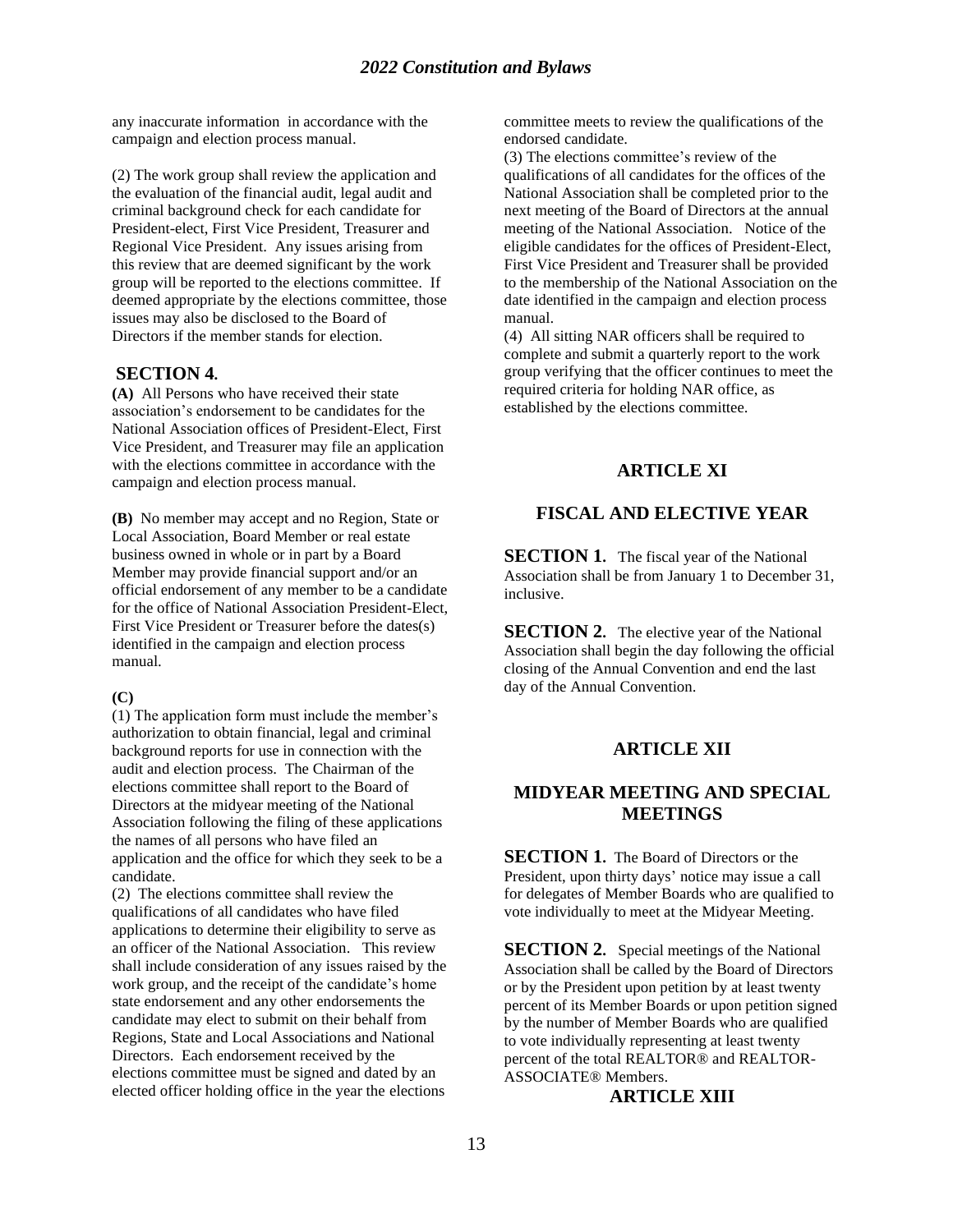## **INSTITUTES, SOCIETIES AND COUNCILS**

#### **SECTION 1.**

**(A)** For the purpose of affording those affiliated with Member Boards a greater opportunity for cooperation and discussion of administrative and business problems of the particular phases of the real estate business in which they are individually interested, the Board of Directors may establish Institutes, Societies or Councils of the National Association.

**(B)** No Institute, Society or Council shall be established or maintained which has less than one hundred Members.

#### **SECTION 2.**

**(A)** Institutes, Societies and Councils shall represent major fields of activity, or administrative and business problems in the real estate business. Institutes, Societies and Councils may, with the approval of the Board of Directors, adopt and amend corporate charters, adopt and amend Bylaws, elect governing bodies and officers, prescribe qualifications for membership, and establish and collect dues which shall be segregated in the books of account for their own use.

**(B)** Councils created for the consideration of administrative and business problems may elect a Chairman and appoint committees but may not levy dues or establish special membership requirements without the expressed approval of the Board of Directors of the National Association.

**SECTION 3.** Meetings of the Institutes, Societies and Councils may, subject to the policies of the Convention Meetings Committee of the National Association, be held either independent of or in conjunction with the two annual business meetings of the National Association. The decision of each Institute, Society or Council to meet independently of the National Association, once reported to the National Association, shall not be alterable by the Institute, Society or Council. The Executive Vice President and President of each Institute, Society and Council or their designated representative shall attend the two annual business meetings of the National Association.

**SECTION 4**.Subject to the provisions of Article XX hereof, any action by the Institutes, Societies or

Councils shall be subject to the approval of the Board of Directors. The Constitution, Articles of Incorporation and Bylaws of the Institutes, Societies and Councils shall specifically make appropriate provisions for such approval.

#### **SECTION 5.**

**(A)** Attendance at any or all meetings of the Institutes, Societies or Councils shall be open to all members of the National Association, provided that the privilege of such attendance at such meetings held in conjunction with the National Convention shall be subject to the payment of the National Convention registration fee.

**(B)** If Institutes, Societies or Councils have established dues as provided in their Bylaws, only members of such Institutes, Societies or Councils shall be entitled to participate in their discussions, vote and receive without added cost their publications or other services.

**SECTION 6.** Members of the Institutes, Societies or Councils who hold a professional designation awarded by the Institute, Society or Council or who hold a class of membership that confers the right to hold office shall hold REALTOR®, REALTOR-ASSOCIATE® or Institute Affiliate Membership in Member Boards of the NATIONAL ASSOCIATION OF REALTORS®, provided, however, that persons who are currently employed in an executive, administrative or management capacity by a Member Board of the National Association, by a multiple listing service that is wholly-owned by one or more Member Boards, or by an Institute, Society or Council of the National Association, shall be eligible to earn, be awarded and maintain a professional designation offered by an Institute, Society or Council and provided further that persons engaged in the real estate business outside of the United States, its insular possessions and the Commonwealth of Puerto Rico shall not be obligated to maintain any form of membership in the NATIONAL ASSOCIATION OF REALTORS® as a precondition to membership in any Institute, Society or Council.

## **ARTICLE XIV**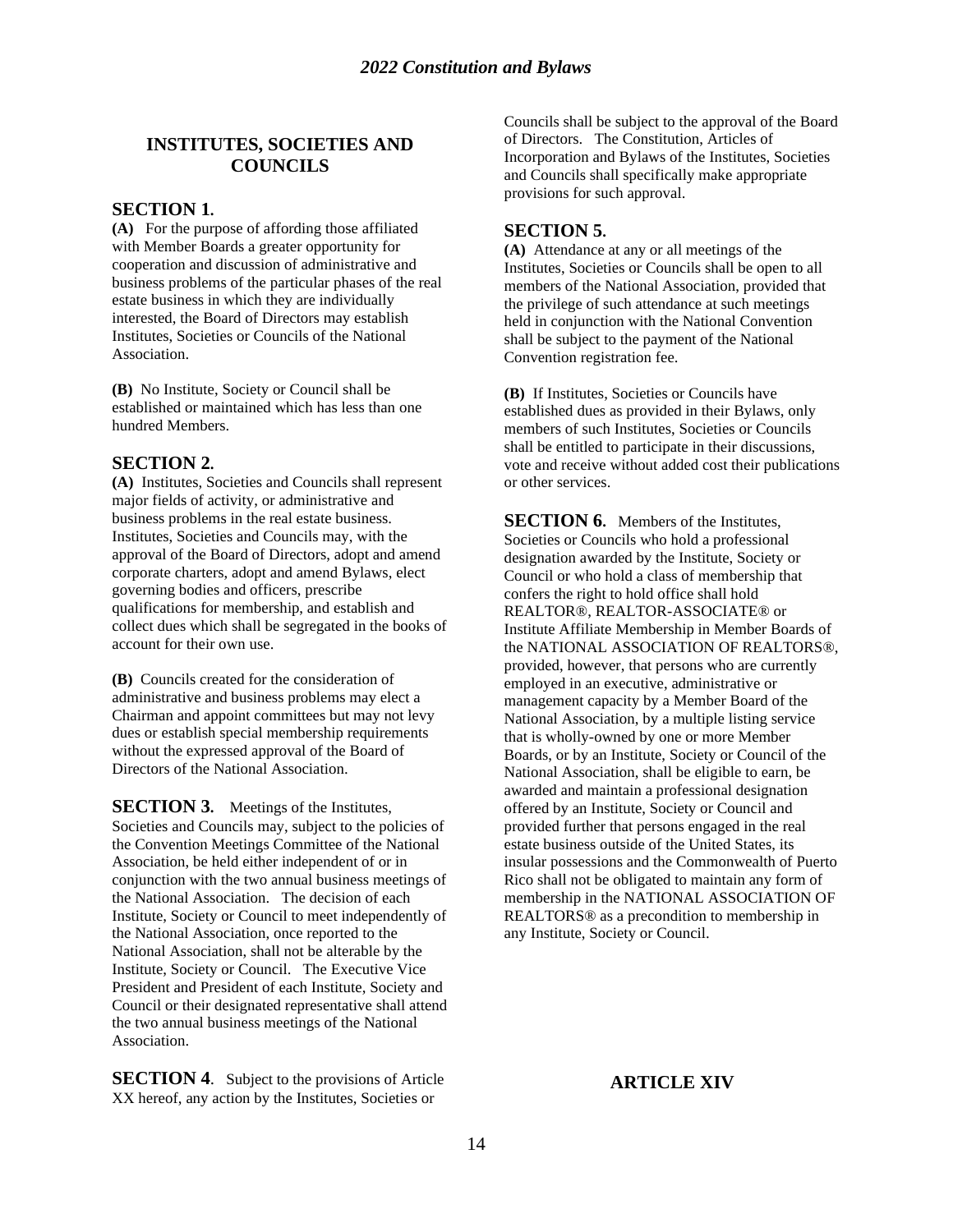#### **REGIONS**

**SECTION 1.** The Board of Directors may create regions in the United States, and may conduct Regional meetings and conferences in such regions.

## **ARTICLE XV**

## **STATE ASSOCIATIONS: MEMBERSHIP AGREEMENT**

**SECTION 1.** The National Association may enter into a membership agreement with a state association which shall provide that all of the Member Boards in such state must be and continue to be, as a condition of continued membership in the National Association, Members of the state association. The Board of Directors shall consider such membership agreement only when and if requested by a state association, and a thirty-day written notice of such application shall be sent to all members of the Board of Directors preceding the meeting at which it will be considered. An application for such membership agreement may be granted by the National Association provided that the state association complies with the following standards and conditions:

**(A)** Such associations shall be organized with local boards as its constituent members, except that it may have individuals as Members in any area where there is no Member Board;

**(B)** Such association shall adopt the Code of Ethics of the National Association and agree to aid in its enforcement.

**(C)** Such association shall adopt as minimum requirements for election to membership of any local board or any individual the minimum requirements established by the National Association from time to time;

**(D)** Such association shall agree that after a specified date all of its Member Boards and Individual Members, as a condition of continued membership, shall hold membership in the National Association;

**(E)** The application of any such association for a membership agreement shall be endorsed by a number of Member Boards of the National Association in such state representing sixty-six and two-thirds percent of the REALTOR® Members therein;

**(F)** A state association having a membership agreement with the National Association may terminate such agreement by vote of a number of Member Boards of the National Association in such state representing sixty-six and two-thirds percent of the REALTOR® Members of such association.

**SECTION 2.** When the National Association shall have entered into a membership agreement with any state association complying with the provisions of this Article, any local board or individual holding primary membership in a local board within the territory of such association shall not be elected to membership in the National Association unless such board or individual shall be a member of such state association, and Member Boards of the National Association within the territory of such state association shall, as a condition of continued membership in the National Association, maintain membership in such state association; provided, however, that the National Association shall reserve the right of review on the application of any local board refused membership in a state association and of retaining as a Member Board in the National Association any local board which resigns from a state association or which is expelled from such association for any cause other than the nonpayment of dues on a parity with other Member Boards in such state; and provided further, that any state association may, upon so notifying the National Association, also reserve the right of review on the application of any local board refused membership in the National Association and of retaining as a Member Board in such state association any local board which resigns from, or is expelled from, the National Association for any cause other than the nonpayment of dues to the National Association on a parity with other Member Boards.

## **ARTICLE XVI**

## **GIFTS AND BEQUESTS**

**SECTION 1.** The National Association may accept gifts and bequests which shall be administered by the Board of Directors and which shall constitute an endowment; the income derived from investment of such gifts and bequests shall be used to promote the objects of the National Association. The National Association also may accept gifts and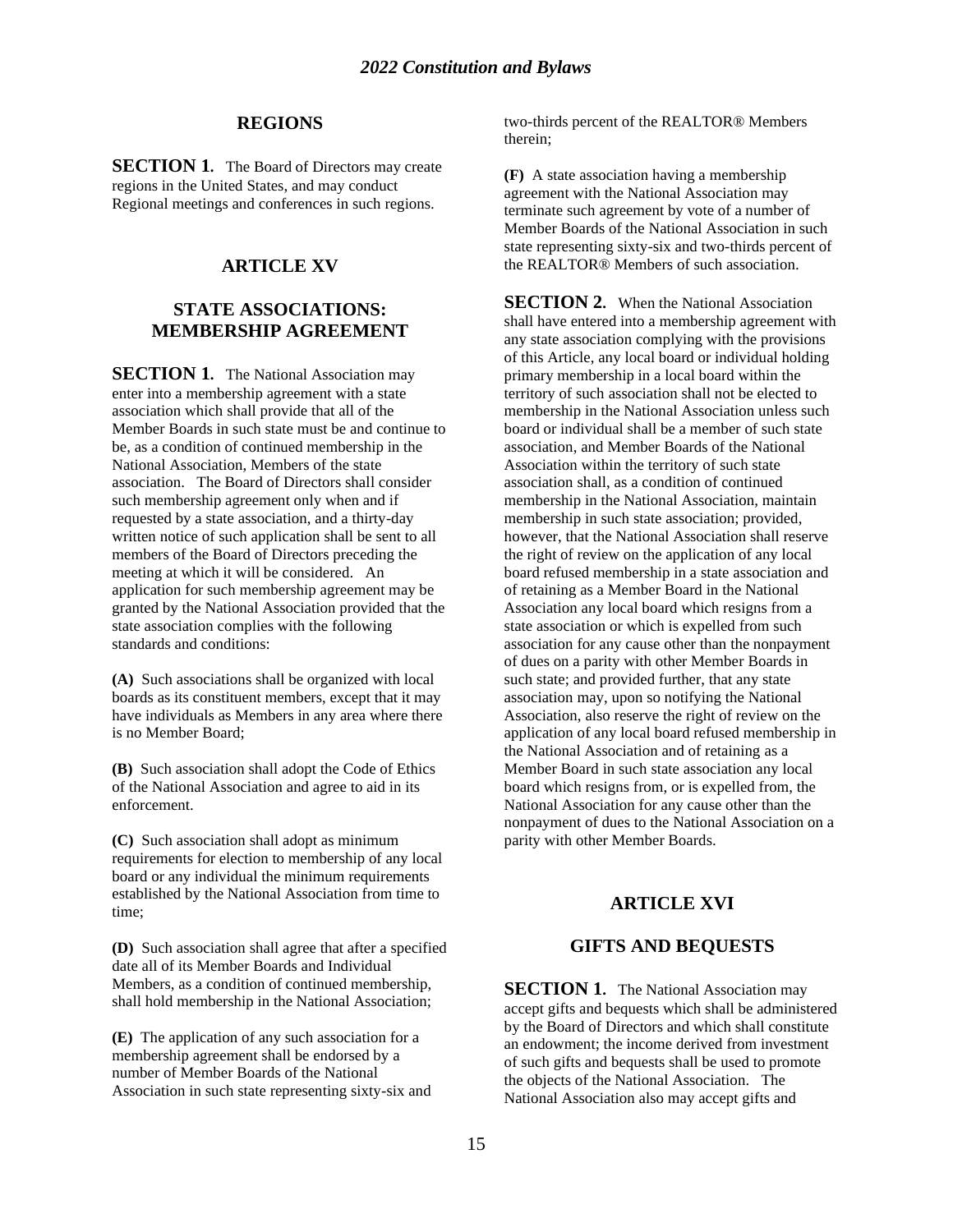bequests for specific purposes, provided such purposes shall have the approval of the Board of Directors, in which case such gifts or bequests shall be used only for the purposes and in the manner specified by the donor.

## **ARTICLE XVII**

## **NATIONAL ASSOCIATION HEADQUARTERS**

**SECTION 1.** The National Association shall maintain headquarters at Chicago, Illinois, or at such other place or places as may be designated from time to time by the Board of Directors.

**SECTION 2.** The legal headquarters of the National Association shall be maintained in Chicago, Illinois, the state of incorporation.

## **ARTICLE XVIII**

#### **BYLAWS**

**SECTION 1.** Bylaws may be adopted or amended at any meeting by two-thirds of the Directors present at such meeting, provided that a quorum is present at such meeting, and provided that the substance of the proposed amendments shall have been submitted to the Member Boards at least 30 days in advance of their adoption.

## **ARTICLE XIX**

## **AMENDMENTS**

**SECTION 1.** This Constitution may be amended by two-thirds of the number of votes cast by the delegates at the National Convention, provided the proposed amendment shall first have been submitted in writing to and been reported upon by the Board of Directors, and provided further, that written notice of the substance of the proposed change has been sent to each Member Board who is qualified to vote individually at least 30 days prior to the meeting at which the amendment is to be considered. The notice may be sent by first-class mail, electronic communication, including e-mail, or any other means

permitted by law that has been approved by the Board of Directors for sending such notices.

**SECTION 2.** The Code of Ethics may be amended by two-thirds of the number of votes cast by the delegates at the National Convention; provided the proposed amendment shall first have been submitted in writing and have been reported upon by the Board of Directors, and provided further, that written notice of the substance of the amendment has been sent to each Member Board who is qualified to vote individually at least 30 days prior to the National Convention at which the amendment is to be considered. The notice may be sent by first-class mail, electronic communication, including e-mail, or any other means permitted by law that has been approved by the Board of Directors for sending such notices.

## **ARTICLE XX**

## **INSTITUTES, SOCIETIES AND COUNCILS, NATIONAL ASSOCIATION OF REALTORS® RIGHTS AND RESPONSIBILITIES**

**SECTION 1.** The following rights and responsibilities are reserved to each of the Institutes, Societies and Councils respectively:

**(A)** The establishment of qualifications and the establishment and administration of procedures, for admission to candidacy and membership and the awarding of professional designations of the Institute, Society and Council to persons who are members of, or affiliated with, the National Association;

**(B)** The establishment of membership dues in the Institute, Society or Council and all other fees charged members and candidates for membership and others accredited, or seeking accreditation, by the Institute, Society or Council;

**(C)** The selection, supervision of and the determination of compensation and duties for all staff and other personnel of each Institute, Society or Council;

**(D)** The establishment of a Code of Ethics and Standards of Professional Practice for the Institute, Society or Council which are not inconsistent with the Code of Ethics of the National Association as from time to time amended; provided, however, that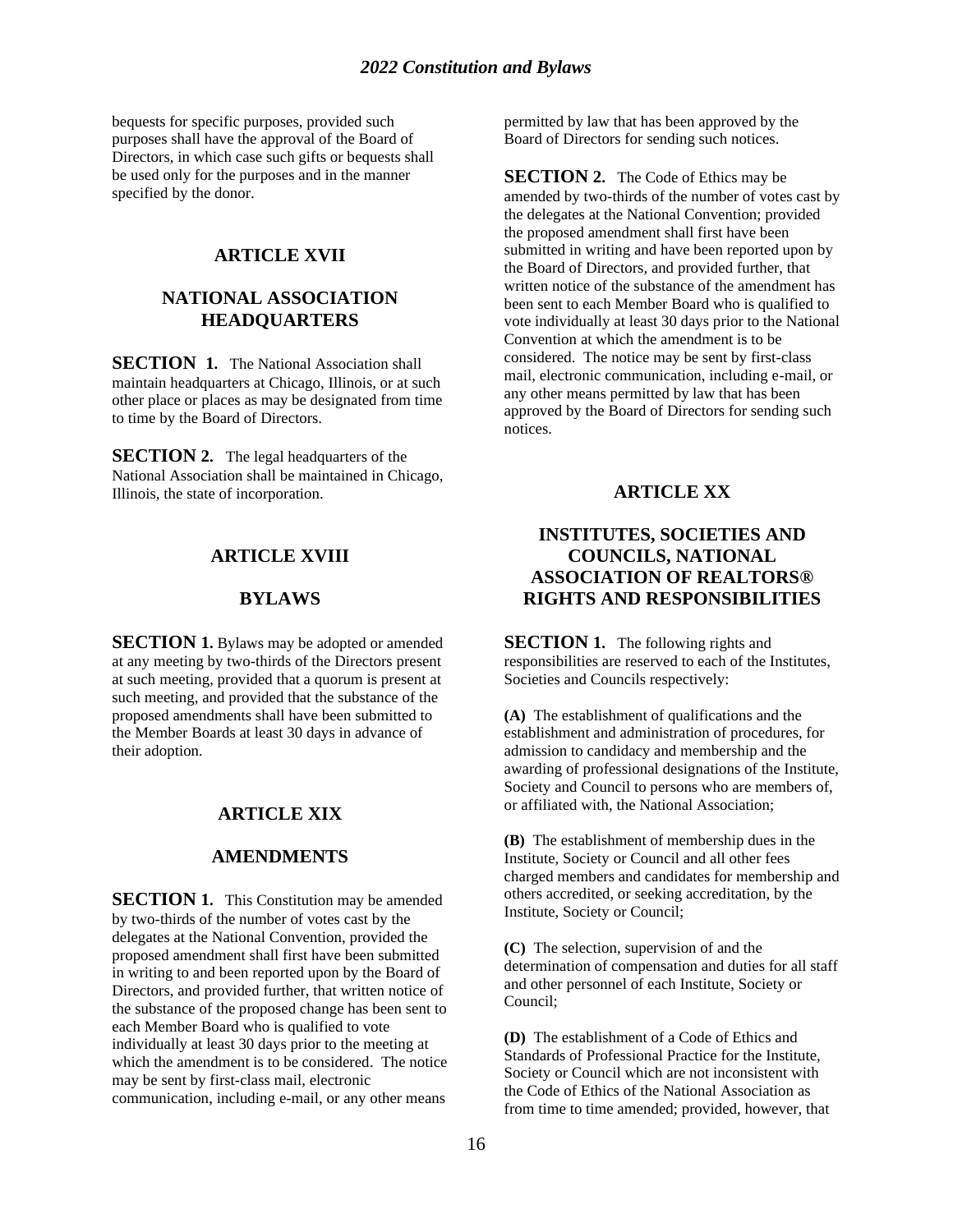## *2022 Constitution and Bylaws*

in order for its members to be eligible for Institute Affiliate Membership pursuant to Article III, such Institute, Society or Council must adopt and enforce the National Association's Code of Ethics or a code of ethics approved by the National Association that addresses the specialty area of that Institute, Society or Council, which code of ethics must apply to all persons who have been awarded a professional designation and those who hold classes of membership that confer the right to vote or hold office;

**(E)** The establishment and administration of appropriate procedures for the enforcement by each Institute, Society or Council of its Code of Ethics and Standards of Professional Practice;

**(F)** The determination of the qualification for, enrollment in, fees for, and the content, scheduling, administration, organization and operation of, all Institute, Society or Council education programs, curricula, courses, and seminars dealing with or relating to the phase of the real estate business with which the Institute, Society or Council is concerned;

**(G)** The preparation, publication, distribution and pricing of Institute, Society or Council educational material dealing with or relating to the phase of the real estate business and other matters with which the Institute, Society or Council is concerned, including the determination of content, viewpoint, and sources;

**(H)** The establishment, alteration and dissolution of local chapters of each Institute, Society or Council and the control over each such chapter's composition, powers and duties;

**(I)** Those other items, matters and activities as necessary to carry out those rights and responsibilities reserved to Institutes, Societies and Councils by this Article XX and which are not otherwise inconsistent with this Constitution.

**SECTION 2.** The National Association shall have the following rights and responsibilities:

**(A)** Primary responsibility to administer, coordinate, report on and deal with both legislative and executive branches of agencies of federal, state or local governments, including independent regulatory agencies and including, but not limited to, the duty to maintain a Washington office for the purpose of reporting to the membership of the National Association and the Institutes, Societies and Councils all matters concerning the activities or proposed activities of the executive and legislative branches

and agencies of the Federal government that relate to real estate. The Committee structure shall provide the opportunity for the Institutes, Societies and Councils to have input into the decision-making process;

While the National Association has primary responsibility for the various matters enumerated above, it shall encourage the Institutes, Societies and Councils to assume a participatory role with respect to each of such activities.

The Institutes, Societies and Councils shall be permitted to engage in such activities with respect to issues in which the National Association is not involved or is inactive, so long as no positions are taken which conflict with positions of the National Association and provided further that the National Association shall have prior notice of all such activities undertaken by any Institute, Society or Council.

In the event that an Institute, Society or Council adopts a policy on any legislative or regulatory matter that is in conflict with the policy of the National Association, both organizations shall make every reasonable attempt to resolve their differences. If, after all reasonable attempts to resolve such differences have been exhausted and the organizations are unable to resolve the conflict in policy positions, each organization shall be free to take whatever actions it deems necessary to advocate its policy.

**(B)** General responsibility to plan the National conventions and meetings including, but not limited to, the responsibility for coordinating the meeting schedules of the National Association and the Institutes, Societies and Councils so as to minimize scheduling conflicts;

**(C)** Responsibility to make available to the Institutes, Societies and Councils appropriate office space, accounting and computer services, mailing services and fringe benefits for staff so that such space, services and benefits will be of high quality at the lowest possible cost;

**(D)** Responsibility to assist in coordinating scheduling of Institutes, Societies and Councils educational courses and programs with the scheduling of educational courses and programs of other Institutes, Societies and Councils and the National Association so as to avoid whenever possible scheduling conflicts.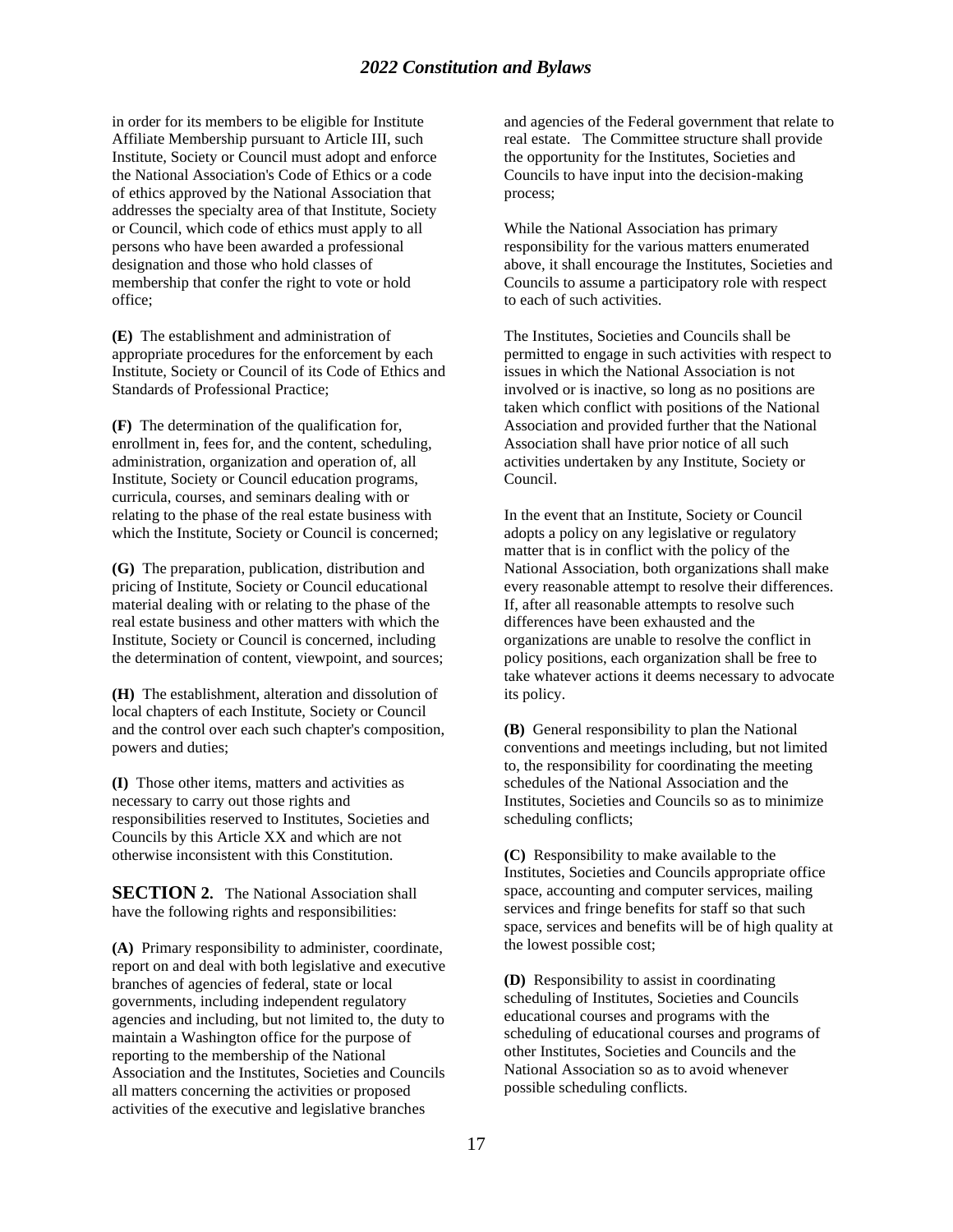Although the National Association has the responsibility for the various matters enumerated above, this shall not be construed to restrict or prevent Institutes, Societies and Councils from assuming a secondary role with respect to each of such activities which is not inconsistent with the policy of the National Association.

**SECTION 3.** In the event that a question or controversy arises with respect to the proper interpretation of this Article XX, such question or controversy shall be referred to the Institute Advisory Committee. The Institute Advisory Committee shall make an investigation to determine the relevant facts and circumstances bearing upon the question or controversy, and if appropriate, shall conduct a hearing relating to the matter.

The decision of the Institute Advisory Committee with respect to any such questions or controversy relating to the proper interpretation of this Article XX shall be final unless, after notice as hereinafter specified, such decision is reversed by the affirmative vote of not less than two-thirds of the members of the Executive Committee of the National Association present at a regular or special meeting of such Executive Committee, the decision of the Executive Committee shall be final. The Executive Committee shall not take any action to modify or reverse any such decision of the Institute Advisory Committee unless written notice of the intention to consider such decision, together with the full report of the Institute Advisory Committee, shall be submitted to the members of the Executive Committee not less than twenty-four (24) hours prior to such action.

**SECTION 4.** The NATIONAL ASSOCIATION

OF REALTORS® and each Institute, Society and Council affiliated with the National Association as of January 1, 1993 that is separately incorporated may terminate the affiliation established under Article XIII, Section 1(A) hereof by a two-thirds vote of the respective governing body, with any such disaffiliation to be effective eighteen months from the date of the vote to disaffiliate. Any affiliation established with an Institute, Society or Council subsequent to January 1 of 1993 may be terminated by a majority vote of the National Association's Board of Directors with such disaffiliation to take effect immediately unless otherwise specified by the Board of Directors.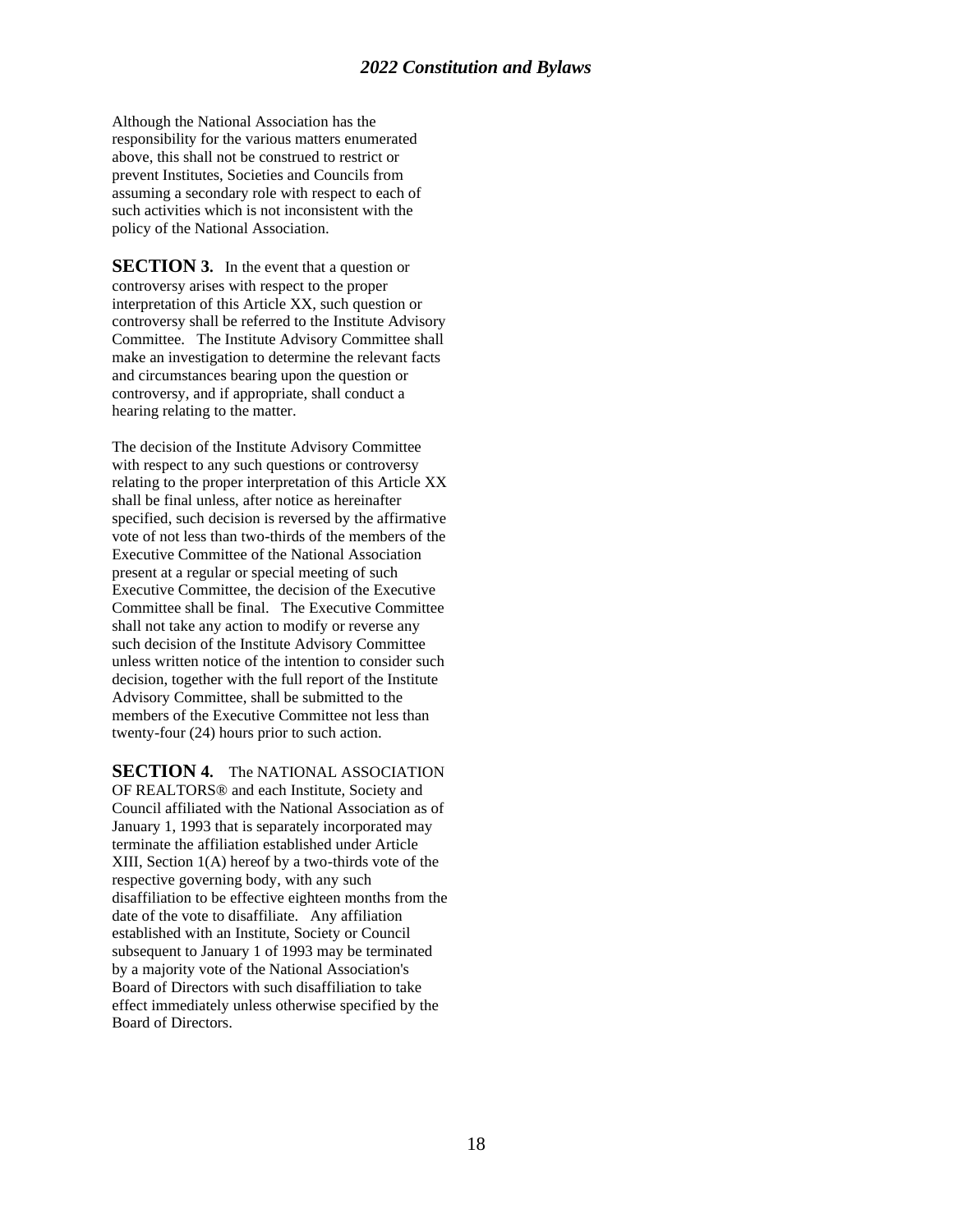## **BYLAWS**

## **ARTICLE I**

#### **MEMBERSHIP**

## **Section 1.**

**(A)** Local boards shall be enrolled as Member Boards when their written applications have been received and presented to the Board of Directors and when the Board of Directors shall find that the applicants have complied with the requirements of the Constitution and Bylaws. An applicant for REALTOR® membership pursuant to Article III, Section 1(C) 1.(b) shall be enrolled as a REALTOR<sup>®</sup> Member of the local Board designated in their application as their primary Board, and that Member Board shall accept the applicant as such when their written application has been received and presented to the National Association Board of Directors, the Board of Directors has found that the applicant has complied with the requirements of the Constitution and Bylaws, and the applicant has paid their initial dues, and any applicable initiation and processing fees to their primary Board.

**(B)** The application of any local board for membership in the National Association shall be in such form as may be prescribed by the Board of Directors and shall contain a statement to the effect that it has been approved by a majority of the REALTOR® Members of the applicant board. Effective January 1, 1974.

#### **Section 2.**

**(A)** No Member Board, nor any multiple listing service owned by one or more Member Boards, nor any Institute, Society or Council, shall apply any arbitrary numerical or other inequitable limitation on its membership nor adopt any rule, regulation, practice or policy inconsistent with or contrary to any policy adopted by the Board of Directors.

**(B)** Member Boards and their multiple listing services shall be honest and truthful in their communications and shall present a true picture in their advertising, marketing, and other representations. Member Boards and their multiple listing services shall avoid false, deceptive, or misleading advertising and marketing practices and shall not knowingly or recklessly make false or misleading statements about other Member Boards, or Member Boards' programs, products or services. **Section 3.** Unless qualified salesmen and independent contractors employed by or affiliated with a REALTOR® Member are eligible for REALTOR® membership in Member Boards, such salesmen and independent contractors shall be eligible for REALTOR-ASSOCIATE® membership in such Member Boards, and all Member Boards from and after January 1, 1974, shall make provision for such REALTOR-ASSOCIATE® membership.

**Section 4.** Resignations of local boards shall be considered and acted upon by the Board of Directors of the National Association; provided, however, that any local board tendering its resignation shall not be delinquent in its dues to the National Association, and provided further, that such resignation shall state the reasons therefore and shall verify that at least a majority of all its REALTOR® Members shall have voted in favor of such resignation.

#### **ARTICLE II**

#### **ANNUAL DUES**

#### **Section 1.**

**(A)** The annual dues of each Member Board (local Board) as defined in Article III, Section 1(B)(1) of the Constitution, shall be in an amount established annually by the Board of Directors at the Midyear Meeting times the sum of the number of REALTOR® and REALTOR-ASSOCIATE® members of the Board and the number of individuals who are licensed with such REALTOR® members of the Board and who are not themselves REALTOR®, REALTOR-ASSOCIATE® or Institute Affiliate members of the Board provided such individuals are not otherwise included in the computation of dues payable by another Member Board.

The annual dues of each Member Board (State Association) as defined in Article III, Section 1(B)(2) of the Constitution, shall be the amount established by the Board of Directors pursuant to Section 1(A) hereof times the sum of the number of REALTOR® and REALTOR-ASSOCIATE® members of the Board whose real estate office is located in a territory within the state which is outside the jurisdiction of any local Board and who are not primary members of any local board and the number of individuals who are licensed with such REALTOR® members of the Board and who are not themselves REALTOR®, REALTOR-ASSOCIATE® or Institute Affiliate members of the Board .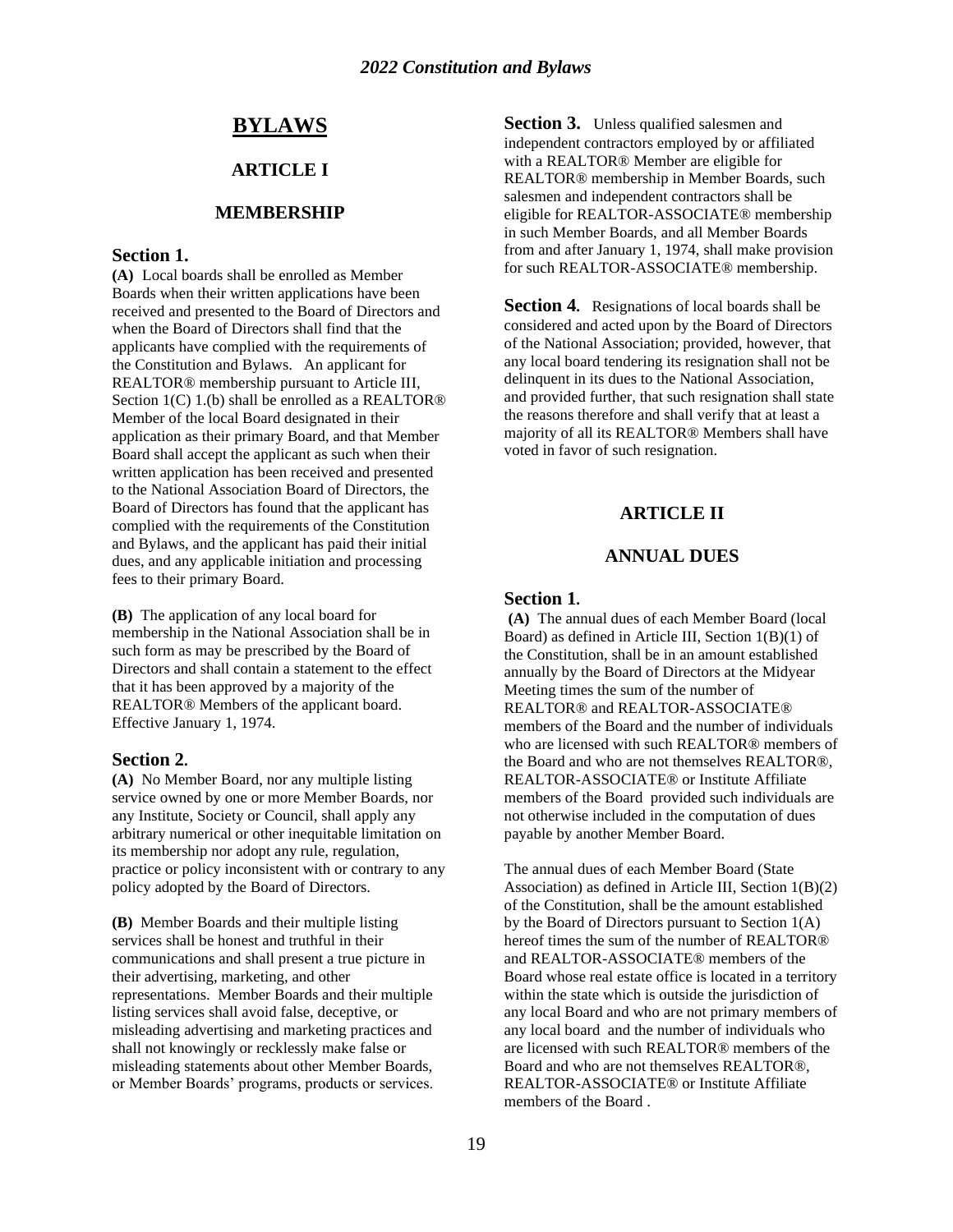## *2022 Constitution and Bylaws*

The annual dues of each Institute, Society or Council of the National Association shall be one hundred five dollars (\$105.00) times the number of individuals who hold a professional designation awarded by that Institute, Society or Council or who hold a class of membership in the Institute, Society or Council which confers the right to hold office and who are not included in the calculation of dues payable by any Member Board or other Institute, Society or Council of the National Association.

**(B)** For the purpose of this section, a REALTOR® Member of a Member Board shall be held to be any Member who holds primary membership in the Member Board and who, as a sole proprietor, partner, or officer of a real estate firm or corporation or an individual in a position of management control on behalf of principals who are not physically present and engaged in the real estate business in connection with the firm's office, is actively engaged in real estate business as defined in Article III, Section 1 of the Constitution or who is a REALTOR® member of a Member Board pursuant to Article III, Section  $1(C)(1)(b)$  of the Constitution. A REALTOR-ASSOCIATE® Member of a Member Board shall be held to be any Member employed by or affiliated with a REALTOR® Member as a sales employee or independent contractor unless such Member is classified by the member Board as a REALTOR® Member in which case he shall be deemed a REALTOR® Member. An individual licensed in the state within which the board is located or within the state in which the real estate firm of the REALTOR® is located shall be deemed to be licensed with a REALTOR® if the license of the individual is held by a REALTOR® or by any broker who is licensed with the REALTOR®, provided that such licensee is not otherwise included in the computation of dues payable by a sole proprietor, partner, corporate officer or individual in a position of management control of the entity. Upon payment to the National Association of the dues required under Section 1(A) hereof, each REALTOR® and REALTOR-ASSOCIATE® Member in good standing of a Member Board shall be deemed respectively a REALTOR® or REALTOR-ASSOCIATE® Member in good standing of the National Association.

(C) A REALTOR<sup>®</sup> with a direct or indirect ownership interest in an entity engaged exclusively in soliciting and/or referring clients and customers to the REALTOR® for consideration on a substantially exclusive basis shall annually file with the REALTOR<sup>®</sup>'s primary board on a form approved by the National Association a list of the licensees affiliated with that entity and shall certify that all of

the licensees affiliated with the entity are solely engaged in referring clients and customers and are not engaged in listing, selling, leasing, managing, counseling or appraising real property. The individuals disclosed on such form shall not be deemed to be licensed with the REALTOR<sup>®</sup> filing the form for purposes of this Section.

The Member Board dues shall be adjusted for any licensee included on a form submitted to a Board who during the same calendar year applies for REALTOR<sup>®</sup> or REALTOR-ASSOCIATE<sup>®</sup> membership in a Member Board as provided in Section 2(B) hereof, except that in the case of a new Member who held REALTOR® or REALTOR-ASSOCIATE<sup>®</sup> membership during the preceding calendar year the adjustment to Member Board dues shall not be prorated. The adjustment to Member Board dues for all new Members under this Section 1(C) shall be due and payable to the National Association by the last day of the month following the month active REALTOR® status is granted as evidenced in the National REALTOR® Database System.

**(D)** A REALTOR® may file annually with the REALTOR®'s primary board on a form approved by the National Association a list of the licensees affiliated with that entity that are authorized to provide mortgage loan origination services based upon their real estate license and shall certify that those licensees included on the list are solely engaged in mortgage loan origination and are not engaged in listing, selling, leasing, managing, counseling or appraising real property. The individuals disclosed on such form shall not be deemed to be licensed with the REALTOR® filing the form for purposes of this Section.

The Member Board dues shall be adjusted for any licensee included on a form submitted to a Board who during the same calendar year applies for REALTOR® or REALTOR-ASSOCIATE® membership in a Member Board as provided in Section 2(B) hereof, except that in the case of a new Member who held REALTOR® or REALTOR-ASSOCIATE® membership during the preceding calendar year the adjustment to Member Board dues shall not be prorated. The adjustment to Member Board dues for all new Members under this Section 1(D) shall be due and payable to the National Association by the last day of the month following the month active REALTOR® status is granted as evidenced in the National REALTOR® Database System.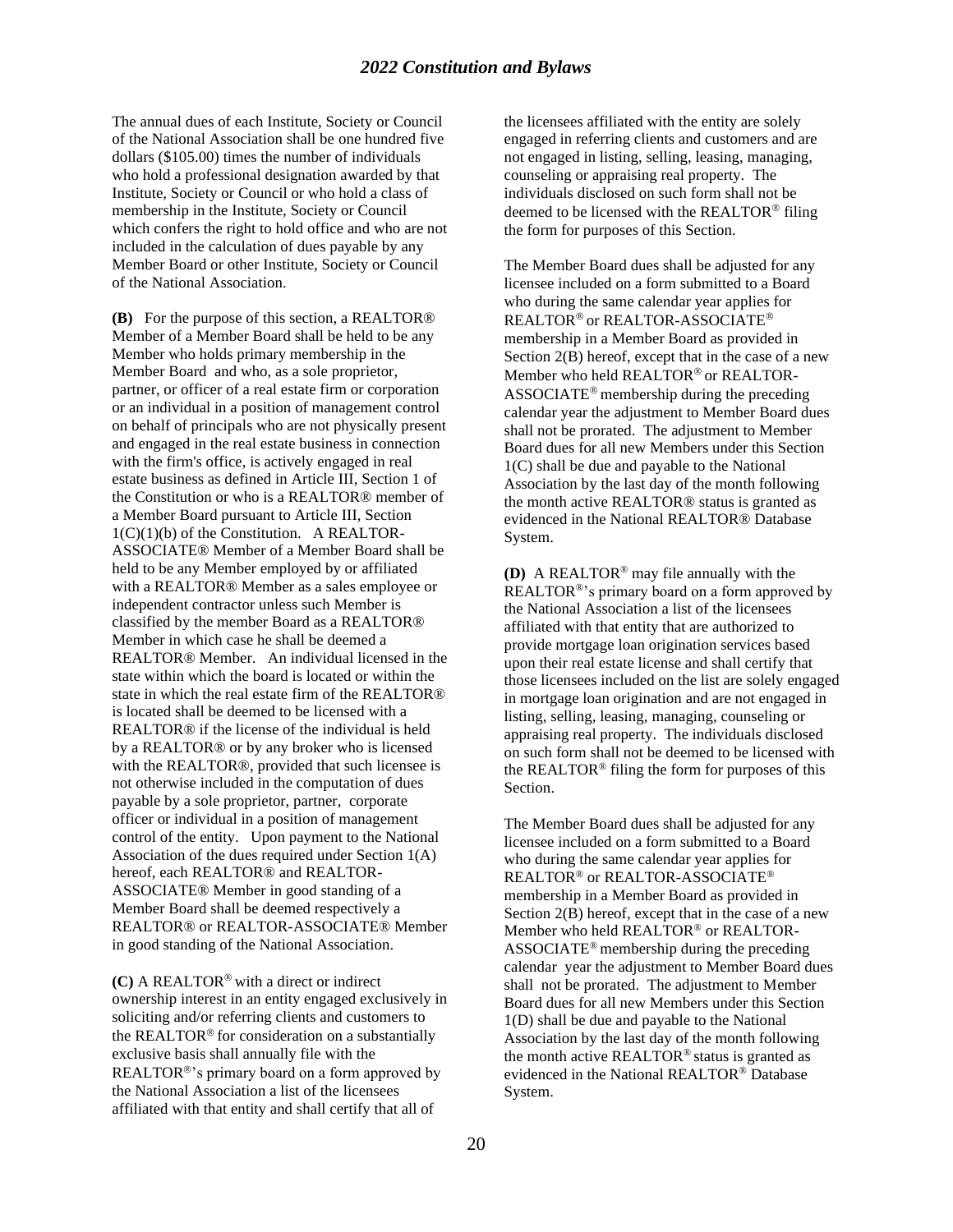#### **Section 2.**

**(A)** Each year each Member Board shall file with the National Association a list of the names of the REALTOR® and REALTOR-ASSOCIATE® Members of the Board and the numbers of individuals licensed with REALTOR® Members of the Board who are not themselves Board Members, which list and number shall be certified by the President and Secretary of the Board.

At the time such list is filed each Member Board shall pay dues for the current fiscal year based upon such list, which dues shall be adjusted each month to reflect any net increase in the number of individuals licensed with REALTOR® Members of the Board who are not themselves Board Members.

**(B)** Member Board dues shall also be adjusted for new Members enrolled by the Member Board who were not previously licensed with a REALTOR® Member of the Board during the current fiscal year, except that in the case of a new Member who held REALTOR® or REALTOR-ASSOCIATE® membership during the preceding calendar year the adjustment to Member Board dues shall not be prorated. The adjustment to Member Board dues for all new Members under this Section 2(B), except as provided for herein, shall be prorated monthly and be due and payable to the National Association by the last day of the month following the month active REALTOR® status is granted as evidenced in the National REALTOR® Database System.

**(C)** In calculating the dues payable to the National Association by a Member Board, no member holding primary membership in another Member Board shall be considered, provided such member has notified the state association, and each local board to which he belongs of the identity of the Member Board where he holds primary membership.

**(D)** The policies and procedures for the reporting of members and payment of dues by the Institutes, Societies and Councils of the National Association shall be established by the Board of Directors of the National Association.

**Section 3.** The annual dues payable by International Members as defined in Article III, Section 1(E) of the Constitution shall be established from time to time by the Board of Directors of the National Association with due consideration to the cost of the membership services provided.

**Section 4.** Each REALTOR® Member as defined by Article III, Section  $1(C)$  1.(b) of the Constitution shall pay dues to their primary Board annually in advance in accordance with the Bylaws of the Member's primary Board. Any REALTOR® Member as defined by Article III, Section  $1(C)(1)(ii)$ of the Constitution delinquent in payment of dues to the Member's primary Board shall be suspended or terminated automatically if their membership in the Member's primary Board is suspended or terminated by that Board for non-payment of dues, fees, fines or other financial obligations. A REALTOR® Member as defined by Article III, Section  $1(C)(1)(ii)$  of the Constitution terminated for non-payment of an amount owed to the Member's primary Board shall not be eligible for reinstatement to membership in the National Association unless such amount shall have been paid to the Board or otherwise satisfied.

**Section 5.** The dues of each Member Board, International Member, Student Member and National Affiliate Member shall be paid annually in advance and shall be due to the National Association on January 1 of each year. If annual dues are not paid by April 1, the Association may assess such late charges and administrative fees as may be established by the Board of Directors. Any Member Board, International Member, Student Member and National Affiliate Member delinquent in payment of dues by more than 90 days may be required to show cause as to why the Board of Directors, at its discretion, should not revoke the membership and/or charter of such member.

Any member failing to pay an assessment which has been duly approved by the Board of Directors within ninety (90) days of the due date established for payment of that assessment by the Board of Directors may be assessed such late charges and administrative fees as may be established by the Board of Directors. Any member delinquent in payment of an assessment by more than one hundred eighty (180) days from the due date established for payment of that assessment may be required to show cause as to why the Board of Directors, at its discretion, should not revoke the membership and/or charter of such member.

**Section 6.** Each person attending the National Convention shall pay such registration fee as shall be prescribed by the Board of Directors.

**Section 7.** Upon giving at least thirty (30) days' notice in writing, and subject to the approval of the Board of Directors, any Institute, Society or Council, in accordance with its Bylaws, may: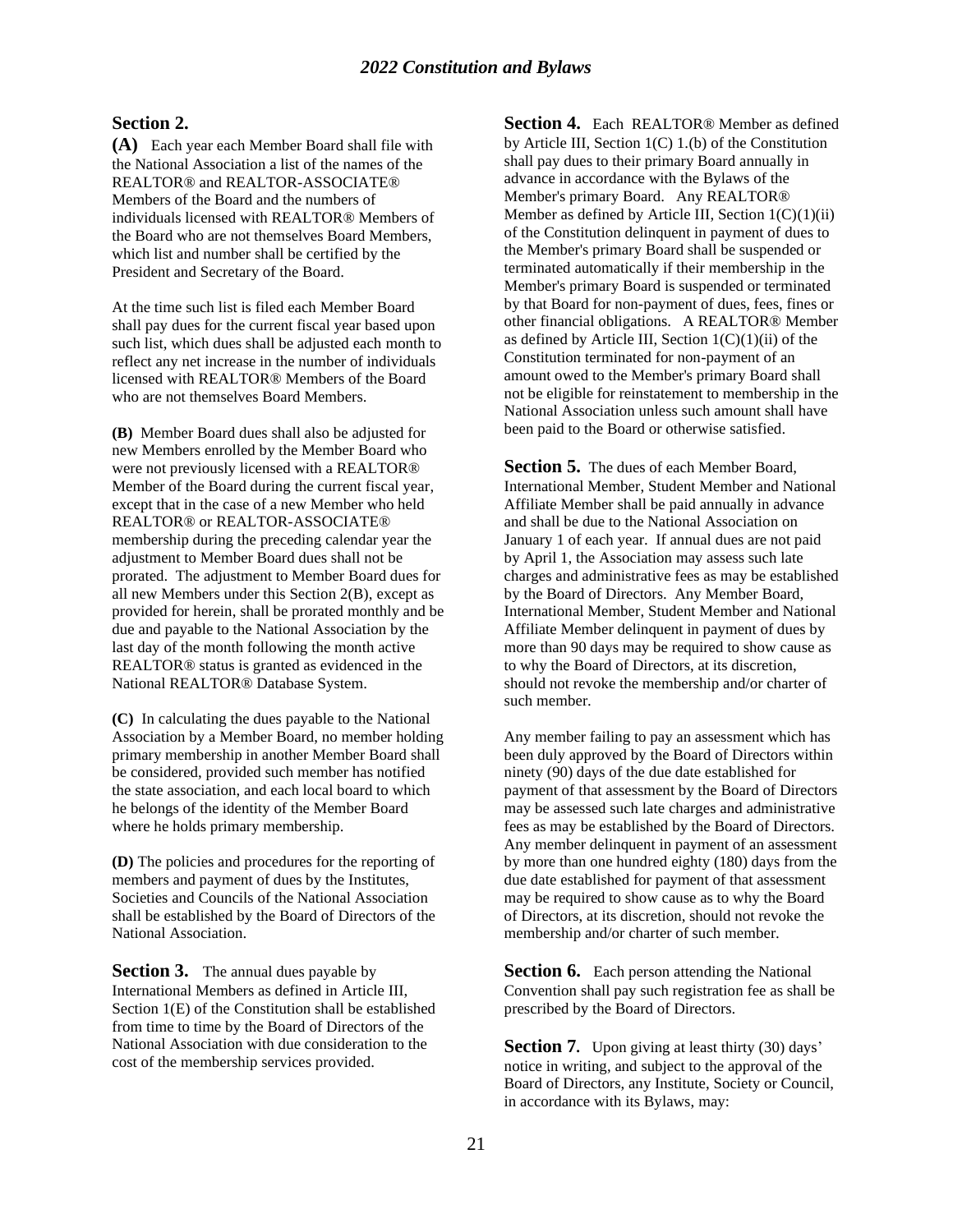**(A)** Increase its annual membership dues;

**(B)** Establish active, associate, and sustaining forms of membership.

#### **Section 8.**

**(A)** The payment of dues in an Institute, Society or Council shall entitle every member to such rights and privileges as may be provided in its Bylaws, subject to the approval of the Board of Directors of the National Association, except that the exercise of such rights and privileges at any session of an Institute, Society or Council held in conjunction with the National Convention shall be further subject to the payment of the convention registration fee and to conformance with the convention regulations of the National Association.

**(B)** Any member in good standing of an Institute, Society or Council who holds a professional designation awarded by an Institute, Society or Council affiliated with the National Association that addresses a specialty other than residential brokerage shall be entitled to Institute Affiliate membership in the National Association and in the Member Boards provided for in Section 11 of this Article.

**Section 9.** Notwithstanding anything in this Article to the contrary, the dues payable by a Member Board to the National Association shall be reduced by the amount established by the Board of Directors pursuant to Section 1(A) hereof, times the number of REALTOR® Emeriti, Past Presidents of the National Association, Past Treasurers of the National Association and recipients of the Distinguished Service Award who are members of the Board.

**Section 10.** The Board of Directors may assess the members by class, provided that notice of the classes of membership to be assessed, the amount of the assessment for each of the classes to be assessed, the purpose of the assessment and when the assessment shall be due is submitted to the Member Boards at least 30 days in advance of its adoption. For assessments imposed on Member Boards, the amount to be paid by a Member Board shall be the amount of the assessment as stated in the notice times the sum of the number of REALTOR® and REALTOR-ASSOCIATE® members of that Member Board as certified by the President and Secretary of the Member Board pursuant to Section 2(A) hereof. Notwithstanding the foregoing, the amount to be paid by a Member Board shall be reduced by the amount of the assessment as stated in the notice times the

number of REALTOR® Emeriti, Past Presidents of the National Association and recipients of the Distinguished Service Award who are members of the Board.

**Section 11.** From the dues paid by the Institutes, Societies and Councils of the National Association in accordance with Article II, Section 1 hereof, the National Association shall credit thirty-five dollars (\$35.00) to the account of the Member Board (Local) for each individual included on the list provided by the Institute, Society or Council whose office address is within the assigned territorial jurisdiction of that Member Board, provided however, if the office location is also within the territorial jurisdiction of a Commercial Overlay Board, as provided for in Article III, Section 4 of the National Association's Constitution, the thirty-five dollars (\$35.00) amount will be credited to the Commercial Overlay Board, unless the Institute Affiliate Member directs that the dues be credited to the other board.

The National Association shall also credit thirty-five dollars (\$35.00) to the account of the Member Board (State) for each individual included on the list provided by the Institute, Society or Council whose office address is within the assigned territorial jurisdiction of that Member Board (State).

#### **ARTICLE III**

#### **TERRITORIAL JURISDICTION**

**Section 1.** Except as provided in Section 2 of this Article, the territory of a Member Board shall be defined by the Board of Directors of the National Association, taking into consideration the ability of the Board to service its members and the public, to enforce the Code of Ethics, and to safeguard the registered marks of the National Association. All Member Boards shall have the same privileges and responsibilities set forth in this Article.

**Section 2.** Disputes concerning the jurisdiction and/or the name of a Member Board shall be determined by the Membership Policy and Board Jurisdiction Committee at a hearing conducted in accordance with the procedures approved by the Board of Directors. The decision of the hearing panel will be final except that the Board of Directors may require a new hearing before a different panel of the Committee if it determines the procedures failed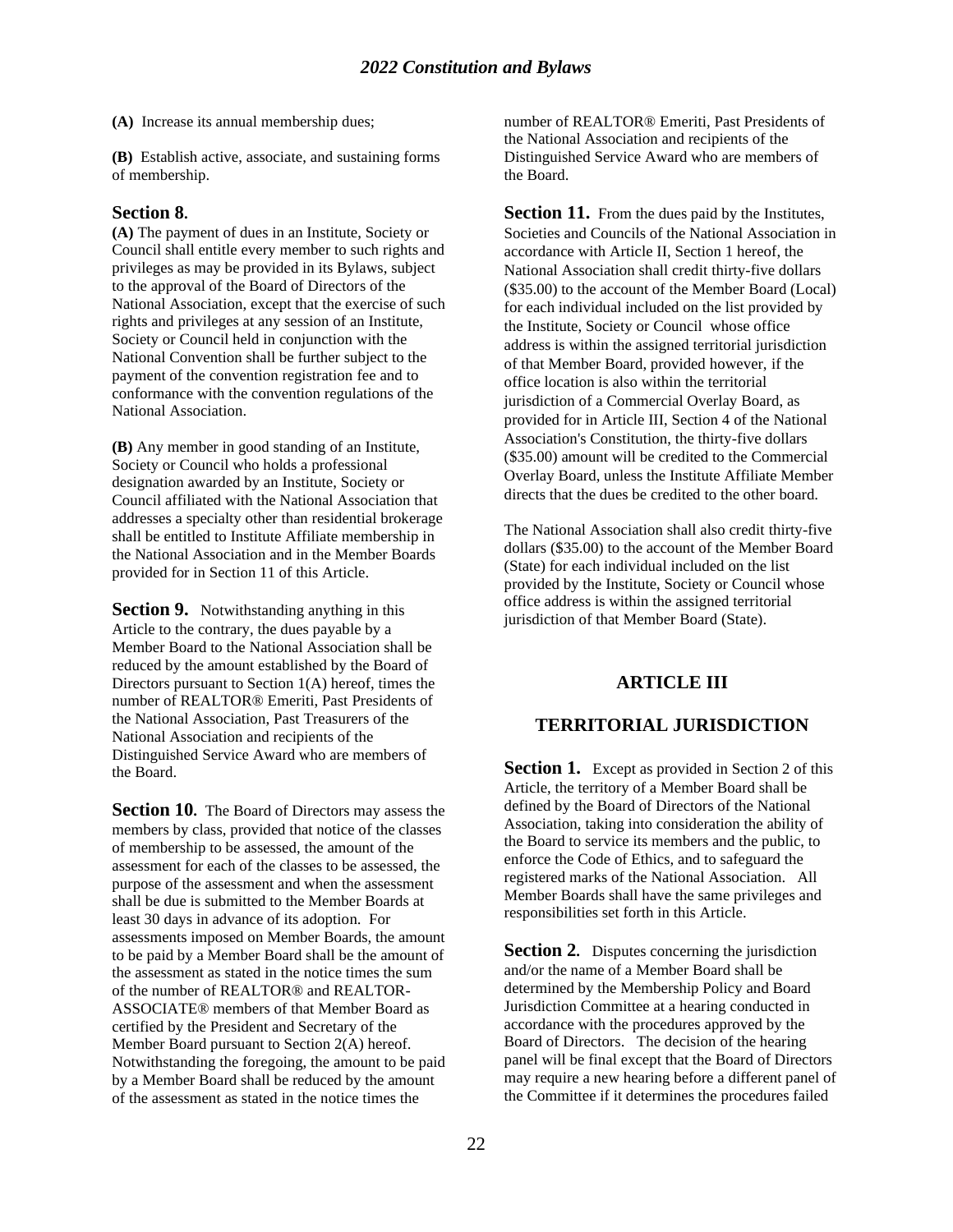to provide due process. Mergers, voluntary dissolutions, and uncontested changes of jurisdiction and/or changes of name of member boards may be administratively approved in accordance with the procedures approved by the Board of Directors.

**Section 3.** Jurisdiction of a Member Board is hereby defined to mean:

**(A)** The right and duty to control the use of the term REALTOR®, REALTORS®, and REALTOR-ASSOCIATE® jointly and in full cooperation with the NATIONAL ASSOCIATION OF REALTORS® subject to the conditions set forth in these Bylaws, including the duty to promptly report to the NATIONAL ASSOCIATION OF REALTORS® any unauthorized or improper use of such terms and to fully cooperate and coordinate with the NATIONAL ASSOCIATION OF REALTORS® in any and all attempts to halt or prevent any such unauthorized or improper use of these terms, and;

**(B)** The duty to enforce the Code of Ethics, and;

**(C)** The authority to accept as a REALTOR®, REALTOR-ASSOCIATE® or Institute Affiliate Member any person engaged in the real estate business, including brokerage, management, appraising, land development and building, and other related aspects of the real estate business who maintains an office within the state or within a state whose border is contiguous with that state and who complies with any licensure or other regulatory requirements applicable to their business activities within the state.

**Section 4.** If the territory of a Member Board has never been approved, the Board of Directors of the National Association shall, upon notice to such Member Board and an opportunity for hearing, define its territory, and such action shall be binding upon the Member Board concerned.

**Section 5.** Any Member Board within whose territory a provision of this Article is violated by a member of another Member Board may complain of such violation to the Member Board of which the violator is a member, which Board thereupon shall take the necessary steps to enforce such provision. If it fails to do so, the complaining Board shall have the right to submit the matter to the National Association for appropriate action.

**Section 6.** Any Member Board which shall neglect or refuse to maintain and enforce the

provisions of this Article or neglect or refuse to cooperate with the NATIONAL ASSOCIATION OF REALTORS® in the maintenance and enforcement of this Article with respect to its members may, after due notice and opportunity for hearing, be expelled by the Board of Directors from membership in the National Association.

## **ARTICLE IV**

## **CODE OF ETHICS**

**Section 1.** Each Member Board shall adopt the Code of Ethics of the National Association as a part of its governing regulations for violation of which disciplinary action may be taken.

Adoption of the Code of Ethics includes responsibility for providing applicant/new member Code of Ethics orientation and ongoing member ethics training that satisfies the learning objectives and minimum criteria established by the National Association from time to time.

**Section 2.** Any Member Board which shall neglect or refuse to maintain and enforce the Code of Ethics with respect to the business activities of its members may, after due notice and opportunity for hearing, be expelled by the Board of Directors from membership in the National Association. Enforcement of the Code of Ethics also requires Member Boards to share with the state real estate licensing authority final ethics decisions holding REALTORS® in violation of the Code of Ethics in instances involving real estate related activities and transactions where there is reason to believe the public trust may have been violated. The "public trust", as used in this context, refers to demonstrated misappropriation of client or customer funds or property, discrimination against the protected classes under the Code of Ethics, or fraud. Enforcement of the Code of Ethics also requires Member Boards to provide mediation and arbitration services to members and their clients so that the dispute resolution requirements of Article 17 of the Code of Ethics can be met.

Enforcement of the Code of Ethics also includes responsibility for ensuring that persons primarily responsible for administration of enforcement procedures have successfully completed training that meets the learning objectives and minimum criteria established by the National Association from time to time.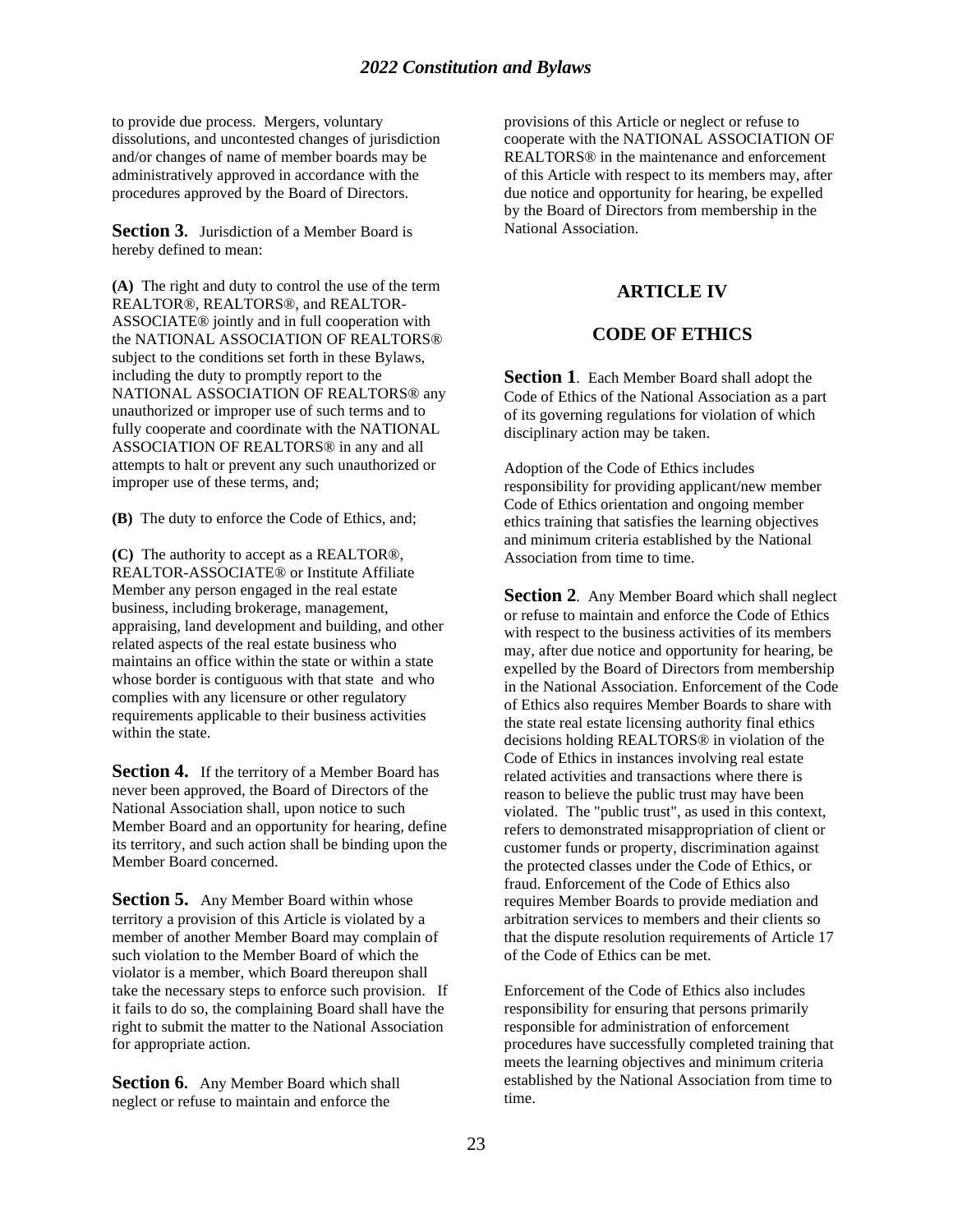## *2022 Constitution and Bylaws*

Enforcement of the Code of Ethics also prohibits Member Boards from knowingly granting REALTOR® or REALTOR-ASSOCIATE® membership to any applicant who has an unfulfilled sanction pending which was imposed by another Board or Association of REALTORS® for violation of the Code of Ethics.

**Section 3.** The Code of Ethics may be amended by two-thirds of the number of votes cast by the Directors; provided the proposed amendment shall first have been submitted in writing and have been reported upon by the Executive Committee.

## **ARTICLE V**

## **USE OF THE TERMS REALTOR®, REALTORS® AND REALTOR-ASSOCIATE®**

**Section 1.** Upon application of a Member Board, the Board of Directors may license such Board to use the term REALTOR® or REALTORS® as a part of its name under the following conditions:

**(A)** Such Board shall sign a written agreement with the Board of Directors of the National Association agreeing to eliminate the term REALTOR® or REALTORS® from its name immediately when and if it either shall cease to maintain or shall lose its membership in the National Association.

**(B)** The use of the term REALTOR® or REALTORS® in the name of such Board shall be in such manner as may be prescribed by the Board of Directors.

**Section 2.** REALTOR<sup>®</sup> Members are hereby licensed to use the term REALTOR®, REALTORS® or REALTOR-ASSOCIATE® in connection with their business, subject to the right of each Member Board to control, jointly and in full cooperation with the NATIONAL ASSOCIATION OF REALTORS® such use within its territory.

#### **Section 3.**

**(A)** A firm, partnership, corporation, or branch office whose principals actively engaged in the real estate business are REALTOR® members of a Member Board, except for the corporations of those REALTOR® members who hold membership

pursuant to Article III, Section 1(C) 1.(b) of the Constitution, may use the term REALTOR® or REALTORS® in connection with, but not as a part of, its name thus: 'The \_\_\_\_\_\_\_ Real Estate Company, REALTORS®', but this privilege shall cease upon suspension or expulsion of any such principal from membership in the Board, and shall not revive unless or until they are readmitted to membership therein or their suspension expires or they sever their connection with the firm, partnership or corporation.

**(B)** The right to use the term REALTOR<sup> $\circledcirc$ </sup> or REALTORS<sup>®</sup> in connection with a firm, partnership, corporation or branch office shall be limited to office locations which a principal, partner, corporate officer or branch office manager of the firm, partnership or corporation holds REALTOR® membership. If a firm, partnership or corporation operates additional places of business which no principal, partner, corporate officer, or branch manager holds REALTOR<sup>®</sup> membership, the term REALTOR<sup>®</sup> or REALTORS<sup>®</sup> may not be used in any reference to those additional places of business.

**Section 4.** Each Member Board is hereby licensed to use the term REALTOR® or REALTORS® in the name of its headquarters building, in the title of its official publication, and of educational or civic meetings, services, or clinics sponsored by the Board, provided that the affiliation of the undertaking with the Member Board or the National Association is indicated, and that Board Members may participate therein.

**Section 5.** REALTOR® members are hereby licensed to use the terms REALTOR® or REALTORS® in connection with activities in support of specific candidates in specific elections to public office or nomination for election to public office, provided the definition of the term REALTOR® as a registered collective membership mark which identifies members of the NATIONAL ASSOCIATION OF REALTORS® and the identification of those conducting such activities as members of a member Board(s) is included on all letterhead and other written campaign literature, in all campaign media aids and on other materials unless not reasonably practical. Any such use must cease immediately after the election.

**Section 6.** Except as specifically otherwise provided in this Article, use of descriptive words or phrases in connection with the term REALTOR®,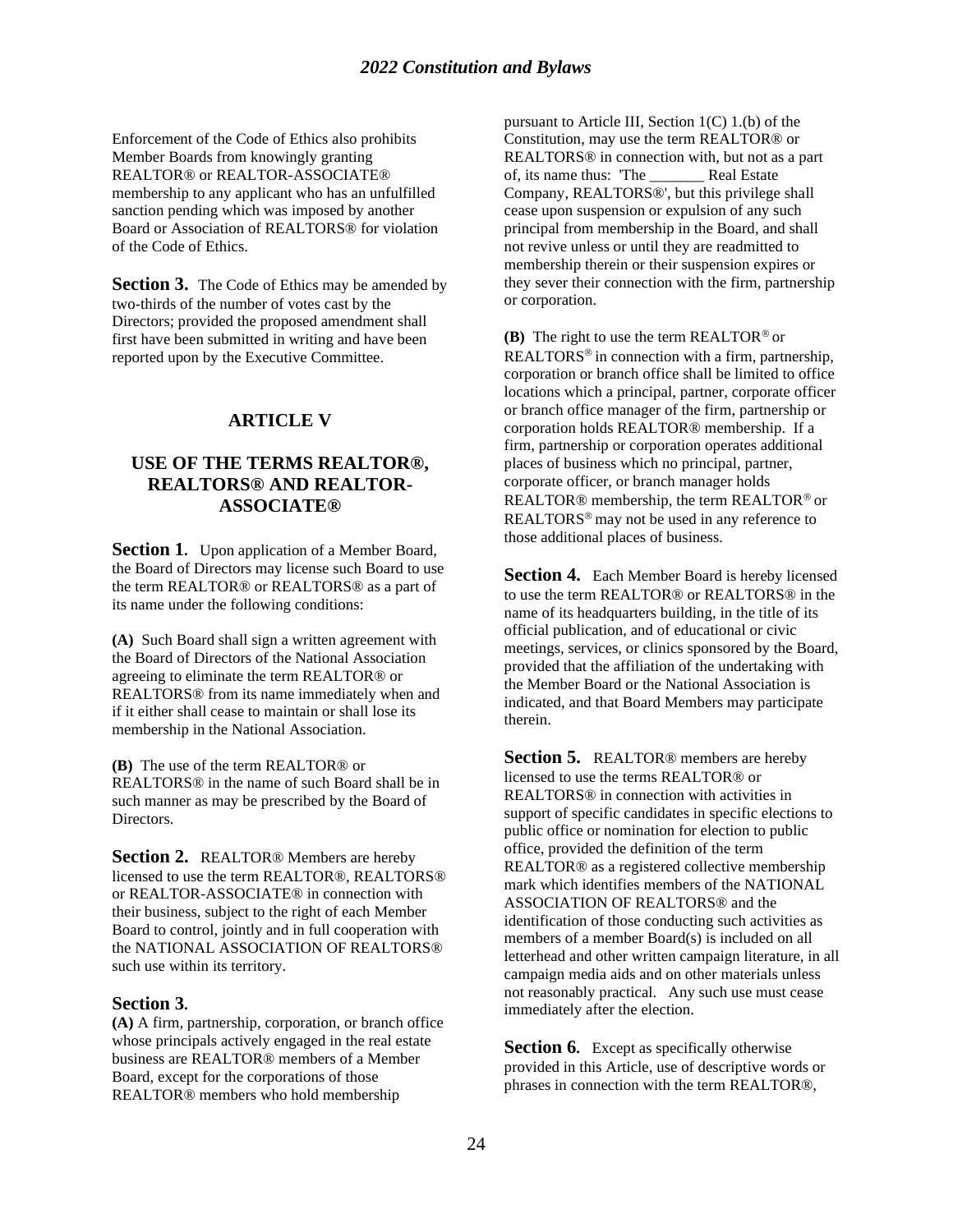REALTORS® or REALTOR-ASSOCIATE® is expressly prohibited.

**Section 7.** Wherever the terms REALTOR®, REALTORS® or REALTOR-ASSOCIATE® are used in these Bylaws, they shall be understood to include the imprint of the emblem seal of the National Association.

**Section 8.** Any Member Board which shall neglect or refuse to maintain and enforce the provisions of this Article, or neglect or refuse to cooperate with the NATIONAL ASSOCIATION OF REALTORS® in the maintenance and enforcement of this Article with respect to its members may, after due notice and opportunity for hearing, be expelled by the Board of Directors from membership in the National Association.

#### **Section 9.**

**(A)** No Member Board shall sponsor, endorse, recognize, or award, directly or indirectly, any professional designation or certification that is confusingly similar to those available through the National Association, the Real Estate Buyer's Agent Council, or the Institutes, Societies, and Councils of the National Association.

**(B)** In the event a Member Board sponsors, endorses, recognizes or awards, directly or indirectly, any professional designation or certification that is not offered by the National Association, such Member Board shall clearly and affirmatively state in all course materials and related advertising and promotional materials that the professional designation or certification is not affiliated with or endorsed by the National Association of REALTORS<sup>®</sup>

#### **ARTICLE VI**

#### **COMMITTEES**

**Section 1.** The President shall appoint such standing and special committees as shall be designated from time to time by the Board of Directors and such other special committees as he may deem necessary or appropriate.

**Section 2.** Unless otherwise provided in the NATIONAL ASSOCIATION OF REALTORS® Constitution or in these Bylaws, any action by a

committee shall be subject to the approval of the Board of Directors.

#### **ARTICLE VII**

#### **AMENDMENTS**

Section 1. These Bylaws may be amended at any meeting by two-thirds of the Directors present at such meetings, provided that a quorum is present at such meeting, and provided the substance of the proposed amendments shall have been submitted to the Member Boards at least 30 days in advance of their adoption. The notice may be sent by first-class mail, electronic communication, including e-mail, or any other means permitted by law that has been approved by the Board of Directors for sending such notices.

#### **ARTICLE VIII**

#### **RULES FOR MEETINGS**

**Section 1.** Wherever notice of meetings or of the subjects to be considered at meetings is required or authorized by these Bylaws, publication of such notice in an official publication which is mailed to all members of the National Association within the required time limits, shall be deemed to be good and sufficient notice.

Section 2. The order of business of the National Association and its Institutes, Societies and Councils and committees, except where otherwise provided, shall be:

- 1. Call to Order
- 2. Taking of the Roll
- 3. Applications for Membership
- 4. Reading of Minutes
- 5. Reports of Officers
- 6. Reports of Committees.
- 7. Reports of Institutes, Societies and Councils
- 8. Unfinished Business
- 9. New Business
- 10. Appointment of Committees
- 11. Election of Officers

#### **Section 3.**

**(A)** The substance of any resolution to be acted upon at any National Convention or other meeting of delegates shall be submitted in writing to the Member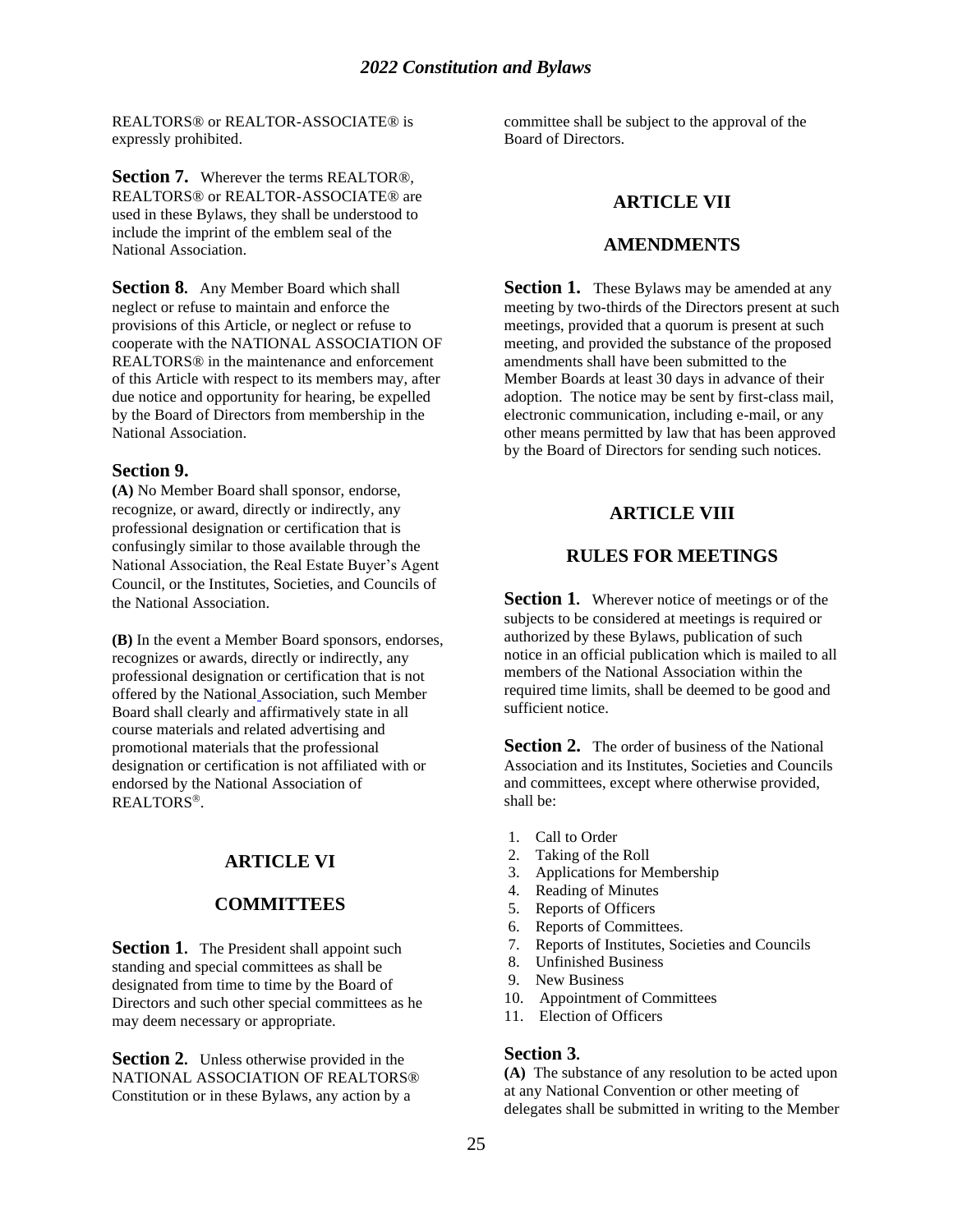Boards at least 45 days in advance of the convention or meeting.

**(B)** This provision may be waived by the consent of two-thirds of the delegates present and entitled to vote at such convention or meeting.

**(C)** This provision shall not apply to any resolution adopted by the affirmative vote of at least two-thirds of the Directors present at any regularly constituted meeting of the Board of Directors.

**Section 4.** All resolutions and motions must be made in writing, if the presiding officer so requests, or if the request is by majority vote of the delegates present at any convention or meeting.

**Section 5.** Robert's Rule of Order, Latest Edition, shall be recognized as the authority governing the meetings of the National Association and its Institutes, Societies and Councils, and committees, except where otherwise provided, and when not in conflict with its Constitution and Bylaws.

**Section 6.** To the fullest extent permitted by law, the National Association may hold meetings, conduct business, and provide for voting by electronic means.

## **ARTICLE IX**

## **DEFENSE AND INDEMNIFICATION OF OFFICERS AND DIRECTORS**

**Section 1.** In the event of suits or claims in which one or more current or past officers or directors or employees of the Association are named as a result of their status as such or decisions or actions taken in good faith and reasonably understood to be within the scope of their authority or employment during their term as such, the National Association shall, directly or through insurance secured for the benefit of such officers and directors and employees, secure counsel to act on behalf of and provide a defense for such officers, directors and employees; pay reasonable defense expenses incurred in advance of final disposition of such case; and indemnify such officers, directors and employees with respect to any liability assessed or incurred as a result of any such claim, suit or action.

**Section 2.** The above stated defense and indemnification of officers, directors and employees shall extend to those individuals when serving at the request of the Association as a director, officer or employee of another entity, but only after indemnification and insurance coverage from such other entity has been exhausted.

## **ARTICLE X**

## **REALTORS® INFORMATION NETWORK**

**Section 1.** The President or, in the event the President is unable or unwilling to act, the President-Elect, shall have the authority and responsibility for voting the shares of stock of the REALTORS® Information Network owned or controlled by the National Association. The President or President-Elect shall always vote those shares in accordance with the instructions of the Board of Directors or, where authorized elsewhere in this Article, the Leadership Team.

**Section 2.** Unless a matter to be considered by the stockholder of the REALTORS® Information Network will be voted upon prior to the next meeting of the Board of Directors of the National Association, all such matters shall be submitted to the Board of Directors of the National Association which shall determine how the President or President-Elect shall vote the shares owned or controlled by the National Association. If the vote of the shareholder is without instruction from the Board of Directors, any matter to be considered by the shareholder shall be submitted to the Leadership Team, which shall determine how the President or President-Elect shall vote the shares owned or controlled by the National Association, provided however, that any shareholder vote regarding items set forth in Article II, Section 6 of the bylaws of the REALTORS® Information Network, Inc. must be submitted to the National Association's Board of Directors for a determination of how shares owned or controlled by the National Association shall be voted.

**Section 3.** Upon receipt by the Secretary of the National Association of either a written statement signed by the President of the National Association or a petition signed by any four Regional Vice Presidents of the National Association, which statement or petition names a Director of the REALTORS® Information Network and requests the removal of that Director from the Board of Directors of the REALTORS® Information Network, the Secretary shall forward the statement or petition to the Executive Committee to make a recommendation to the Board of Directors which shall vote on whether to remove the Director. If the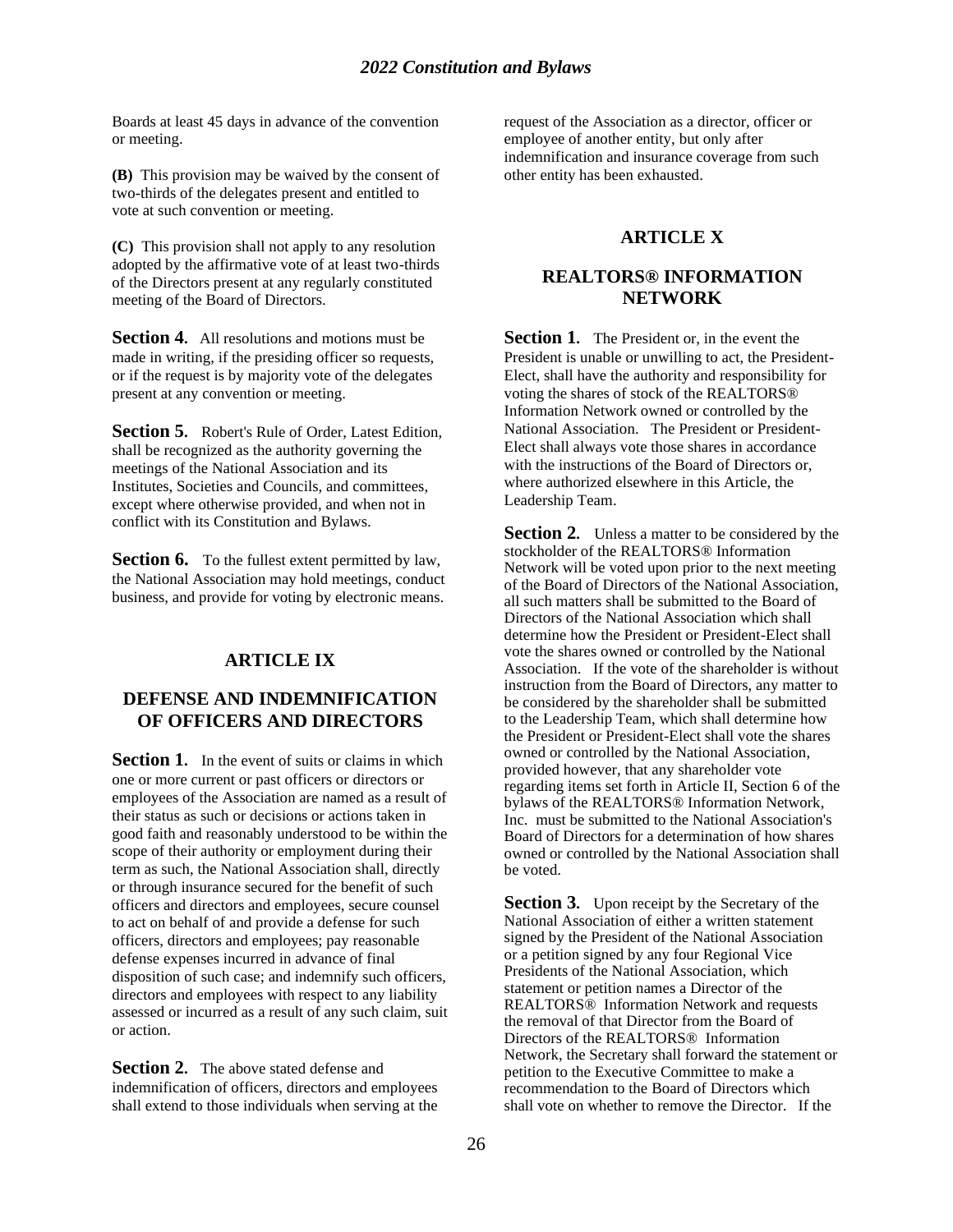Executive Committee and Board of Directors are not scheduled to meet within thirty days of receipt of the statement or petition, the Secretary shall forward the statement or petition to the Leadership Team for a vote on whether to remove the Director.

In the event the Board of Directors or, where appropriate, the Leadership Team, votes to remove the Director from the Board of Directors of the REALTORS® Information Network, the President or, if the President is unable or unwilling to act, the President-Elect, shall act forthwith to remove that Director, including, if necessary, calling a special meeting of the shareholder and voting the shares owned or controlled by the National Association in accordance with the instructions of the Board of Directors or Leadership Team.

## **ARTICLE XI**

## **BUILDING FUND**

**Section 1.** The Treasurer shall maintain in accordance with Generally Accepted Accounting Principles a separate record among the assets of the National Association of all real property owned by the National Association which is, has been or is planned to be used for the offices of the National Association.

**Section 2.** In the event any asset of the type referred to in Section 1 hereof is sold by the National Association, the proceeds of that sale, less the direct expenses of the sale, shall be held in a Building Fund created by the Treasurer of the National Association.

**Section 3.** Funds held in the Building Fund shall be deposited in such depositories and in such manner as the Board of Directors may designate and direct or invested in such manner as is consistent with the investment policies for the Building Fund approved by the Board of Directors of the National Association. All or part of the funds held in the Building Fund may be commingled with other funds of the National Association for purposes of their deposit or investment. All interest earned and any gain or loss recognized on the principal of the Building Fund shall be added to or subtracted from the principal of the Building Fund.

**Section 4.** Expenditures from the Building Fund shall require the approval of the Board of Directors. Expenditures for the purpose of acquiring ownership of real property to be used for the offices of the National Association shall require approval by a

majority vote of the Board of Directors. Expenditures for any other purpose or transfers to other of the National Association's designated funds shall require approval by a two-thirds vote of the Board of Directors.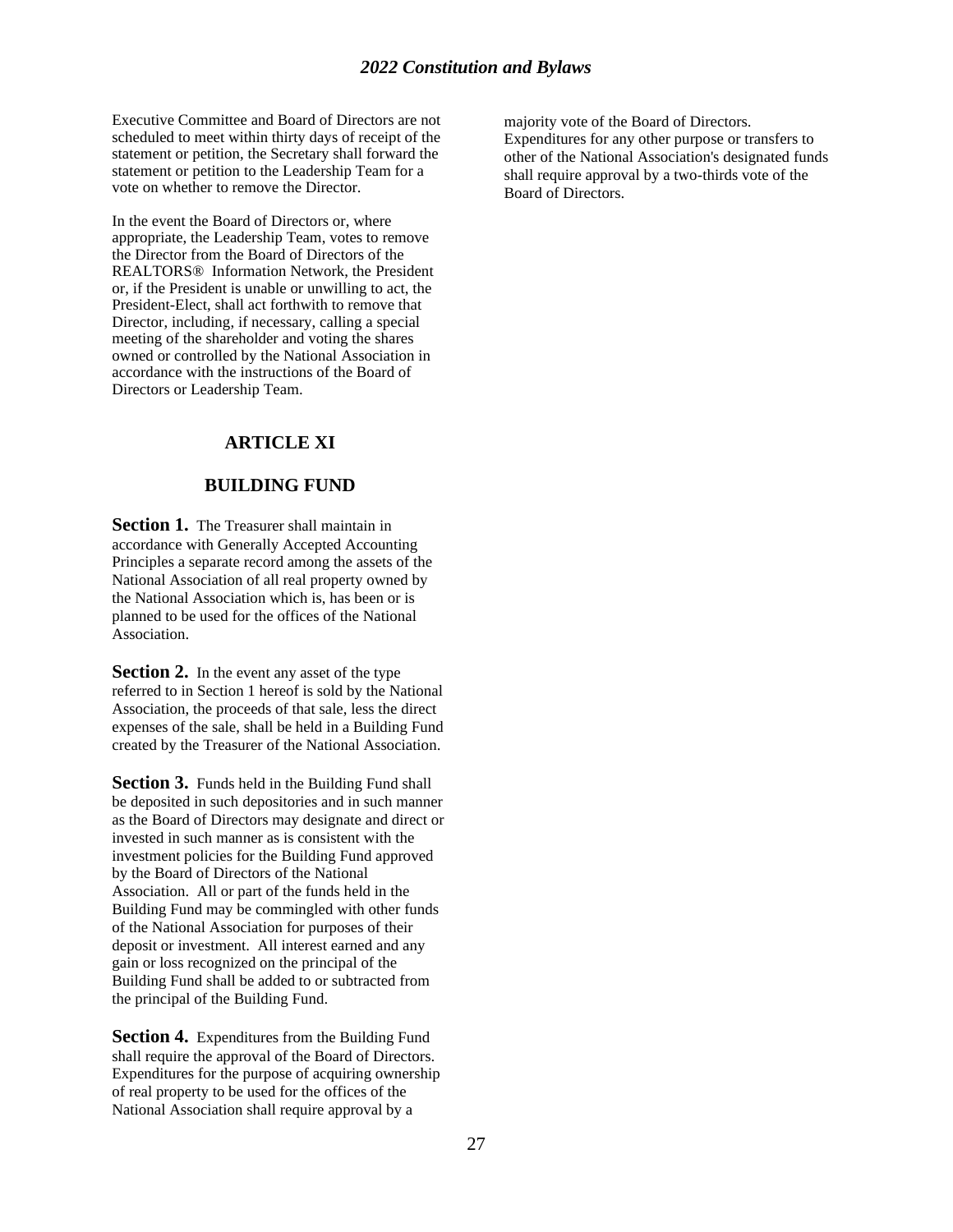# **Official Interpretations**

of

## **ARTICLE 1, SECTION 2 BYLAWS** of the

## **\* NATIONAL ASSOCIATION OF REALTORS®**

## **ARTICLE 1, SECTION 2**

of the

## **National Association Bylaws**

"No Member Board, nor any Institute, Society or Council, shall apply any arbitrary numerical or other inequitable limitation on its membership nor adopt any rule, regulation, practice or policy inconsistent with or contrary to any policy adopted by the Board of Directors."

(Revised November 13, 1973)

#### **IN GENERAL:**

In licensing to Member Boards the right and duty to control the use of terms "REALTOR®" and "REALTOR-ASSOCIATE®" and to determine those qualified to use the terms, the NATIONAL ASSOCIATION OF REALTORS® contemplates that local Boards of REALTORS® are best able to investigate and determine the qualifications of applicants as to their ability, responsibility, willingness to abide by the Code of Ethics, integrity and general reputation. It does not contemplate that Member Boards will impose arbitrary regulations contrary to practices governing professional or trade organizations or requiring members to conduct their business according to methods unrelated to ethical conduct.

To protect itself against arbitrary action by a Member Board which could be held violative of the law or of public policy, the National Association Bylaws for many years have included Section 2 of Article 1, which expressed long-standing policy. It is one of several requirements incorporated in its Bylaws that the National Association places upon a Board which

desires to obtain or retain membership in the National Association. This is the only section, however, which is stated in general terms and, therefore, is subject to interpretation. An interpretation, to be official, must be made by the Board of Directors of the NATIONAL ASSOCIATION OF REALTORS®.

The four bases upon which a Board either may be refused membership in the NATIONAL ASSOCIATION OF REALTORS® or its membership in the National Association be terminated are:

(1) failure to maintain and enforce the Code of Ethics with respect to the business activities of its members;

(2) failure to maintain and enforce the requirements of the Bylaws relating to the use of the term "REALTOR®;"

(3) applying any arbitrary numerical or other inequitable limitation on its membership; and

(4) being otherwise in violation of the Constitution and Bylaws of the National Association.

In the event complaint is received by the NATIONAL ASSOCIATION OF REALTORS® that a Member Board is failing in its obligations to the National Association, the Member Board will be required to show cause why its charter from the National Association should not be revoked and its membership terminated.

## **INTERPRETATION NO. 1**

(Adopted November 15, 1960)

#### **"A requirement to participate in a Multiple Listing Service in order to gain and maintain REALTOR® membership is an inequitable limitation on its membership."**

When a Multiple Listing Service is available, is well operated and properly organized, it is the duty of the REALTOR® to consider thoroughly whether they can serve the best interests of their clients by participating in it. The decision, however, must be their own. As a REALTOR®, it is possible for them to conduct business in an ethical and efficient manner without participating in a Multiple Listing Service. Therefore, their participation must not be a requirement of REALTOR® membership.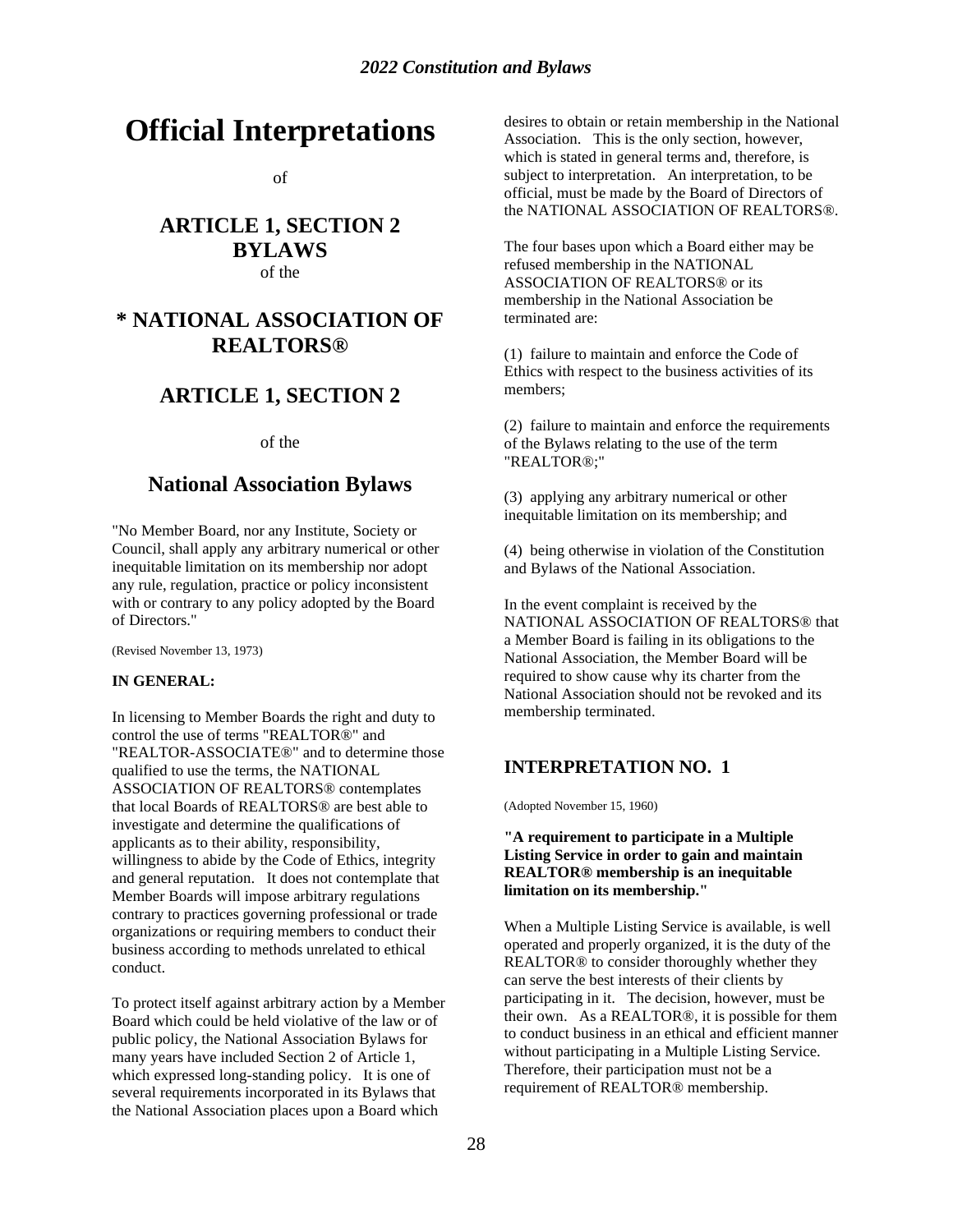## **INTERPRETATION NO. 2**

(Adopted January 24, 1961)

**"An initiation fee in excess of three times the amount of the annual rates of dues is an inequitable limitation on its membership."**

Member Boards must not place unreasonable burdens on applicants for membership. The requirements for membership must be reasonable and nondiscriminatory.

The initiation fee, if any, charged by a Board must not constitute unreasonable barrier to membership of a person otherwise qualified. Nor should a Board seek to finance its activities and operations from initiation fees.

The National Association deems any initiation fee in excess of three times the amount of the annual rates of dues, including state and national, to be unreasonable and therefore inequitable.

Since under Interpretation No. 1, participation in a Board Multiple Listing Service is not mandatory, the Board initiation fee, if any must be separate from any participation fee which may be charged for the Multiple Listing Service.

## **INTERPRETATION NO. 3**

(Adopted January 24, 1961) (Revised May 8, 1973) (Deleted November, 12, 1990)

## **INTERPRETATION NO. 4**

(Adopted January 24, 1961) (Revised May 3, 1973) (Deleted May 19, 1997)

## **INTERPRETATION NO. 5**

(Adopted January 24, 1961) (Revised May 19, 1997)

**"Stated qualifications for membership should be limited to those affecting licensure, professional conduct, portability of member records, and bankruptcy."**

The criteria by which applicants will be considered should be written, reasonable and non-discriminatory so that there is a clear basis for evaluation. There are two sets of Membership Qualification Criteria of the National Association, one for applicants for REALTOR® and REALTOR-ASSOCIATE® membership who are other than sole proprietors, partners, corporate officers or branch office managers in a real estate firm and the other for applicants for REALTOR® membership who are sole proprietors, partners, corporate officers or branch office managers in a real estate firm.

They are the most rigorous qualifications which may be required by a Board of REALTORS® in the consideration of applicants for REALTOR® and REALTOR-ASSOCIATE® Membership.

The Board's Membership Committee (or other duly constituted group) may be properly charged with the responsibility of reviewing applicants for membership, determining the qualification, interviewing them personally, and requiring that they record their qualifications in a written form of "Application for Membership" (many Boards publish and use their own forms and the National Association has such a suggested form available to Boards).

Each applicant's qualifications must be considered under the established criteria consistently applied.

A Membership Committee should retain a record of applicants for membership and in the event that rejection of an applicant is recommended, a record of the basis of denial should be made and reviewed with Board legal counsel.

#### **INTERPRETATION NO. 6**

(Adopted January 24, 1961)

**"Any regulation restricting or limiting the practice of a REALTOR® in the conduct of their business, unless it concerns ethical practice, is an inequitable limitation on its membership."**

This Interpretation establishes a rather general guide to the type of rules which a board may adopt, i.e., in furtherance and support of the Code of Ethics, but guards against the type of rules which unreasonably restrict the member in the conduct of their business on a basis other than related to the Code of Ethics.

The intent of this Interpretation is to avoid the necessity of the Board of Directors passing upon innumerable details about which Boards constantly inquire. The administrative staff is under instruction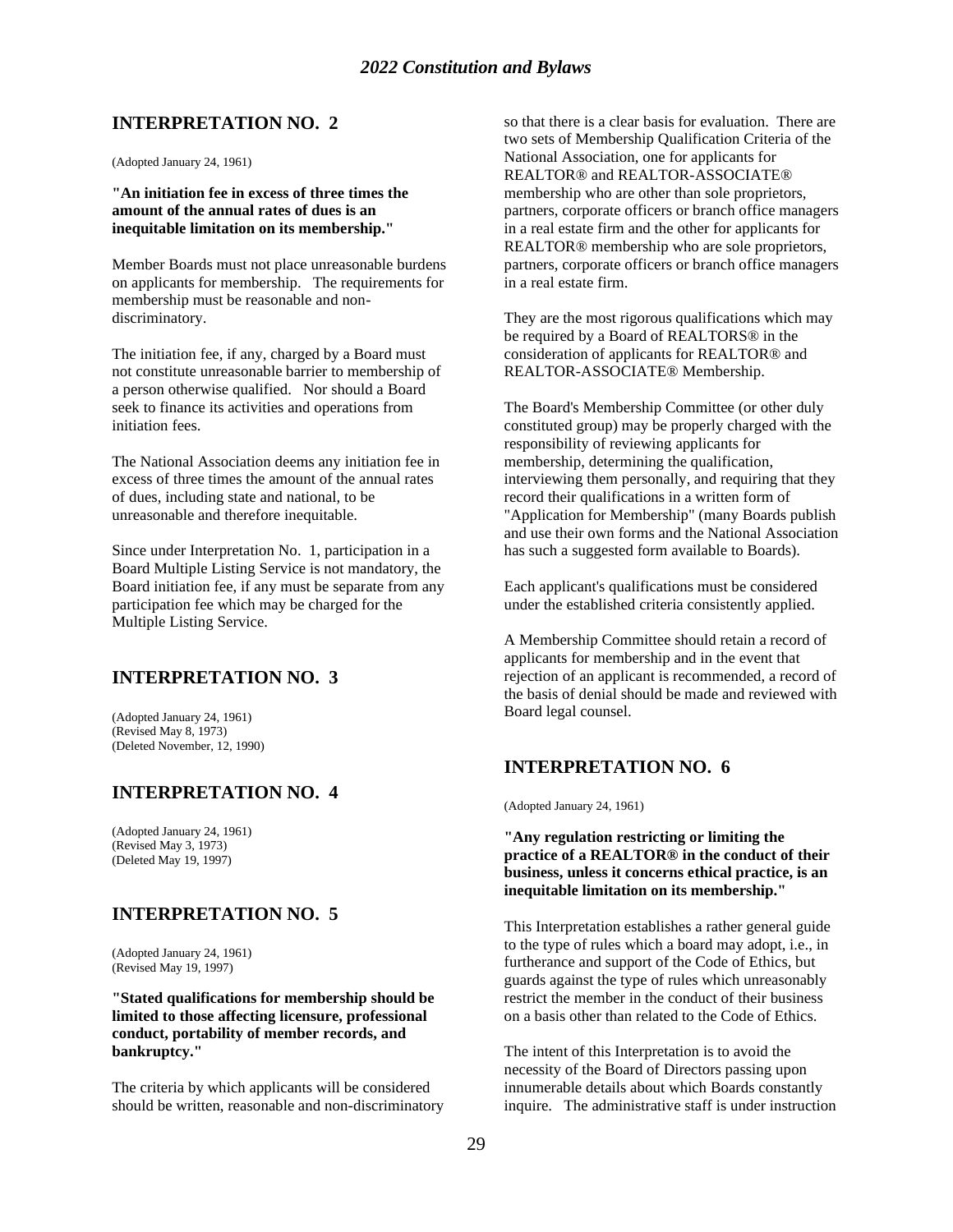to advise a Member Board, upon inquiry, as to whether a practice or proposed rule appears to be inconsistent with, or in violation of, the Bylaw against inequitable rules. If the Member Board then wishes to request an official Interpretation by the Board of Directors, it may do so.

Any member also is entitled to an Interpretation upon request. However, as a matter of policy, the National Association prefers that inquiries come from Member Boards. It cannot, however, deny any member the right to request an Interpretation.

#### **INTERPRETATION NO. 7**

(Adopted January 24, 1961) (Revised January 30, 1984)

**"Restrictions which prohibit REALTOR® membership to a person who has their principal place of business in the jurisdiction of another Board of which they are a REALTOR® Member, merely because they have only a branch office in the jurisdiction of the Board to which they applied, is an inequitable limitation on its membership."**

If an individual maintains an office within the jurisdiction of the Board, whether that office be a principal office or a branch office, that fact qualifies the principal broker or the branch office manager as an applicant for membership. Whether as an applicant the principal broker or the branch office manager meets the established requirements of the Board is a matter for decision by the Board.

It is intended that in those instances in which a sole proprietor, partner, or corporate officer is not physically present and actively engaged in the real estate profession in connection with the firm's branch office located within the jurisdiction of the Board, and the principal broker of the firm chooses not to hold REALTOR® Membership in the Board, the individual exercising management control shall stand in the shoes of the owner(s) and shall be the 'designated' REALTOR® to whom the Board shall look for compliance with all duties and obligations of REALTOR® Membership.

In those instances in which the firm's principal office is located within the jurisdiction of the Board, and the firm maintains one or more branch offices also within the jurisdiction of the Board, the Board may require that the supervising partner (i.e., the 'chief principal' of the firm whether a sole proprietor, partner, or

corporate officer) be the 'designated' REALTOR® for all of the firm's offices within the jurisdiction of the Board.

#### **INTERPRETATION NO. 8**

(Adopted January 24, 1961) (Revised April 24, 1990) (Revised November 12, 1990)

**"It is not an inequitable limitation on membership for a Board of REALTORS® to require that applicants for REALTOR® Membership who are principals in a real estate firm must maintain a real estate broker's or salesperson's license or must be licensed or certified by an appropriate state regulatory agency to engage in the appraisal of real property."**

The National Association recognizes the right of the Board to determine who is engaged in the real estate business and thereby eligible for membership.

It should be noted that Boards which limit REALTOR® Membership to principals in a real estate firm must make REALTOR-ASSOCIATE® Membership available to otherwise qualified applicants affiliated with the REALTOR®'s firm.

#### **INTERPRETATION NO. 9**

(Adopted January 24, 1961) (Revised May 8, 1973)

**"Requirement of a 'Waiting Period' before being considered for REALTOR® membership is not an inequitable limitation on its membership if related to the period of time necessary to process the application, not to exceed six months."**

It is consistent with assurance of ethical business practice for a Board of REALTORS® to require that an applicant for membership submit an application detailing past history. The National Association, as a matter of policy, urges thorough investigation into the background of applicants for membership. This affords the Board an opportunity to investigate the individual's business conduct and record.

An applicant is entitled to prompt consideration of their application and final disposition of such application must be made within six months.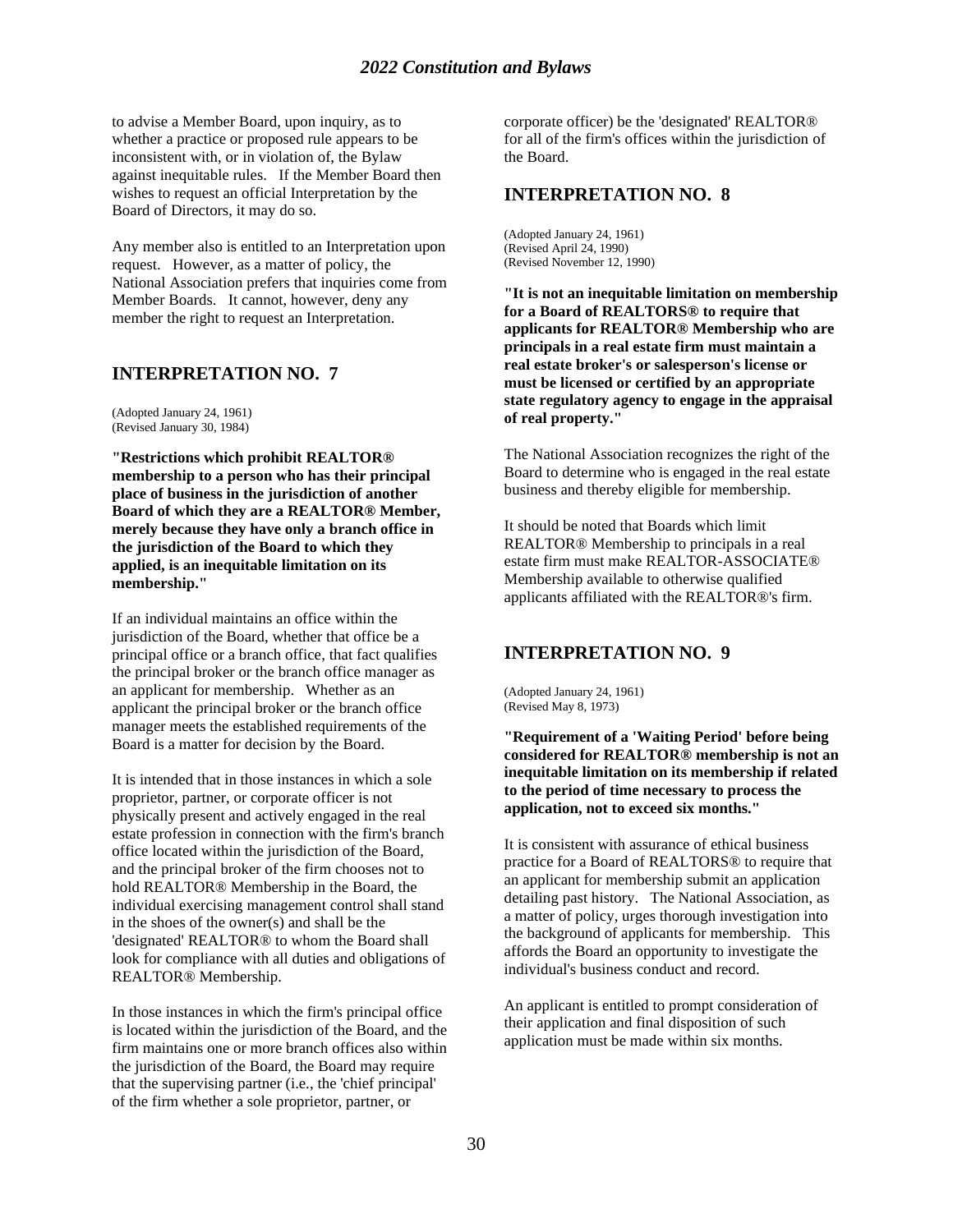## **INTERPRETATION NO. 10**

(Adopted May 9, 1961)

**"A Board rule purporting to require a REALTOR® who holds an exclusive listing to give blanket consent to either sub-agents or cooperating brokers to negotiate directly with the owner, rather than through them, obstructs observance of Article 3, and thereby is an inequitable limitation on its membership."**

This Interpretation affirms the basic agency relationship between the listing broker and their principal as defined in the listing contract. A Board or MLS rule may not properly interfere with or supersede the relationship established by the terms of the agreement between the broker and their principal.

The cooperating broker as a sub-agent of the listing broker enjoys only such rights to show or sell the listing as are granted to them by the listing broker who is ultimately responsible to their principal.

## **INTERPRETATION NO. 11**

(Adopted May 9, 1961)

**"A rule of a Member Board prohibiting the acceptance of open listings by members is an inequitable limitation on its membership."**

Although the Preamble of the Code of Ethics places upon the REALTOR® the aspirational ideal that he urge the exclusive listing of property, it does not provide that a non-exclusive listing should not be accepted.

The REALTOR® must be free to enter into any form of listing contract mutually agreeable to the REALTOR® and the client.

## **INTERPRETATION NO. 12**

(Adopted May 9, 1961)

**"A rule of practice prohibiting members from keeping their offices open on Sunday is a restriction on a member's business practice unrelated to the Code of Ethics and, therefore, is an inequitable limitation on its membership."**

While this Interpretation refers to a rule relating to Sunday closings, it is clear that any Board rule limiting office hours or days of work would be an unreasonable restraints and hence an inequitable limitation on membership.

## **INTERPRETATION NO. 13**

(Adopted May 9, 1961)

**"A Board may adopt a rule requiring that every member maintain a trust account for funds of clients. But a rule requiring annual audit of such accounts, the filing with the Board copies of such reports, and providing for surprise audit visits to inspect records of such accounts is an inequitable limitation on its membership."**

The maintenance of a trust account for funds of clients is a requirement of Article 8 of the Code of Ethics as well as the requirement of many state license laws.

However, the establishment and enforcement of rules providing for audit, inspection, etc. are not properly the function of a voluntary organization such as a Member Board.

## **INTERPRETATION NO. 14**

(Adopted May 9, 1961) (Revised January 26, 1971)

**"A Member Board rule or practice which requires Members to adhere to a schedule of fees or commissions, or which authorizes or includes the preparation or publication of a recommended schedule of fees or commissions, is contrary to the Code of Ethics and to the policy of the NATIONAL ASSOCIATION OF REALTORS® and is an inequitable limitation on its membership."**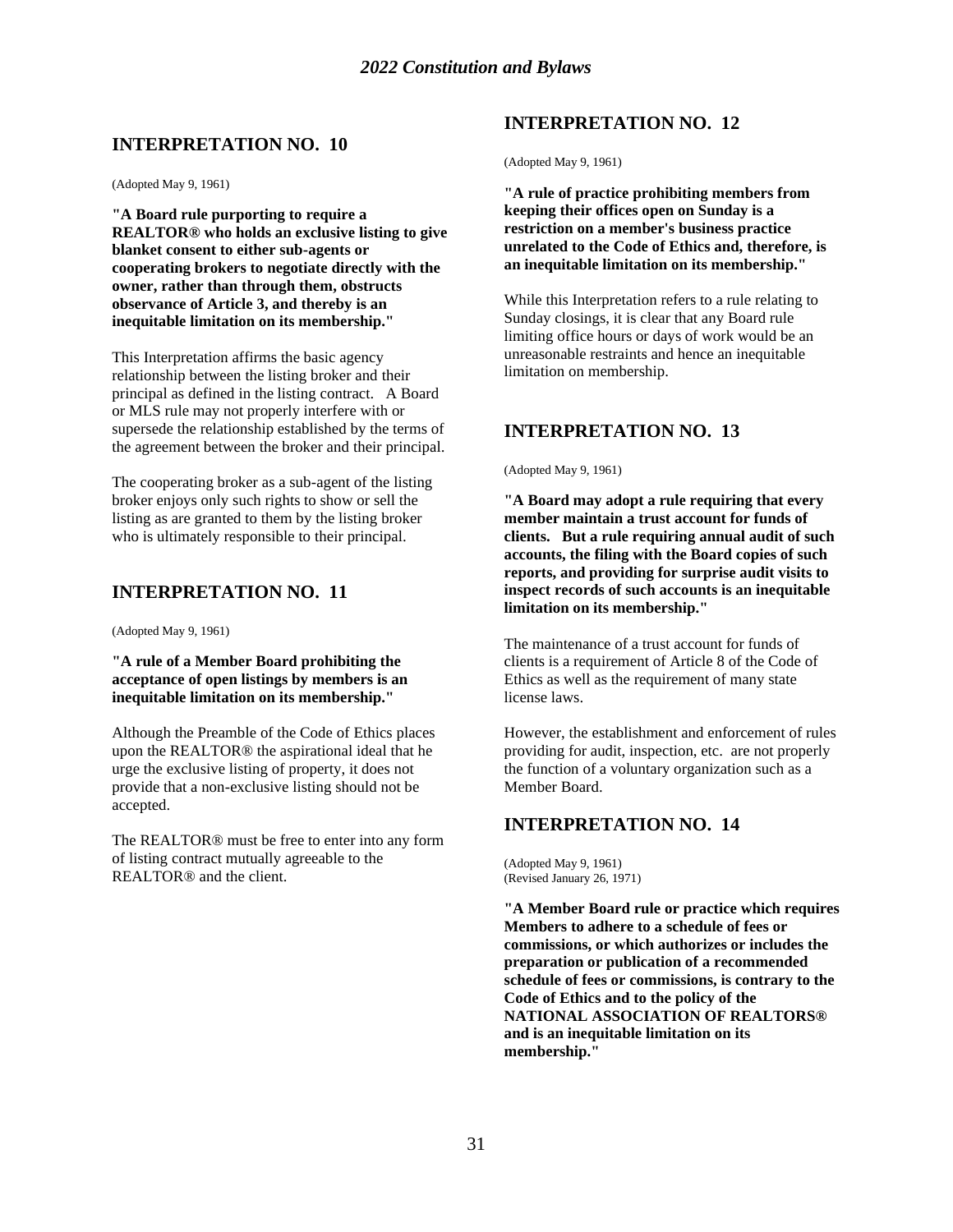## **INTERPRETATION NO. 15**

(Adopted May 9, 1961)

**"A Board rule prohibiting REALTORS® or their salesmen from accepting elective or appointive public office, or requiring their resignation if they accept such office, is an inequitable limitation on its membership."**

## **INTERPRETATION NO. 16**

(Adopted May 9, 1961)

**"A Board rule prohibiting employment of married women as salespersons is an inequitable limitation on its membership."**

This Interpretation is a specific application of the general policy of Interpretation No. 20.

## **INTERPRETATION NO. 17**

(Adopted November 16, 1961)

**"A Board rule imposing an age limit upon applicants for membership is an inequitable limitation on its membership."**

Age is not a reasonable criterion for membership.

## **INTERPRETATION NO. 18**

(Adopted November 16, 1961) (Revised November 7, 1994)

**"A Board rule which seeks to attain the aspirational objectives of the Code of Ethics by requiring, as a condition of Board membership, completion of an objective and non-discriminatory Indoctrination Course with a stated passing grade in an examination thereon is not an inequitable limitation on its membership."**

A board rule requiring the applicants for REALTOR® or REALTOR-ASSOCIATE® membership satisfactorily complete an objective and non-discriminatory indoctrination course covering the Constitution and Bylaws of the local board, state association and National Association, the Code of Ethics of the National Association, and anti-trust laws, fair housing laws, and agency laws is not an inequitable limitation.

#### **INTERPRETATION NO. 19**

(Adopted November 12, 1962) (Revised May 8, 1973)

**"A Board rule placing upon REALTORS® the responsibility of requiring their salespersons to hold REALTOR-ASSOCIATE® membership in the Board is an inequitable limitation on its members, and a Board rule requiring that a member obtain Board approval for the employment of or contracting with any employee or salesman is also an inequitable limitation on its membership."**

A salesman cannot be required by the Board of REALTORS® to become a REALTOR-ASSOCIATE®. REALTOR-ASSOCIATE® membership is **not** mandatory. A REALTOR® in the exercise of their individual discretion may, of course, desire to employ or affiliate themself with salespersons who are willing to become REALTOR-ASSOCIATE®s. This, however, is a matter between the REALTOR® and the salesperson and is not a requirement.

A real estate salesperson shall be eligible to apply for REALTOR-ASSOCIATE® membership immediately upon their employment by or affiliation as an independent contractor with a REALTOR®.

The second clause of this Interpretation is closely related to Interpretation No. 20 to the extent that both Interpretations are intended to make inequitable any rule which would interfere with the REALTOR®'s right to employ or affiliate themself with any salesperson.

#### **INTERPRETATION NO. 20**

(Adopted November 12, 1962) (Revised May 9, 1973)

**"A Board rule which restricts its REALTOR® membership in their employment of or contractual relationship with any employee or salesperson is an inequitable limitation on its membership."**

The REALTOR® has the right to employ or associate themself with those salespersons of their choice and the Board must not restrict this right.

The REALTOR® Member is responsible to the Board of REALTORS® for the action of employees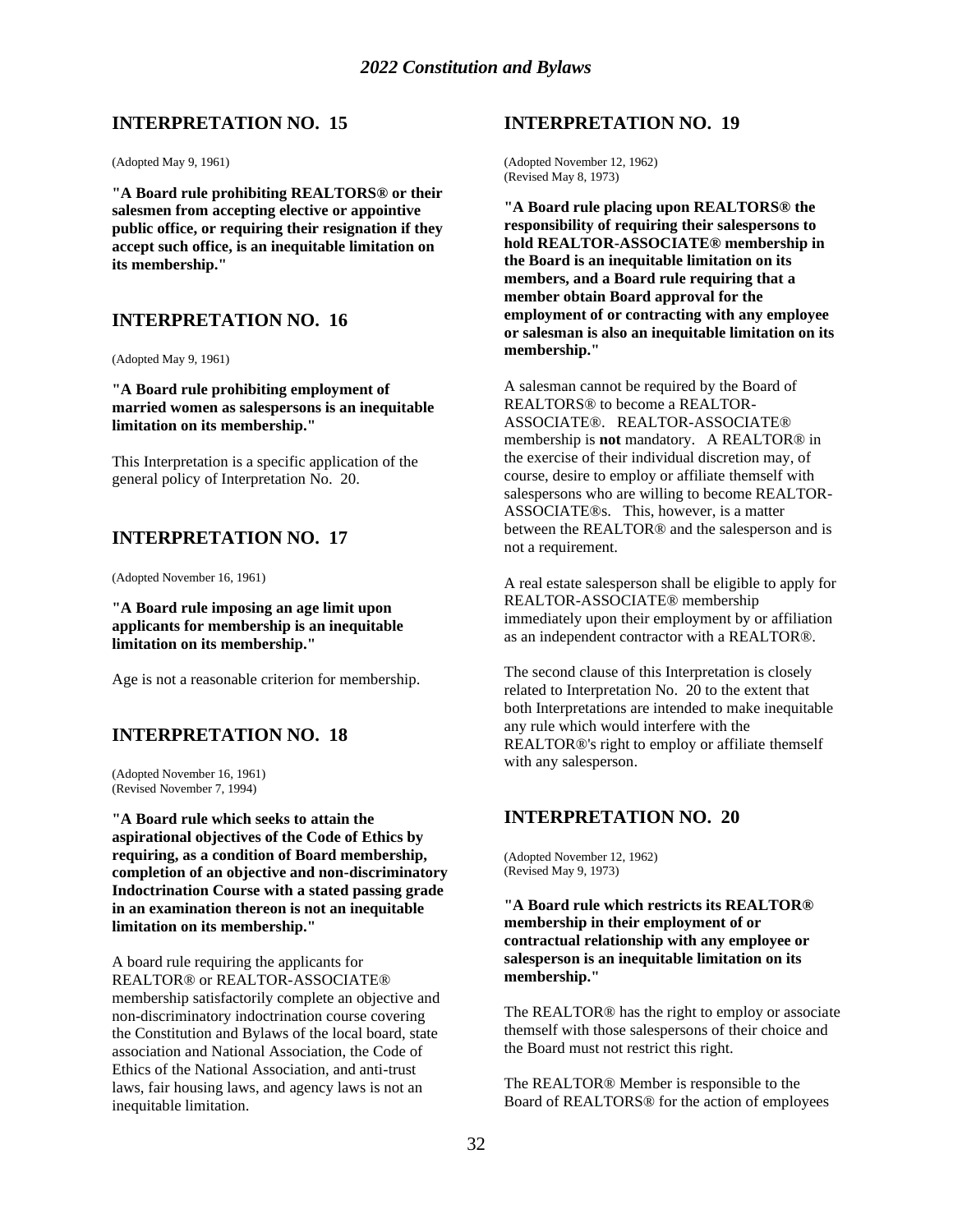or associates who are not themselves REALTOR-ASSOCIATE® Members of the Board of REALTORS®.

## **INTERPRETATION NO. 21**

(Adopted November 12, 1962)

**"A Board rule regulating the number of married women that may be employed is an inequitable limitation and comes within Interpretation No. 16."**

## **INTERPRETATION NO. 22**

(Adopted November 12, 1962)

**"A Board rule that requires attendance at a reasonable number of meetings of the Board is not an inequitable limitation on its membership."**

Attendance at meetings of the Board -with implied participation in its activities - is consistent with the requirements of the Code of Ethics.

Consideration should be given to extending credit for attendance at related functions such as State and National Association meetings and Institute, Society and Council meetings.

## **INTERPRETATION NO. 23**

(Adopted November 12, 1962)

**"A Board rule that requires that members attain a stated earnings level, or complete a stated number of transactions, or both, is an inequitable limitation on its membership."**

## **INTERPRETATION NO. 24**

(Adopted February 2, 1965)

**"A Board policy or rule deferring for a specified time, or indefinitely, or to a specified date, any consideration of all applications for membership is an inequitable limitation on its membership."**

This Interpretation requires Boards of REALTORS® to accept and promptly process applications from individuals desiring membership.

## **INTERPRETATION NO. 25**

(Adopted May 11, 1965)

**"A Board rule which prevents the participation of a REALTOR® Member, on equal terms with other REALTOR® Members, in a Multiple Listing Service sponsored, organized or sanctioned by the Board, and which is available to REALTOR® Members throughout the Board's jurisdiction, is an inequitable limitation on its membership."**

A Board rule which makes services available to some REALTOR® Members, but not to other REALTOR® Members, when such services are available generally throughout the Board's jurisdiction, is an inequitable limitation upon the membership.

## **INTERPRETATION NO. 26**

(Adopted May 10, 1966) (Revised November 16, 1977)

**"A Board rule prohibiting the posting by members of "for sale" or similar signs on property for which the member is agent is an inequitable limitation on its membership."**

The right to display "for sale" or other similar signs reasonably designed to inform the public is protected by the First Amendment to the United States Constitution. Thus, any rule prohibiting the posting of such signs would be an unconstitutional infringement of the freedom of speech of the REALTOR® and their client. Similarly, a Board owned or operated Multiple Listing Service may not endorse any programs by municipalities, civic groups or civil rights organizations to ban or curtail signs, even if such programs are "voluntary," because of the "chilling effect" such endorsements might have on the exercise of First Amendment rights.

## **INTERPRETATION NO. 27**

(Adopted January 26, 1971) [**Deleted February 7, 1994)**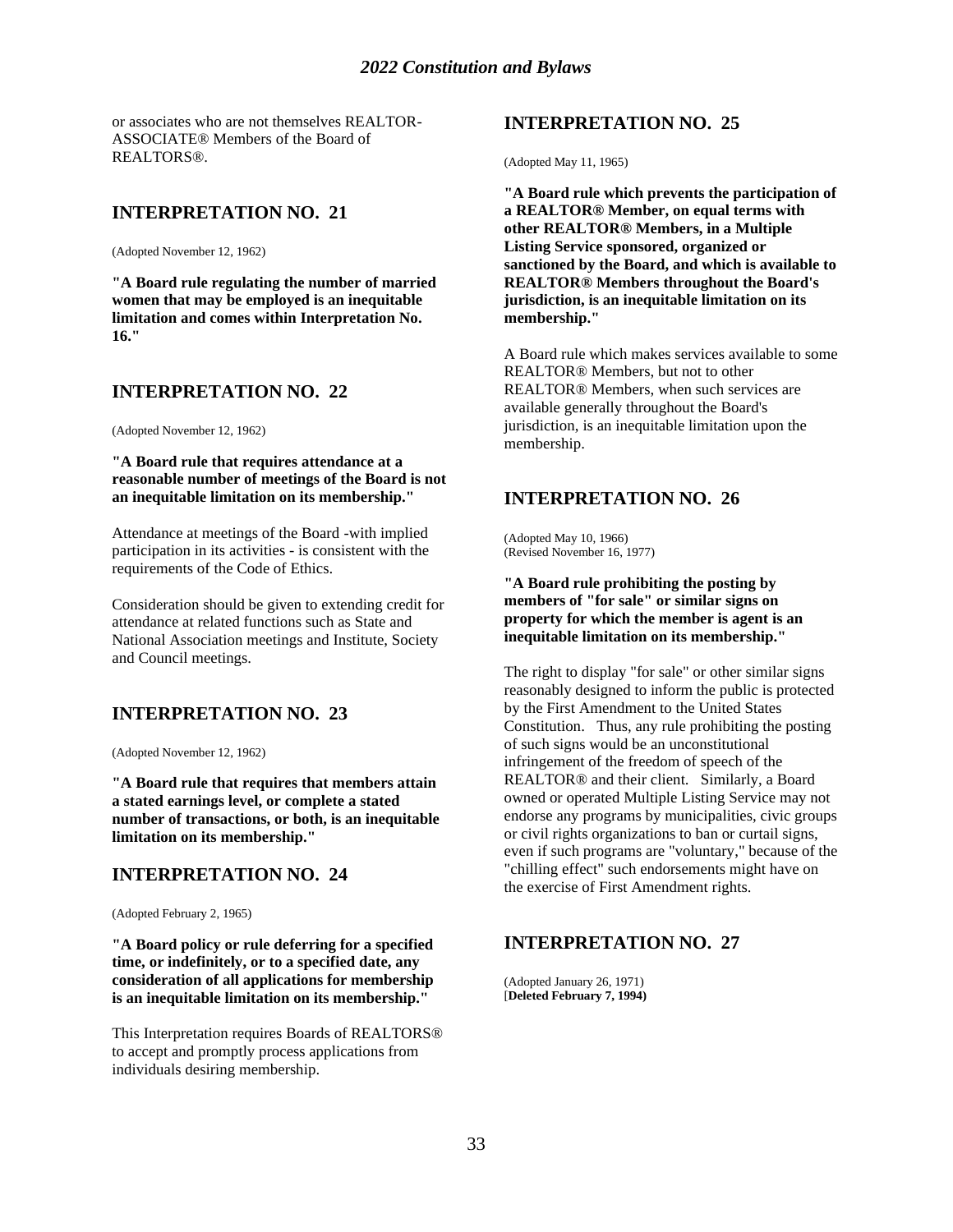## **INTERPRETATION NO. 28**

(Adopted May 9, 1972) (Revised May 19, 1997)

#### **"A Board rule denying a REALTOR® Member, in good standing, full voting rights is an inequitable limitation on its members."**

The Preamble of the Code of Ethics establishes aspirational objectives which REALTORS® are encouraged to follow in furtherance and support of the objective Articles in the Code of Ethics to advance the real estate profession. With the obligation to abide by the Articles of the Code of Ethics there is a corresponding right to participate in the formulation of Board policy.

The right to vote contemplated by this Interpretation shall not be deemed denied to a broker otherwise eligible for REALTOR® membership if: (1) such broker voluntarily elects a REALTOR® membership classification authorized by the Board having limited or no voting rights; and (2) at least one principal, partner, officer, or trustee of the firm, partnership, corporation or trust with which such broker is affiliated or by which he is employed is a REALTOR® Member having full voting rights.

Further, this right to vote extends to all phases of Board operation wherein REALTOR® Members are granted the right to vote including, but not limited to, voting as participants in a Multiple Listing Service. In the event that participation in the Multiple Listing Service is by firms, the firm shall be entitled to one vote. Conversely, if participation is by individuals, a firm with three REALTOR® Members, paying three participation fees, would be entitled to three votes.

## **INTERPRETATION NO. 29**

(Adopted May 8, 1973)

**"Application and entrance fees for participation in a Multiple Listing Service, owned by, operated by or affiliated with a Board of REALTORS®, in excess of the approximate cost, including the accumulation and maintenance of reasonable reserves, of developing, maintaining, or improving the organization as a going concern, is an inequitable limitation on the membership.**

**A**ll services of a Board of REALTORS®, including Multiple Listing Service, should be available to all REALTOR® Members without restrictive entrance

and application fees. Such fees should be related to the approximate costs of bringing the Service to the Member and must not be computed on the basis of the number of listings of a Multiple Listing Service or on the basis of a *pro rata* share of its assets.

## **INTERPRETATION NO. 30**

(Adopted May 8, 1973)

**"Enforcement of the Code of Ethics by any group, within or without the Board of REALTORS®, other than the Professional Standards Committee and the Board of Directors of the Board of REALTORS® is an inequitable limitation on its members."**

Member Boards are required by Article IV of the Bylaws of the National Association to enforce membership compliance with the Code of Ethics. This obligation is properly fulfilled by the Professional Standards Committee and the Board of Directors of the Board. Delegation of this function by the Board to any other body, such as a Multiple Listing Committee, is not appropriate.

## **INTERPRETATION NO. 31**

(Adopted May 8, 1973) (Revised January 31, 1977)

**"A Board rule or a rule of a Multiple Listing Service owned by, operated by or affiliated with a Board, which establishes, limits or restricts the REALTOR® in their relations with a potential purchaser, affecting recognition periods or purporting to predetermine entitlement to any award in arbitration, is an inequitable limitation on its membership."**

In essence, this is a specific Interpretation of the general rule established in Interpretation No. 6 that a Board may not have a rule which restricts or limits the REALTOR® in the conduct of their business unless it concerns ethical practice. Thus, a rule of a Board or Multiple Listing Service which would determine a protection period in reference to a prospective purchaser is an inequitable limitation. Further, the Board or its MLS may not establish a rule or regulation which purports to predetermine entitlement to any awards in a real estate transaction. If controversy arises as to entitlement to any awards, it shall be determined by a hearing in arbitration on the merits of all ascertainable facts in the context of the specific case of controversy.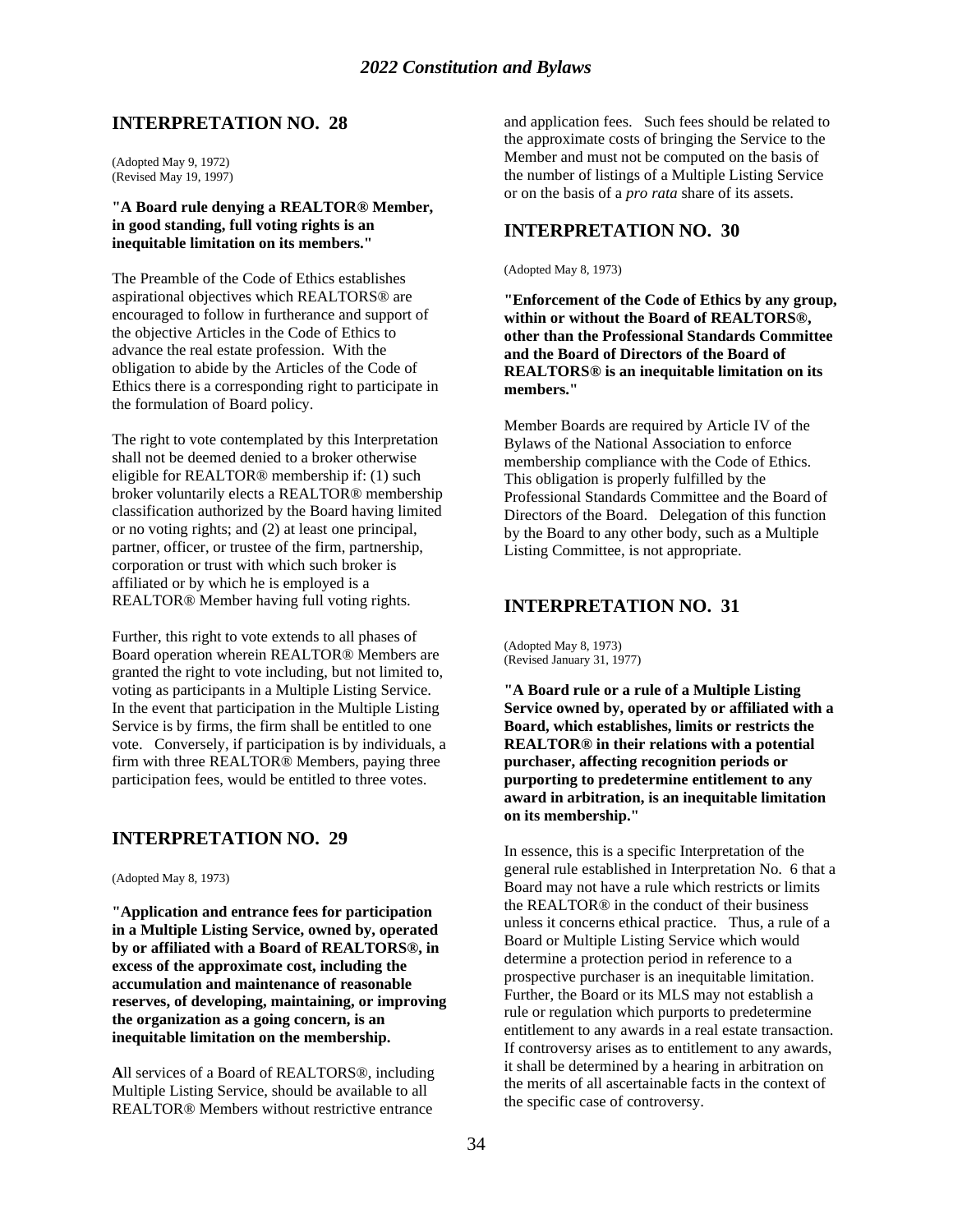## **INTERPRETATION NO. 32**

(Adopted May 8, 1973) (Revised November 11, 2014)

**"The inclusion in the dues payable by Board Members of costs of services, products or activities of the Board which properly should be optional is an inequitable limitation on its membership."**

The dues payable by Board Members should represent the allocable costs of the services, products and facilities which are available to and benefit the members generally, either directly or indirectly. It should not include the costs of those services, products or facilities which can be identified as optional. Thus, for example, the cost of participating in the Board's MLS should not be included as part of Board dues since whether a member determines to participate in such an activity will depend upon the member's particular method or type of business. The reasonable cost of meals at general membership meetings held pursuant to the Board's bylaws may be included in Board dues since such meetings are necessary to the operations of the Board as a whole provided that no more than 35% of the local allocation of the Board's annual dues revenue may be utilized for this purpose. Associations may, at their discretion, include the costs of lockboxes and lockbox keys, programmers, fobs, smart cards, and other access devices in the association dues.

## **INTERPRETATION NO. 33**

(Adopted February 5, 1974) (Revised May 19, 1997)

**"It is an inequitable limitation to deny membership to an applicant who maintains an office for the conduct of a real estate business, recognized in the community, and who holds themself out to the public as being actively engaged in real estate business solely upon the grounds the applicant is not so engaged."**

This Interpretation does not contemplate that the broker must devote all or even a majority of their time to their real estate business or derive any particular percentage of their income from such business. It does not contemplate that the licensee shall have no other job or occupation. It does contemplate that the licensee shall actively seek real estate business; that he shall maintain and adequately supervise a real estate office.

Where question arises as to whether or not a licensee is "actively engaged" in the real estate business, he shall be given the opportunity to present evidence concerning the actual and intended nature and scope of their business activities.

## **INTERPRETATION NO. 34**

(Adopted November 12, 1974)

**"It shall be an inequitable limitation for a Board to require a separate office in each Multiple Listing Service area where there is more than one Multiple Listing Service owned or controlled by the Board within the jurisdiction of the Board in order to participate in each such Multiple Listing Service."**

A REALTOR® is entitled to participate in any and all services and programs sponsored by the Board of REALTORS®. A Board rule which circumscribes the right to such participation restricts and limits the conditions of Board Membership in violation of Article I, Section 2, of the Bylaws of the NATIONAL ASSOCIATION OF REALTORS®.

To institute a divisional Multiple Listing Service based on geographic lines within a Board jurisdictional area limits access to Board services and activities in a way which could be deemed and adjudged arbitrary and unreasonable.

As such, it is merely an extension of Interpretation No. 25 in that it refers specifically to the right of a REALTOR® to participate in a Board owned and controlled Multiple Listing Service and any geographic division thereof without the necessity of having an office within said geographic division.

## **INTERPRETATION NO. 35**

(Adopted November 13, 1979) (Revised May 19, 1997)

**"That it is an inequitable limitation on membership for a Board of REALTORS® to have a rule or regulation limiting members of a franchise organization, referral group, or broker affiliation of any kind, with respect to service on the Board of Directors or Committees in any elective or appointed capacity."**

This Interpretation is a further application of the principal established by Interpretation 28 and like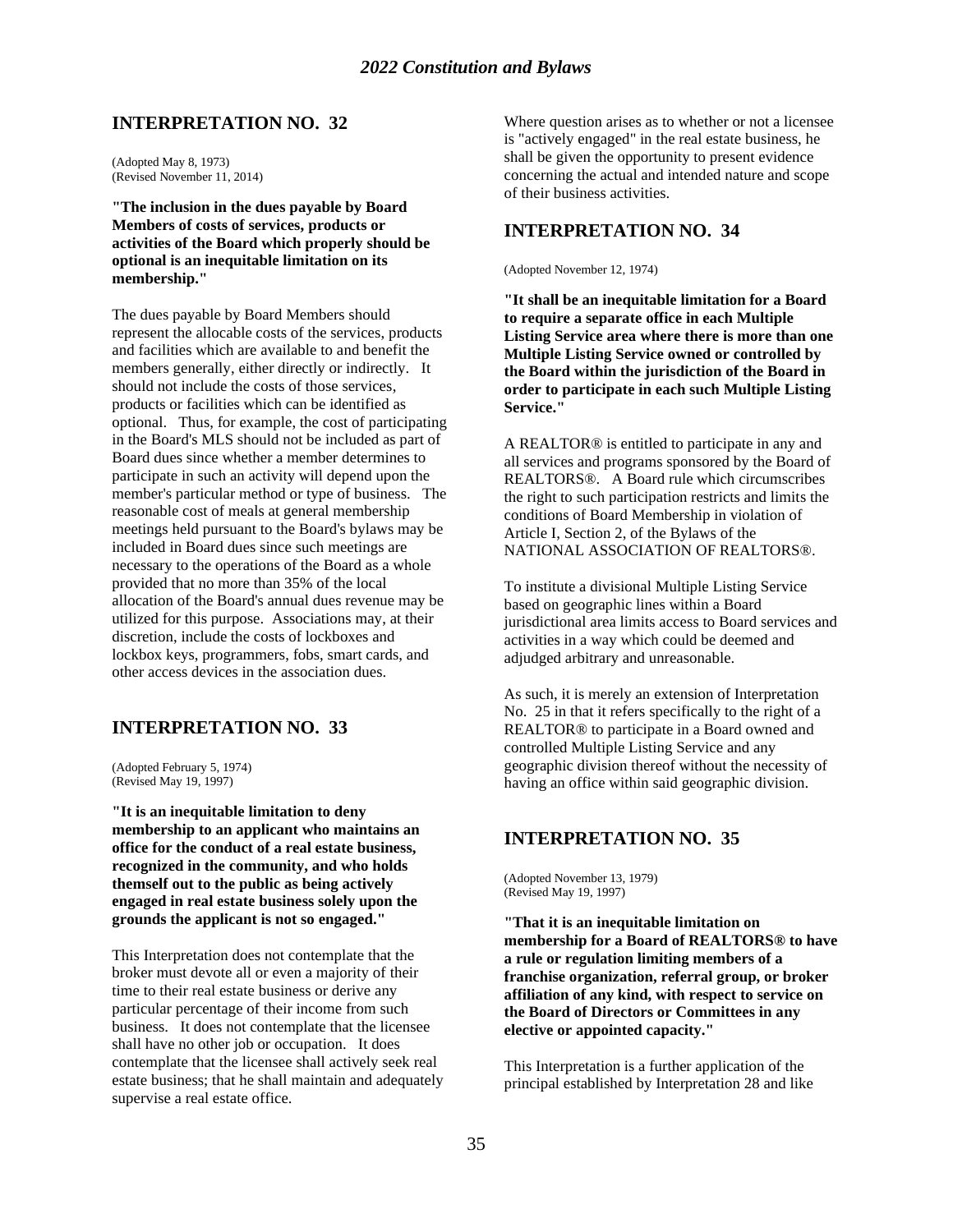that Interpretation is founded on the Preamble of the Code of Ethics.

Service is an elective or appointed capacity in a Board of REALTORS® is both a right and duty of membership. A Board may not restrict such service unless such restriction is necessary to maintain the integrity and independence of the Board and assure balanced service to all members.

Under this Interpretation, membership in a franchise, referral service, or other affiliated group of brokers may not, per se, justify exclusion from election or appointment.

This Interpretation does not, however, preclude a Board from reasonably limiting the number of REALTOR® or REALTOR-ASSOCIATE® Members of the same firm or firms having common ownership who may hold elective or appointive positions.

## **INTERPRETATION NO. 36**

(Adopted November 13, 1979) (Revised May 10, 1988) (Deleted May 19, 1997)

## **INTERPRETATION NO. 37**

(Adopted May 10, 1983) (Revised February 6, 1989)

**"A Board rule requiring that Board Members attend, on at least a biennial basis, a continuing education program comprised of not more than six (6) cumulative hours of instruction with respect to Board or Member practices that might result in a significant legal vulnerability and possible liability to the Board and its Members, such as violations of anti-trust laws, agency laws, civil rights laws, the Code of Ethics of the National Association, or other similar public policies is not an inequitable limitation upon membership."**

The National Association has long maintained a policy that it is inappropriate for a Board to have any mandated educational requirements other than a requirement for prospective Members or current Members to be familiar with the Constitution and Bylaws of the local Board, State Association, and National Association, the Code of Ethics of the National Association, and any rules, regulations, practices, policies or procedures of the Board that

relate to being a knowledgeable and informed Member of the Board. It is not appropriate to require competency and licensure training which is provided by the state. However, when there is a clear and present danger that policies and practices of the Board or of its Members may result in significant legal vulnerability and liability to the organization and its members, it is reasonable to require that Board Member participate in a program sponsored by the Board to assist and educate Members in areas of high legal vulnerability.

Mandatory attendance should only be required at programs related to matters that, if education were not provided, might result in a significant legal vulnerability and possible liability to the Board and its members, such as violations of anti-trust laws, agency laws, civil rights laws, the Code of Ethics of the National Association, or other similar public policies.

The mandatory nature of the programs should be clearly established in the Board's Bylaws. Every effort should be made to make all Members aware of this requirement far enough in advance to allow them to make arrangements to attend. In the event that some form of discipline will be imposed for failure to meet the mandatory attendance requirement, then the discipline that will be imposed should also be clearly spelled out in the Board's Bylaws. In the event that certain Members hold membership in more than one Board, consideration should be given to granting of a "credit" if the Member has attended a similar program conducted by another Board.

## **INTERPRETATION NO. 38**

(Adopted May 10, 1983)

**"A provision in the Bylaws of a Board which offers the opportunity to a former Member having been dropped for nonpayment of membership dues during the current fiscal year to be reinstated without reapplication and payment of an application fee, but requiring payment of all past due accounts and payment of membership dues for the entire fiscal year, is not an inequitable limitation upon membership."**

The Model Bylaws recommended by the National Association to local Boards provide that when a Member is dropped from membership, the Member may be further considered for membership in the Board upon applying in the same manner and paying the same application fees, if any, required of any applicant for membership. Therefore, if a Board